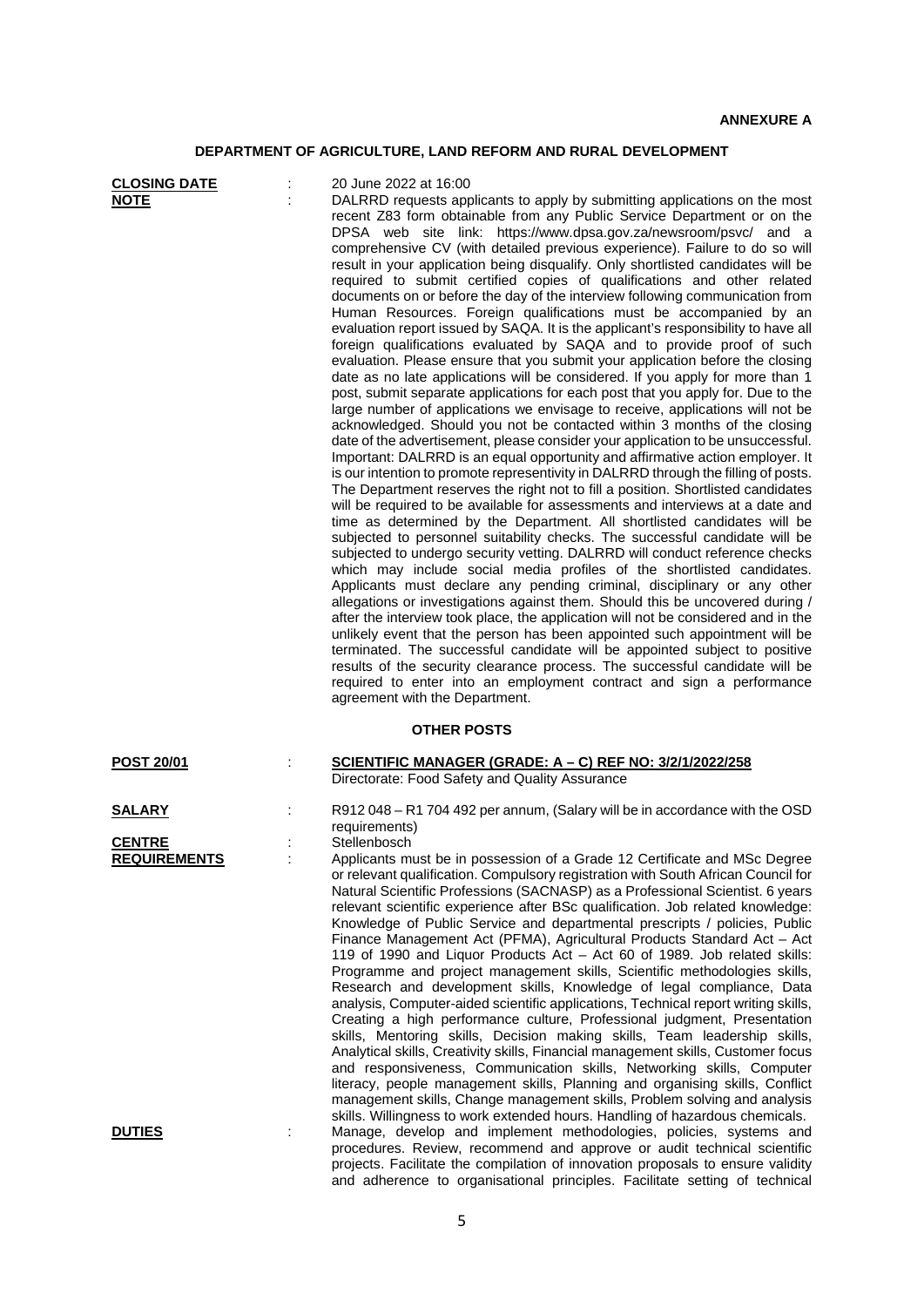|                     | standards, specifications and service levels according to organisational<br>objectives to ensure optimum operational availability. Develop and maintain<br>health and safety standards. Monitor scientific efficiencies according to<br>organisational goals. Provide strategic leadership and direction. Provide<br>support and advise to the industry and stakeholder. Align projects to<br>organisational strategies. Manage technical facilities / units. Develop and<br>maintain relationships, collaborations. Review scientific documents. Lead,<br>coordinate and develop scientific models and regulatory frameworks. Design<br>scientific methodology for analysis of data. Ratify the evaluation, monitoring<br>and dissemination of data. Design and develop appropriate scientific models<br>to generate information and knowledge. Formulate and evaluate proposals and<br>compile reports. Develop and customise scientific models. Research and<br>development. Manage scientific research to improve expertise. Lead,<br>coordinate and conduct basic and applied research or knowledge application.<br>Publish and present research findings (results). Finance and people<br>management. Allocate, monitor, control expenditure according to budget to<br>ensure efficient cash flow management. Manage the commercial value add of<br>the discipline related programmes and projects. Asset management. Manage<br>the development, motivation and utilisation of human resources for the<br>discipline to ensure competent knowledge base for the continued success of<br>scientific services according to organisational needs and requirements.<br>Manage staff key performance areas by setting and monitoring performance<br>standards and taking actions to correct deviations to achieve departmental<br>objectives. Governance. Allocate, control, monitor and report on all resources.<br>Compile risk logs and manages significant risk according to sound risk<br>management practices and organisational requirements. Manage and<br>implement knowledge sharing initiatives e.g. short-term assignments and<br>secondments within and across operations, in support of individual<br>development plans, operational requirements and return on investment. |
|---------------------|--------------------------------------------------------------------------------------------------------------------------------------------------------------------------------------------------------------------------------------------------------------------------------------------------------------------------------------------------------------------------------------------------------------------------------------------------------------------------------------------------------------------------------------------------------------------------------------------------------------------------------------------------------------------------------------------------------------------------------------------------------------------------------------------------------------------------------------------------------------------------------------------------------------------------------------------------------------------------------------------------------------------------------------------------------------------------------------------------------------------------------------------------------------------------------------------------------------------------------------------------------------------------------------------------------------------------------------------------------------------------------------------------------------------------------------------------------------------------------------------------------------------------------------------------------------------------------------------------------------------------------------------------------------------------------------------------------------------------------------------------------------------------------------------------------------------------------------------------------------------------------------------------------------------------------------------------------------------------------------------------------------------------------------------------------------------------------------------------------------------------------------------------------------------------------------------------------------------------------------------------------------------------------------------|
|                     | Continuously monitor the exchange and protection of information between<br>operations and individuals to ensure effective knowledge management<br>according to departmental objectives. Facilitate and liaise with structures /                                                                                                                                                                                                                                                                                                                                                                                                                                                                                                                                                                                                                                                                                                                                                                                                                                                                                                                                                                                                                                                                                                                                                                                                                                                                                                                                                                                                                                                                                                                                                                                                                                                                                                                                                                                                                                                                                                                                                                                                                                                            |
|                     | stakeholders on scientific matters.                                                                                                                                                                                                                                                                                                                                                                                                                                                                                                                                                                                                                                                                                                                                                                                                                                                                                                                                                                                                                                                                                                                                                                                                                                                                                                                                                                                                                                                                                                                                                                                                                                                                                                                                                                                                                                                                                                                                                                                                                                                                                                                                                                                                                                                        |
| <b>ENQUIRIES</b>    | Mr BM Makhafola Tel No: (012) 319 7304                                                                                                                                                                                                                                                                                                                                                                                                                                                                                                                                                                                                                                                                                                                                                                                                                                                                                                                                                                                                                                                                                                                                                                                                                                                                                                                                                                                                                                                                                                                                                                                                                                                                                                                                                                                                                                                                                                                                                                                                                                                                                                                                                                                                                                                     |
| <b>APPLICATIONS</b> | can be submitted by post to: Private Bag X10, Mowbray 7710 or hand delivered                                                                                                                                                                                                                                                                                                                                                                                                                                                                                                                                                                                                                                                                                                                                                                                                                                                                                                                                                                                                                                                                                                                                                                                                                                                                                                                                                                                                                                                                                                                                                                                                                                                                                                                                                                                                                                                                                                                                                                                                                                                                                                                                                                                                               |
| NOTE                | to: 14 Long Street, 1st Floor, Cape Town, 8001.<br>African, Coloured, and Indian males and African, Coloured, and Indian females                                                                                                                                                                                                                                                                                                                                                                                                                                                                                                                                                                                                                                                                                                                                                                                                                                                                                                                                                                                                                                                                                                                                                                                                                                                                                                                                                                                                                                                                                                                                                                                                                                                                                                                                                                                                                                                                                                                                                                                                                                                                                                                                                           |
|                     | and Persons with disabilities are encouraged to apply.                                                                                                                                                                                                                                                                                                                                                                                                                                                                                                                                                                                                                                                                                                                                                                                                                                                                                                                                                                                                                                                                                                                                                                                                                                                                                                                                                                                                                                                                                                                                                                                                                                                                                                                                                                                                                                                                                                                                                                                                                                                                                                                                                                                                                                     |
| <b>POST 20/02</b>   | DEPUTY DIRECTOR: RISK ANALYSIS REF NO: 3/2/1/2022/245                                                                                                                                                                                                                                                                                                                                                                                                                                                                                                                                                                                                                                                                                                                                                                                                                                                                                                                                                                                                                                                                                                                                                                                                                                                                                                                                                                                                                                                                                                                                                                                                                                                                                                                                                                                                                                                                                                                                                                                                                                                                                                                                                                                                                                      |
|                     | Directorate: Disaster Technical Tools and Systems                                                                                                                                                                                                                                                                                                                                                                                                                                                                                                                                                                                                                                                                                                                                                                                                                                                                                                                                                                                                                                                                                                                                                                                                                                                                                                                                                                                                                                                                                                                                                                                                                                                                                                                                                                                                                                                                                                                                                                                                                                                                                                                                                                                                                                          |
| <b>SALARY</b>       | R882 042 per annum (Level 12), (all-inclusive package to be structured in                                                                                                                                                                                                                                                                                                                                                                                                                                                                                                                                                                                                                                                                                                                                                                                                                                                                                                                                                                                                                                                                                                                                                                                                                                                                                                                                                                                                                                                                                                                                                                                                                                                                                                                                                                                                                                                                                                                                                                                                                                                                                                                                                                                                                  |
|                     | accordance with the rules for MMS)                                                                                                                                                                                                                                                                                                                                                                                                                                                                                                                                                                                                                                                                                                                                                                                                                                                                                                                                                                                                                                                                                                                                                                                                                                                                                                                                                                                                                                                                                                                                                                                                                                                                                                                                                                                                                                                                                                                                                                                                                                                                                                                                                                                                                                                         |
| <b>CENTRE</b>       | Pretoria                                                                                                                                                                                                                                                                                                                                                                                                                                                                                                                                                                                                                                                                                                                                                                                                                                                                                                                                                                                                                                                                                                                                                                                                                                                                                                                                                                                                                                                                                                                                                                                                                                                                                                                                                                                                                                                                                                                                                                                                                                                                                                                                                                                                                                                                                   |
| <b>REQUIREMENTS</b> | Applicants must be in possession of a Grade 12 Certificate and Bachelor's<br>Degree / Post Graduate Diploma in Geographic Information System (GIS) /<br>Geography. 3 years' junior management experience. Job related knowledge:<br>Basic Conditions of Employment Act, Labour Relations Act, Employment<br>Equity Act and Skills development legislation. Job related<br>skills:<br>Communication and interpersonal relation skills, Computer literacy skills,<br>Project management skills, Problem solving skills, Presentation and facilitation<br>skills. A valid driver's licence and willing to travel. Ability to work under<br>pressure.                                                                                                                                                                                                                                                                                                                                                                                                                                                                                                                                                                                                                                                                                                                                                                                                                                                                                                                                                                                                                                                                                                                                                                                                                                                                                                                                                                                                                                                                                                                                                                                                                                          |
| <b>DUTIES</b>       | Liaise with all spheres of government and non-governmental organization<br>activities<br>(NGO).<br>Support<br>government<br>aimed<br>strengthening<br>at<br>intergovernmental<br>relations and<br>cooperation's in the<br>rural disaster<br>management in compliance with National Disaster Management Centre and<br>collaboration with other sectors. Facilitate the identification of potential<br>environmental hazards in rural areas. Conduct field visits to capture potential<br>environmental hazards. Perform desktop analysis to identify areas vulnerable<br>to hazards. Perform quality assurance for spatial data collected. Conduct risk<br>analysis using proven methodologies. Spatial data collection. Spatial data<br>analysis. Spatial data capture. Create a vulnerability classification and scenario<br>modelling for rural areas. Sourced relevant spatial datasets required for risk<br>analysis and vulnerability. Mapping of risk identified in vulnerable communities<br>prone to disasters.                                                                                                                                                                                                                                                                                                                                                                                                                                                                                                                                                                                                                                                                                                                                                                                                                                                                                                                                                                                                                                                                                                                                                                                                                                                                    |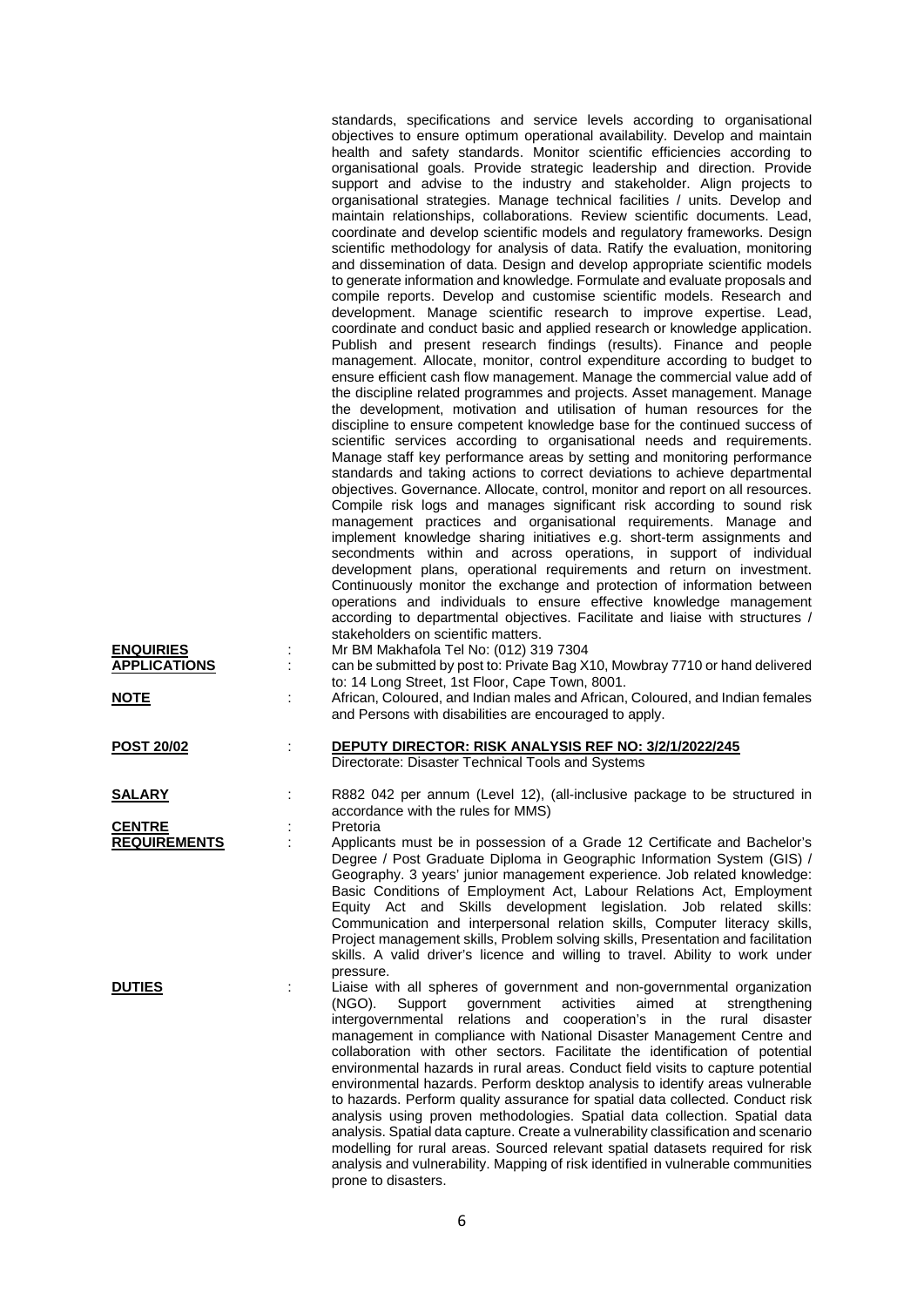| <b>ENQUIRIES</b><br><b>APPLICATIONS</b> |   | Ms A Ntsala Tel No: (012) 312 8507<br>can be submitted by post to: Private Bag X833, Pretoria, 0001 or hand<br>delivered to: 184 Jeff Masemola Street (formerly known as Jacob Mare), corner<br>of Jeff Masemola and Paul Kruger Streets, Pretoria.                                                                                                                                                                                                                                                                                                                                                                                                                                                                                                                                                                                                                                                                                                                                                                                                                                                                                                                                                                                                                                                                                                                                                                                                                                                                                                                                                                                                                                                                                                                                                                                                                                                                                                                                                                                                                                                                                                                                                                                                   |
|-----------------------------------------|---|-------------------------------------------------------------------------------------------------------------------------------------------------------------------------------------------------------------------------------------------------------------------------------------------------------------------------------------------------------------------------------------------------------------------------------------------------------------------------------------------------------------------------------------------------------------------------------------------------------------------------------------------------------------------------------------------------------------------------------------------------------------------------------------------------------------------------------------------------------------------------------------------------------------------------------------------------------------------------------------------------------------------------------------------------------------------------------------------------------------------------------------------------------------------------------------------------------------------------------------------------------------------------------------------------------------------------------------------------------------------------------------------------------------------------------------------------------------------------------------------------------------------------------------------------------------------------------------------------------------------------------------------------------------------------------------------------------------------------------------------------------------------------------------------------------------------------------------------------------------------------------------------------------------------------------------------------------------------------------------------------------------------------------------------------------------------------------------------------------------------------------------------------------------------------------------------------------------------------------------------------------|
| <u>NOTE</u>                             | t | Coloured, Indian and White males and Coloured, Indian and White females<br>and Persons with disabilities are encouraged to apply.                                                                                                                                                                                                                                                                                                                                                                                                                                                                                                                                                                                                                                                                                                                                                                                                                                                                                                                                                                                                                                                                                                                                                                                                                                                                                                                                                                                                                                                                                                                                                                                                                                                                                                                                                                                                                                                                                                                                                                                                                                                                                                                     |
| <u>POST 20/03</u>                       |   | <b>CHIEF ENVIRONMENTAL SPECIALIST</b><br>Directorate: Disaster Technical Tools and Systems                                                                                                                                                                                                                                                                                                                                                                                                                                                                                                                                                                                                                                                                                                                                                                                                                                                                                                                                                                                                                                                                                                                                                                                                                                                                                                                                                                                                                                                                                                                                                                                                                                                                                                                                                                                                                                                                                                                                                                                                                                                                                                                                                            |
| <b>SALARY</b>                           | ÷ | R882 042 per annum (Level 12), (all-inclusive package to be structured in<br>accordance with the rules for MMS)                                                                                                                                                                                                                                                                                                                                                                                                                                                                                                                                                                                                                                                                                                                                                                                                                                                                                                                                                                                                                                                                                                                                                                                                                                                                                                                                                                                                                                                                                                                                                                                                                                                                                                                                                                                                                                                                                                                                                                                                                                                                                                                                       |
| <b>CENTRE</b>                           |   | Mpumalanga Ref No: 3/2/1/2022/246<br>Limpopo Ref No: 3/2/1/2022/247                                                                                                                                                                                                                                                                                                                                                                                                                                                                                                                                                                                                                                                                                                                                                                                                                                                                                                                                                                                                                                                                                                                                                                                                                                                                                                                                                                                                                                                                                                                                                                                                                                                                                                                                                                                                                                                                                                                                                                                                                                                                                                                                                                                   |
| <b>REQUIREMENTS</b>                     |   | Applicants must be in possession of a Grade 12 Certificate and a Degree or<br>Diploma in Environmental Science / Natural Science. 5 years' appropriate<br>environmental planning or natural resources management experience. Job<br>related knowledge: Appropriate experience in environmental planning and<br>management. Policy and legislation governing national environmental<br>management. Knowledge of integrated development planning process and its<br>relevance to environmental management. Knowledge of government systems<br>and structures. Basic Conditions of Employment Act, Labour Relations Act,<br>Employment Equity Act and Skills development legislation. Job related skills:<br>Communication and interpersonal skills, Computer literacy skills, Project<br>management skills, Problem solving skills, Strong verbal and written<br>communication skills, Presentation and facilitation skills. Budget management<br>and financial Management skills. A valid driver's licence and willingness to<br>travel extensively. Ability to work under pressure.                                                                                                                                                                                                                                                                                                                                                                                                                                                                                                                                                                                                                                                                                                                                                                                                                                                                                                                                                                                                                                                                                                                                                                   |
| <b>DUTIES</b>                           |   | Manage proactive assessment of agricultural land prone to environmental<br>degradation. Establish a list of farms / state land and / or smallholder as well<br>as communal farmers' land prone to environmental degradation. Involve all<br>relevant stakeholders to ensure legitimate property access. Manage<br>implementation of environmental rehabilitation projects. Establish project<br>management steering committee. Recruit community project workers and / or<br>project implementation service provider. Commission project procurement in<br>line with Demand Management Plans / Procurement Plans. Monitor project<br>progress. Support disaster management efforts and implement environmental<br>risk reduction at state land and community level. Consultations and visits to<br>DALRRD projects / state land and rural communities conducted to examine<br>invasive plant infestations as well as veldfire preparedness (e.g. fire protection<br>association (FPA) information, firebreaks, veldfire fighting equipment). Advise<br>Project Officers on risk reduction (invasive plants and veldfires) on state land.<br>Assist with building capacity of emerging farmers and rural communities on<br>veldfire management, e.g. awareness, acquisitions of fire-fighting equipment,<br>etc. as well as on the management and control of invasive plants on the farms.<br>Integrated environmental management incorporated into DALRRD projects<br>and functions. Facilitate Environmental Impact Assessment (EIA) program for<br>DALRRD infrastructure / development projects from inception till completion.<br>Support Environmental Impact Assessment process. Monitoring of compliance<br>to Environmental Authorization conditions. Facilitate the development of<br>environmental<br>plans.<br>Coordinate<br>and<br>facilitate<br>management<br>the<br>implementation of DALRRD environmental policy and instruments at Provincial<br>Shared Service Centres / Provinces. Represent the Department in relevant fora<br>and provide environmental advisory service to management and other<br>Branches. Relevant fora identified and attended. Relevant workshops and<br>conferences attended to represent DALRRD interests. |
| <b>ENQUIRIES</b><br><b>APPLICATIONS</b> |   | Ms A Ntsala Tel No: (012) 312 8507<br>can be submitted by post to: Private Bag X833, Pretoria, 0001 or hand                                                                                                                                                                                                                                                                                                                                                                                                                                                                                                                                                                                                                                                                                                                                                                                                                                                                                                                                                                                                                                                                                                                                                                                                                                                                                                                                                                                                                                                                                                                                                                                                                                                                                                                                                                                                                                                                                                                                                                                                                                                                                                                                           |
|                                         |   | delivered to: 184 Jeff Masemola Street (formerly known as Jacob Mare), corner<br>of Jeff Masemola and Paul Kruger Streets, Pretoria.                                                                                                                                                                                                                                                                                                                                                                                                                                                                                                                                                                                                                                                                                                                                                                                                                                                                                                                                                                                                                                                                                                                                                                                                                                                                                                                                                                                                                                                                                                                                                                                                                                                                                                                                                                                                                                                                                                                                                                                                                                                                                                                  |
| <b>NOTE</b>                             |   | Coloured, Indian and White males and Coloured, Indian and White females<br>and Persons with disabilities are encouraged to apply.                                                                                                                                                                                                                                                                                                                                                                                                                                                                                                                                                                                                                                                                                                                                                                                                                                                                                                                                                                                                                                                                                                                                                                                                                                                                                                                                                                                                                                                                                                                                                                                                                                                                                                                                                                                                                                                                                                                                                                                                                                                                                                                     |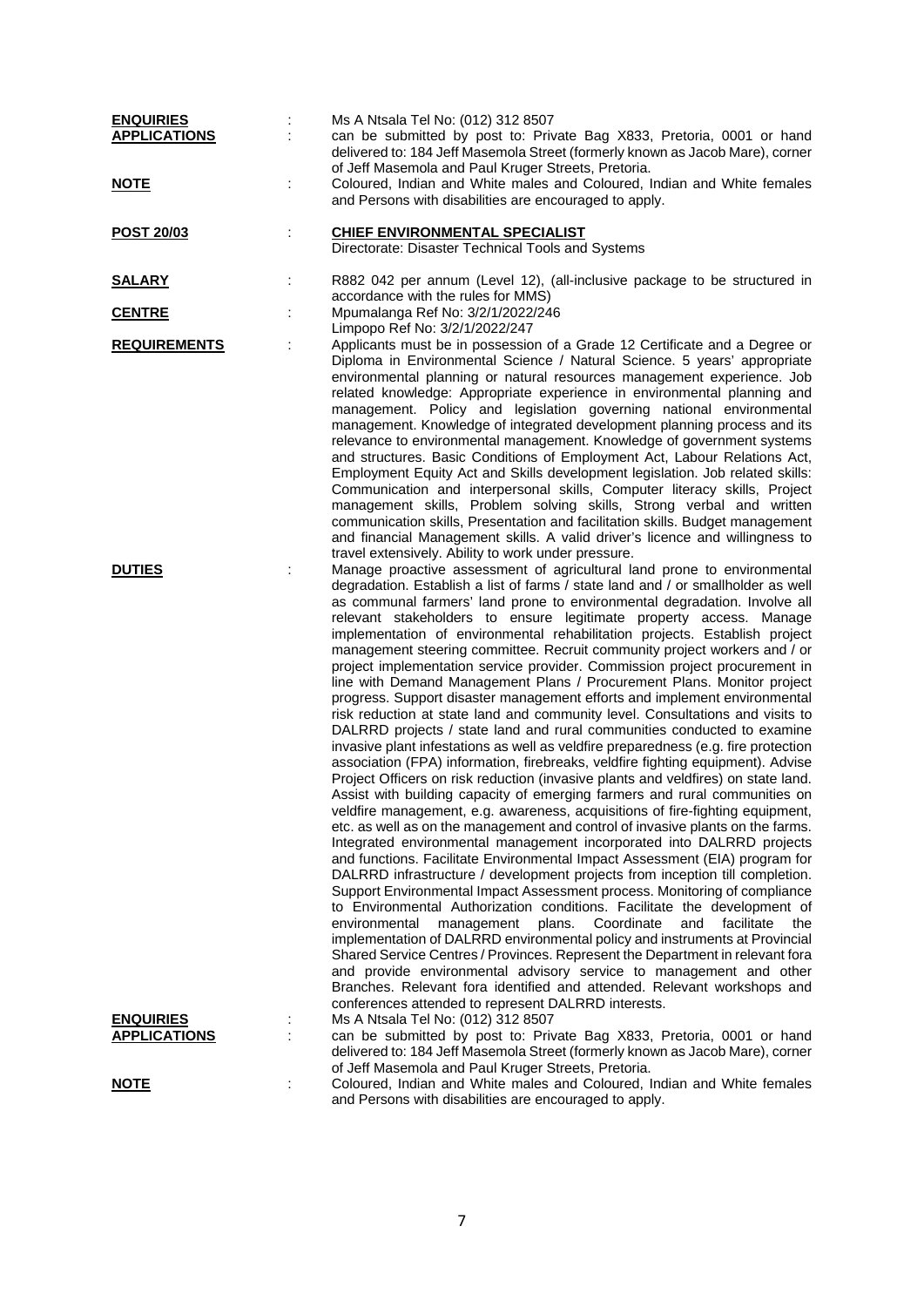| <b>POST 20/04</b>                       |   | DATABASE ADMINISTRATOR REF NO: 3/2/1/2022/260 (X2 POSTS)<br>Directorate: ICT Service Management                                                                                                                                                                                                                                                                                                                                                                                                                                                                                                                                                                                                                                                                                                                                                                                                                                                                                                                                                                                                                                                                                                                                                                                                                                                                                                                                                                                                                                                                                                                                                                                                                                                                                                                                                                                                                                                                                                                                   |
|-----------------------------------------|---|-----------------------------------------------------------------------------------------------------------------------------------------------------------------------------------------------------------------------------------------------------------------------------------------------------------------------------------------------------------------------------------------------------------------------------------------------------------------------------------------------------------------------------------------------------------------------------------------------------------------------------------------------------------------------------------------------------------------------------------------------------------------------------------------------------------------------------------------------------------------------------------------------------------------------------------------------------------------------------------------------------------------------------------------------------------------------------------------------------------------------------------------------------------------------------------------------------------------------------------------------------------------------------------------------------------------------------------------------------------------------------------------------------------------------------------------------------------------------------------------------------------------------------------------------------------------------------------------------------------------------------------------------------------------------------------------------------------------------------------------------------------------------------------------------------------------------------------------------------------------------------------------------------------------------------------------------------------------------------------------------------------------------------------|
|                                         |   |                                                                                                                                                                                                                                                                                                                                                                                                                                                                                                                                                                                                                                                                                                                                                                                                                                                                                                                                                                                                                                                                                                                                                                                                                                                                                                                                                                                                                                                                                                                                                                                                                                                                                                                                                                                                                                                                                                                                                                                                                                   |
| <b>SALARY</b>                           |   | R744 255 per annum (Level 11), (all-inclusive package to be structured in<br>accordance with the rules for MMS)                                                                                                                                                                                                                                                                                                                                                                                                                                                                                                                                                                                                                                                                                                                                                                                                                                                                                                                                                                                                                                                                                                                                                                                                                                                                                                                                                                                                                                                                                                                                                                                                                                                                                                                                                                                                                                                                                                                   |
| <b>CENTRE</b>                           |   | Pretoria)                                                                                                                                                                                                                                                                                                                                                                                                                                                                                                                                                                                                                                                                                                                                                                                                                                                                                                                                                                                                                                                                                                                                                                                                                                                                                                                                                                                                                                                                                                                                                                                                                                                                                                                                                                                                                                                                                                                                                                                                                         |
| <b>REQUIREMENTS</b>                     |   | Applicants must be in possession of a Grade 12 Certificate and National<br>Diploma in Computer Science / Engineering / Information Technology.<br>Relevant Microsoft and / or Oracle database certifications. 3 years junior<br>experience<br>in<br>Information<br>Management,<br>management<br>Database<br>Administration experience, and LINUX / UNIX Administration experience. Job<br>related knowledge: Programming Language / Structured Query Language<br>(SQL). Knowledge of Oracle 10g /11i /12c and Microsoft SQL 2012 / 2014 /<br>2016. Tuning and troubleshooting Database instances. Installing databases on<br>Windows / Linux / UNIX. Experience configuring and maintaining highly                                                                                                                                                                                                                                                                                                                                                                                                                                                                                                                                                                                                                                                                                                                                                                                                                                                                                                                                                                                                                                                                                                                                                                                                                                                                                                                                |
|                                         |   | scalable environments. Knowledge of Oracle Real Application Clusters (RAC)<br>and Microsoft SQL Server AlwaysOn. Knowledge in Oracle and Microsoft SQL<br>backup / Recovery Methodologies and strategies. Job related skills: IT skills,<br>Communication skills (written and verbal), Teamwork and negotiation skills,<br>Troubleshooting and Problem-solving skills,<br>Analytical<br>skills<br>and<br>Organisational skills. A willingness to learn about new developments. Ability to<br>work tight deadlines and under pressure.                                                                                                                                                                                                                                                                                                                                                                                                                                                                                                                                                                                                                                                                                                                                                                                                                                                                                                                                                                                                                                                                                                                                                                                                                                                                                                                                                                                                                                                                                             |
| <b>DUTIES</b>                           |   | Manage the Database Administrator (DBA) team. Oversee the database<br>administrators. Prepare technical management reports on system performance<br>and problems. Roadmap and update technologies and ensure that the team is<br>up to date with technologies. Create, maintain and administer all databases<br>required for development, testing, and production. Install database software<br>and any other tools that access the database. Do database health check.<br>Migrate data. Perform database upgrades. Apply security and version patches.<br>Maintain internal database storage. Performs the capacity planning required to<br>create and maintain the database. Troubleshooting errors. User creation and<br>access control. Provide database to development team according to requests.<br>Planning along with the application developers and system administration, to<br>ensure that any new product usage or release upgrade takes place with<br>minimal impact. Plan and implement backup and recovery processes of<br>database. Advice the backup team on the database that must be backed up.<br>Device backup strategy. Facilitate the implementation of backup strategy.<br>Perform database backups, restores and recovery. Implement and enforce<br>security for all databases. Creating and administering user profiles. Grading<br>optimum privileges to user in line with their responsibilities. Database access<br>control. Implement standards to ensure that all application design and code are<br>produced with proper integrity, security and performance. Performance tuning.<br>Manage sharing of resources amongst applications. Define and implement the<br>physical and logical database design. Provide a strategic database direction<br>for the organisation. Enforce and maintains database constraints to ensure<br>integrity of the Database. Evaluates releases of database and its tools, and<br>third-party products to ensure that the sites are running the products that are |
|                                         |   | most appropriate.                                                                                                                                                                                                                                                                                                                                                                                                                                                                                                                                                                                                                                                                                                                                                                                                                                                                                                                                                                                                                                                                                                                                                                                                                                                                                                                                                                                                                                                                                                                                                                                                                                                                                                                                                                                                                                                                                                                                                                                                                 |
| <b>ENQUIRIES</b><br><b>APPLICATIONS</b> |   | Ms P Lekgau Tel No: (012) 312 9816<br>can be submitted by post to: Private Bag X833, Pretoria, 0001 or hand<br>delivered to: 184 Jeff Masemola Street (formerly known as Jacob Mare), corner<br>of Jeff Masemola and Paul Kruger Streets, Pretoria.                                                                                                                                                                                                                                                                                                                                                                                                                                                                                                                                                                                                                                                                                                                                                                                                                                                                                                                                                                                                                                                                                                                                                                                                                                                                                                                                                                                                                                                                                                                                                                                                                                                                                                                                                                               |
| <b>NOTE</b>                             |   | Coloured and Indian males and Coloured, Indian and White females and<br>Persons with disabilities are encouraged to apply.                                                                                                                                                                                                                                                                                                                                                                                                                                                                                                                                                                                                                                                                                                                                                                                                                                                                                                                                                                                                                                                                                                                                                                                                                                                                                                                                                                                                                                                                                                                                                                                                                                                                                                                                                                                                                                                                                                        |
| <u>POST 20/05</u>                       |   | <b>ASSISTANT REGISTRAR OF DEEDS: EXAMINATION AND SORTING REF</b><br>NO: 3/2/1/2022/269 (X3 POSTS)                                                                                                                                                                                                                                                                                                                                                                                                                                                                                                                                                                                                                                                                                                                                                                                                                                                                                                                                                                                                                                                                                                                                                                                                                                                                                                                                                                                                                                                                                                                                                                                                                                                                                                                                                                                                                                                                                                                                 |
| <b>SALARY</b>                           |   | R744 255 per annum (Level 11), (all-inclusive package to be structured in<br>accordance with MMS)                                                                                                                                                                                                                                                                                                                                                                                                                                                                                                                                                                                                                                                                                                                                                                                                                                                                                                                                                                                                                                                                                                                                                                                                                                                                                                                                                                                                                                                                                                                                                                                                                                                                                                                                                                                                                                                                                                                                 |
| <b>CENTRE</b><br><b>REQUIREMENTS</b>    | t | Office of the Registrar of Deeds (Pretoria)<br>National Diploma in Law / National Diploma Deeds Registration Law / Buris /<br>B Proc / LLB. 4 years' experience at Junior management level in Deeds<br>environment. Extensive and proven ability in knowing, interpreting, and<br>applying various legislation and Acts pertaining to registration of Deeds<br>including (but not limited to): Deeds Registries Act, Sectional Titles Act,<br>Ordinances, Proclamations, Case Law, Common Law. Ability to address a                                                                                                                                                                                                                                                                                                                                                                                                                                                                                                                                                                                                                                                                                                                                                                                                                                                                                                                                                                                                                                                                                                                                                                                                                                                                                                                                                                                                                                                                                                               |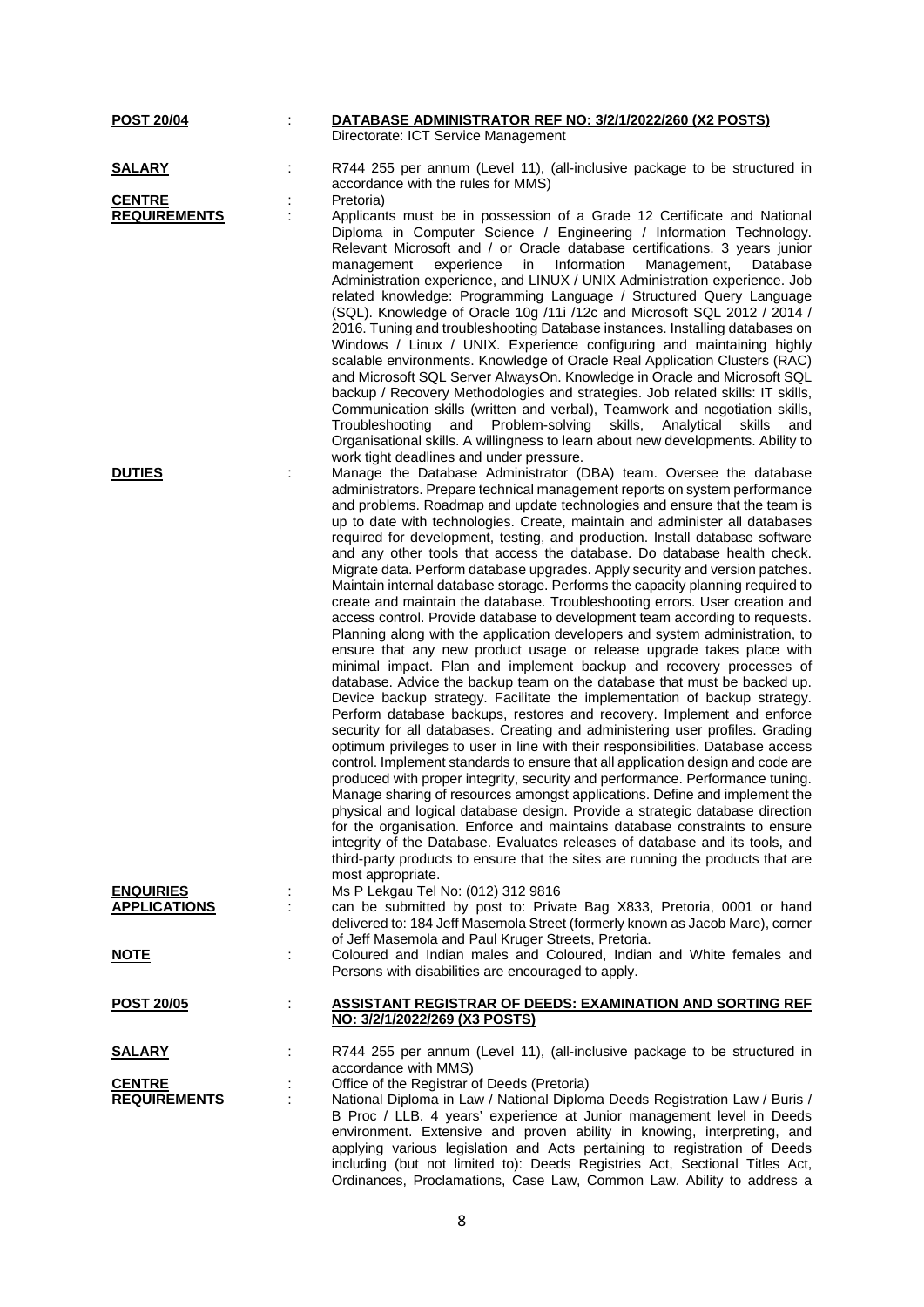|                                      |    | professional audience comfortably. Ability to convey knowledge to others.<br>Planning and execution skills. Communication skills. Project Management                                                                                                                                                                                                                                                                                                                                                                                                                                                                                                                                                                                                                                                                                                                                                                                                                                                                                                                                                                                                                                                                                                                                                                                                                                                                                                                                                                                                                                                                                                                                                                                                                                                                                                             |
|--------------------------------------|----|------------------------------------------------------------------------------------------------------------------------------------------------------------------------------------------------------------------------------------------------------------------------------------------------------------------------------------------------------------------------------------------------------------------------------------------------------------------------------------------------------------------------------------------------------------------------------------------------------------------------------------------------------------------------------------------------------------------------------------------------------------------------------------------------------------------------------------------------------------------------------------------------------------------------------------------------------------------------------------------------------------------------------------------------------------------------------------------------------------------------------------------------------------------------------------------------------------------------------------------------------------------------------------------------------------------------------------------------------------------------------------------------------------------------------------------------------------------------------------------------------------------------------------------------------------------------------------------------------------------------------------------------------------------------------------------------------------------------------------------------------------------------------------------------------------------------------------------------------------------|
| <b>DUTIES</b>                        |    | skills.<br>Monitor examination of deeds and documents. Check deeds and documents<br>for registrability and take corrective measures. Grant hearing to Conveyancers,<br>make ruling and provide guidance. Provide inputs for the update of deeds<br>practice manual, legislation, and draft circulars. Report on examination team<br>performance, standards, and turnaround times. Update acts, manuals, and<br>circulars. Execute deeds. Validate that appointed appearer has signed<br>execution clause/ request for registration. Verify validity date of relevant<br>certificates. Sign all deeds and documents that are registrable. Report<br>problems with regard to execution of deeds, to ARD / DROD in charge of<br>execution. Draft reports to court. Receive the notice of motions and all<br>supporting documents. Peruse notices of motions and supporting documents.<br>Research the facts there in. Compile a report to court and attach all relevant<br>documents. Manage the execution of deeds and documents. Attend to the<br>requests for late and expedited execution of deeds and arrange for final black<br>booking. Notify conveyancers regarding problems encountered on deeds at<br>execution and provide guidance. Monitor execution register for Conveyancers.<br>Reject deeds that are not registrable. Attend to simultaneous registration with<br>other offices. Manage distribution of deeds. Verify the information on the<br>distribution list with actual deeds batches and spot-check. Verify returned<br>deeds against distribution list and initiate corrective measures. Manage<br>statistics, exception reports and implement corrective measures. Prevent and<br>address backlogs. Attend to queries relating to deeds on the system. Authorize<br>request for withdrawal of deeds. Manage the update procedure manual. |
| <b>ENQUIRIES</b>                     |    | Ms L Gama Tel No: (012) 338 7229 or Ms P Hlatshwayo Tel No: (012) 338<br>7376                                                                                                                                                                                                                                                                                                                                                                                                                                                                                                                                                                                                                                                                                                                                                                                                                                                                                                                                                                                                                                                                                                                                                                                                                                                                                                                                                                                                                                                                                                                                                                                                                                                                                                                                                                                    |
| <b>APPLICATIONS</b>                  |    | Please ensure that you send your application to Private Bag x918, Pretoria,<br>0001 or Hand deliver it to the Office of the Chief Registrar of Deeds at Cnr<br>Bosman and Pretorius, Pretoria, 0001 before the closing date as no late<br>applications will be considered. Applications and supporting documents sent<br>to us that are not specified in the advertisement for the post that you are<br>applying for will not be accepted. Failure to do this will result in the application<br>being disqualified.                                                                                                                                                                                                                                                                                                                                                                                                                                                                                                                                                                                                                                                                                                                                                                                                                                                                                                                                                                                                                                                                                                                                                                                                                                                                                                                                              |
| <u>NOTE</u>                          | İ. | African, and Indian Males and African, Coloured and Indian Females and<br>Persons with disabilities are encouraged to apply.                                                                                                                                                                                                                                                                                                                                                                                                                                                                                                                                                                                                                                                                                                                                                                                                                                                                                                                                                                                                                                                                                                                                                                                                                                                                                                                                                                                                                                                                                                                                                                                                                                                                                                                                     |
| <b>POST 20/06</b>                    |    | ASSISTANT REGISTRAR OF DEEDS: DEEDS TRAINING REF NO:<br>3/2/1/2022/270                                                                                                                                                                                                                                                                                                                                                                                                                                                                                                                                                                                                                                                                                                                                                                                                                                                                                                                                                                                                                                                                                                                                                                                                                                                                                                                                                                                                                                                                                                                                                                                                                                                                                                                                                                                           |
| <b>SALARY</b>                        |    | R744 255 per annum (Level 11), (all-inclusive package to be structured in<br>accordance with the rules for MMS)                                                                                                                                                                                                                                                                                                                                                                                                                                                                                                                                                                                                                                                                                                                                                                                                                                                                                                                                                                                                                                                                                                                                                                                                                                                                                                                                                                                                                                                                                                                                                                                                                                                                                                                                                  |
| <b>CENTRE</b><br><b>REQUIREMENTS</b> |    | Office of the Registrar of Deeds (Pretoria)<br>National Diploma in Law / National Diploma Deeds Registration Law / Buris /<br>B Proc / LLB. 4 years' experience at junior management level in Deeds<br>environment. Extensive and proven ability in knowing, interpreting and<br>applying various legislation and Acts pertaining to registration of Deeds<br>including (but not limited to): (Deeds Registries Act. Sectional Titles Act.<br>Ordinance. Proclamations. Case Law. Common Law). Ability to address a<br>professional audience comfortably. Presentation. Time management skills.<br>Computer literacy. Research. Improvisation skills. Organizing and problem<br>solving. Verbal and written communication skills. Report writing skills.                                                                                                                                                                                                                                                                                                                                                                                                                                                                                                                                                                                                                                                                                                                                                                                                                                                                                                                                                                                                                                                                                                         |
| <b>DUTIES</b>                        |    | Determine training needs for deeds. Analyse current and future deeds training<br>needs from performance development plan. Compile annual training<br>programme and submit for approval. Develop curriculum for stakeholders<br>training and submit for approval. Facilitate quality assurance reports and<br>provide report. Facilitate and coordinate deeds training. Present deeds course<br>/ training to officials and stakeholders. Compile and submit course training<br>report on all deeds training presented for approval. Facilitate the outcome of<br>the training conducted in terms of Quality Management System and provide<br>report. Manage training administration. Submit inputs and items for deeds<br>training Advisory Committee meetings. Verify deeds training statistics. Co-<br>ordinate or provide inputs on training manuals, Quality Management System<br>etc. Provide inputs on the updating of acts, procedure manuals and circulars.<br>Manage library services. Identify books, publication, training aids that must be                                                                                                                                                                                                                                                                                                                                                                                                                                                                                                                                                                                                                                                                                                                                                                                                          |

procured for library. Manage audit updates of library materials and examiner's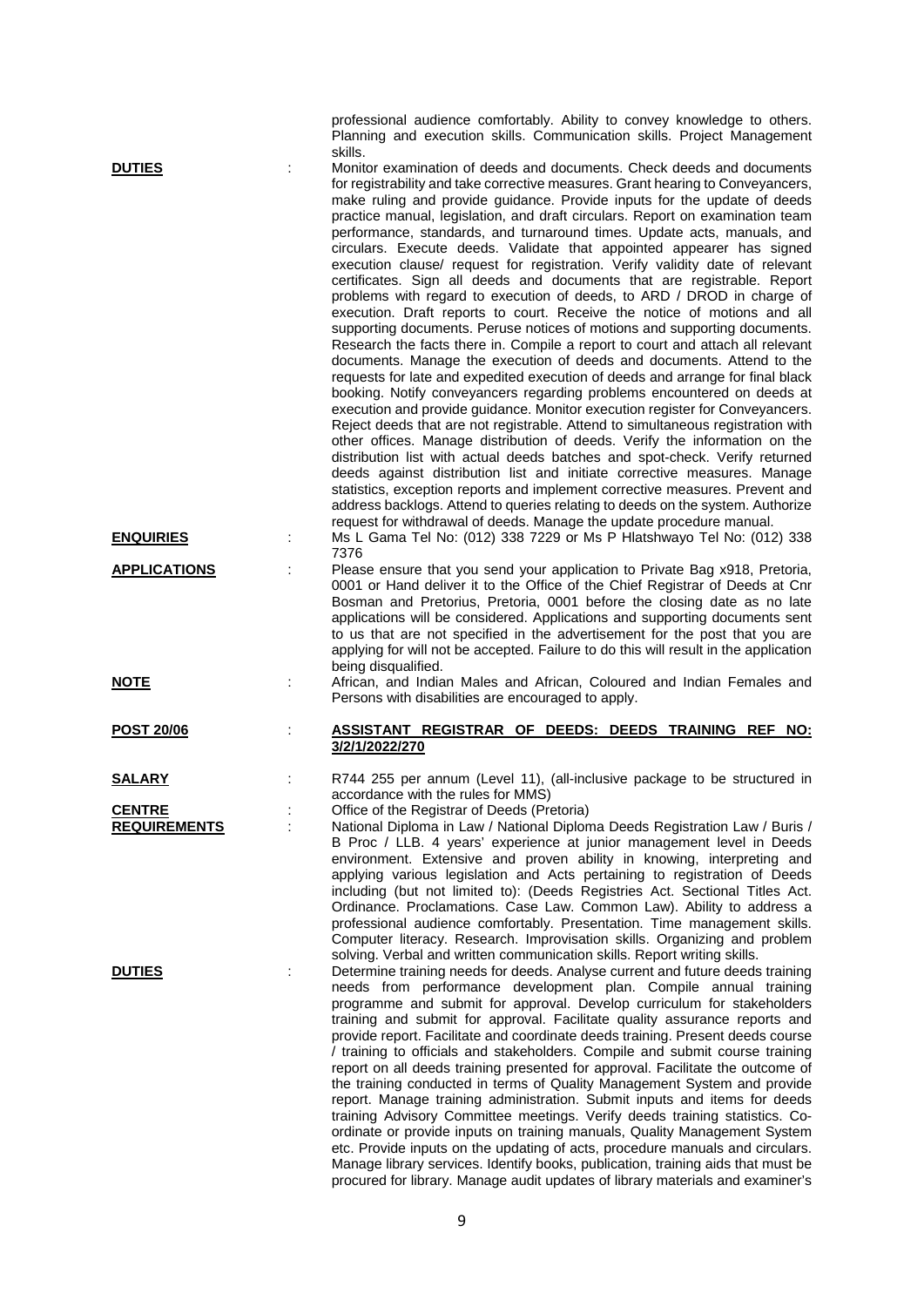| <b>ENQUIRIES</b>                     |   | acts. Oversee update of accession register (database). Manage access to<br>library and loan register. Manage stocktaking.<br>Ms L Gama Tel No: (012) 338 7229 or Ms P Hlatshwayo Tel No: (012) 338                                                                                                                                                                                                                                                                                                                                                                                                                                                                                                                                                                                                                                                                                                                                                                                                                                                                                                                                                                                                                                                                                                                                                                                                                                                                                                                                                                                                                                                                                                                                                                                                                                                     |
|--------------------------------------|---|--------------------------------------------------------------------------------------------------------------------------------------------------------------------------------------------------------------------------------------------------------------------------------------------------------------------------------------------------------------------------------------------------------------------------------------------------------------------------------------------------------------------------------------------------------------------------------------------------------------------------------------------------------------------------------------------------------------------------------------------------------------------------------------------------------------------------------------------------------------------------------------------------------------------------------------------------------------------------------------------------------------------------------------------------------------------------------------------------------------------------------------------------------------------------------------------------------------------------------------------------------------------------------------------------------------------------------------------------------------------------------------------------------------------------------------------------------------------------------------------------------------------------------------------------------------------------------------------------------------------------------------------------------------------------------------------------------------------------------------------------------------------------------------------------------------------------------------------------------|
| <b>APPLICATIONS</b>                  |   | 7376<br>Please ensure that you send your application to Private Bag x918, Pretoria,<br>0001 or Hand deliver it to the Office of the Chief Registrar of Deeds at Cnr<br>Bosman and Pretorius, Pretoria, 0001 before the closing date as no late<br>applications will be considered. Applications and supporting documents sent<br>to us that are not specified in the advertisement for the post that you are<br>applying for will not be accepted. Failure to do this will result in the application<br>being disqualified.                                                                                                                                                                                                                                                                                                                                                                                                                                                                                                                                                                                                                                                                                                                                                                                                                                                                                                                                                                                                                                                                                                                                                                                                                                                                                                                            |
| <u>NOTE</u>                          | ÷ | African, Indian Males and African, Coloured, Indian Females and Persons with<br>disabilities are encouraged to apply.                                                                                                                                                                                                                                                                                                                                                                                                                                                                                                                                                                                                                                                                                                                                                                                                                                                                                                                                                                                                                                                                                                                                                                                                                                                                                                                                                                                                                                                                                                                                                                                                                                                                                                                                  |
| <b>POST 20/07</b>                    | t | <b>ASSISTANT REGISTRAR OF DEEDS: EXAMINATION AND SORTING REF</b><br>NO: 3/2/1/2022/271 (X3 POSTS)                                                                                                                                                                                                                                                                                                                                                                                                                                                                                                                                                                                                                                                                                                                                                                                                                                                                                                                                                                                                                                                                                                                                                                                                                                                                                                                                                                                                                                                                                                                                                                                                                                                                                                                                                      |
| <u>SALARY</u>                        |   | R744 255 per annum (Level 11), (all-inclusive package to be structured in<br>accordance with MMS)                                                                                                                                                                                                                                                                                                                                                                                                                                                                                                                                                                                                                                                                                                                                                                                                                                                                                                                                                                                                                                                                                                                                                                                                                                                                                                                                                                                                                                                                                                                                                                                                                                                                                                                                                      |
| <b>CENTRE</b><br><b>REQUIREMENTS</b> |   | Office of the Registrar of Deeds (Johannesburg)<br>National Diploma in Law / National Diploma Deeds Registration Law / Buris /<br>B Proc / LLB. 4 years' experience at junior management level in Deeds<br>environment. Extensive and proven ability in knowing, interpreting, and<br>applying various legislation and Acts pertaining to registration of Deeds<br>including (but not limited to): Deeds Registries Act, Sectional Titles Act,<br>Ordinances, Proclamations, Case Law, Common Law. Ability to address a<br>professional audience comfortably. Ability to convey knowledge to others.<br>Planning and execution skills. Communication skills. Project Management<br>skills.                                                                                                                                                                                                                                                                                                                                                                                                                                                                                                                                                                                                                                                                                                                                                                                                                                                                                                                                                                                                                                                                                                                                                             |
| <b>DUTIES</b>                        |   | Monitor examination of deeds and documents. Check deeds and documents<br>for registrability and take corrective measures. Grant hearing to Conveyancers,<br>make ruling and provide guidance. Provide inputs for the update of deeds<br>practice manual, legislation, and draft circulars. Report on examination team<br>performance, standards, and turnaround times. Update acts, manuals, and<br>circulars. Execute deeds. Validate that appointed appearer has signed<br>execution clause / request for registration. Verify validity date of relevant<br>certificates. Sign all deeds and documents that are registrable. Report<br>problems with regard to execution of deeds, to ARD / DROD in charge of<br>execution. Draft reports to court. Receive the notice of motions and all<br>supporting documents. Peruse notices of motions and supporting documents.<br>Research the facts there in. Compile a report to court and attach all relevant<br>documents. Manage the execution of deeds and documents. Attend to the<br>requests for late and expedited execution of deeds and arrange for final black<br>booking. Notify conveyancers regarding problems encountered on deeds at<br>execution and provide guidance. Monitor execution register for Conveyancers.<br>Reject deeds that are not registrable. Attend to simultaneous registration with<br>other offices. Manage distribution of deeds. Verify the information on the<br>distribution list with actual deeds batches and spot-check. Verify returned<br>deeds against distribution list and initiate corrective measures. Manage<br>statistics, exception reports and implement corrective measures. Prevent and<br>address backlogs. Attend to queries relating to deeds on the system. Authorize<br>request for withdrawal of deeds. Manage the update procedure manual. |
| <u>ENQUIRIES</u>                     | ÷ | Ms L Gama Tel No: (012) 338 7229 or Ms P Hlatshwayo Tel No: (012) 338<br>7376                                                                                                                                                                                                                                                                                                                                                                                                                                                                                                                                                                                                                                                                                                                                                                                                                                                                                                                                                                                                                                                                                                                                                                                                                                                                                                                                                                                                                                                                                                                                                                                                                                                                                                                                                                          |
| <b>APPLICATIONS</b>                  |   | Please ensure that you send your application to Private Bag x918, Pretoria,<br>0001 or Hand deliver it to the Office of the Chief Registrar of Deeds at Cnr<br>Bosman and Pretorius, Pretoria, 0001 before the closing date as no late<br>applications will be considered. Applications and supporting documents sent<br>to us that are not specified in the advertisement for the post that you are<br>applying for will not be accepted. Failure to do this will result in the application<br>being disqualified.                                                                                                                                                                                                                                                                                                                                                                                                                                                                                                                                                                                                                                                                                                                                                                                                                                                                                                                                                                                                                                                                                                                                                                                                                                                                                                                                    |
| <b>NOTE</b>                          | ÷ | Coloured and Indian Males and African, Coloured, Indian and White Female<br>and Persons with disabilities are encouraged to apply.                                                                                                                                                                                                                                                                                                                                                                                                                                                                                                                                                                                                                                                                                                                                                                                                                                                                                                                                                                                                                                                                                                                                                                                                                                                                                                                                                                                                                                                                                                                                                                                                                                                                                                                     |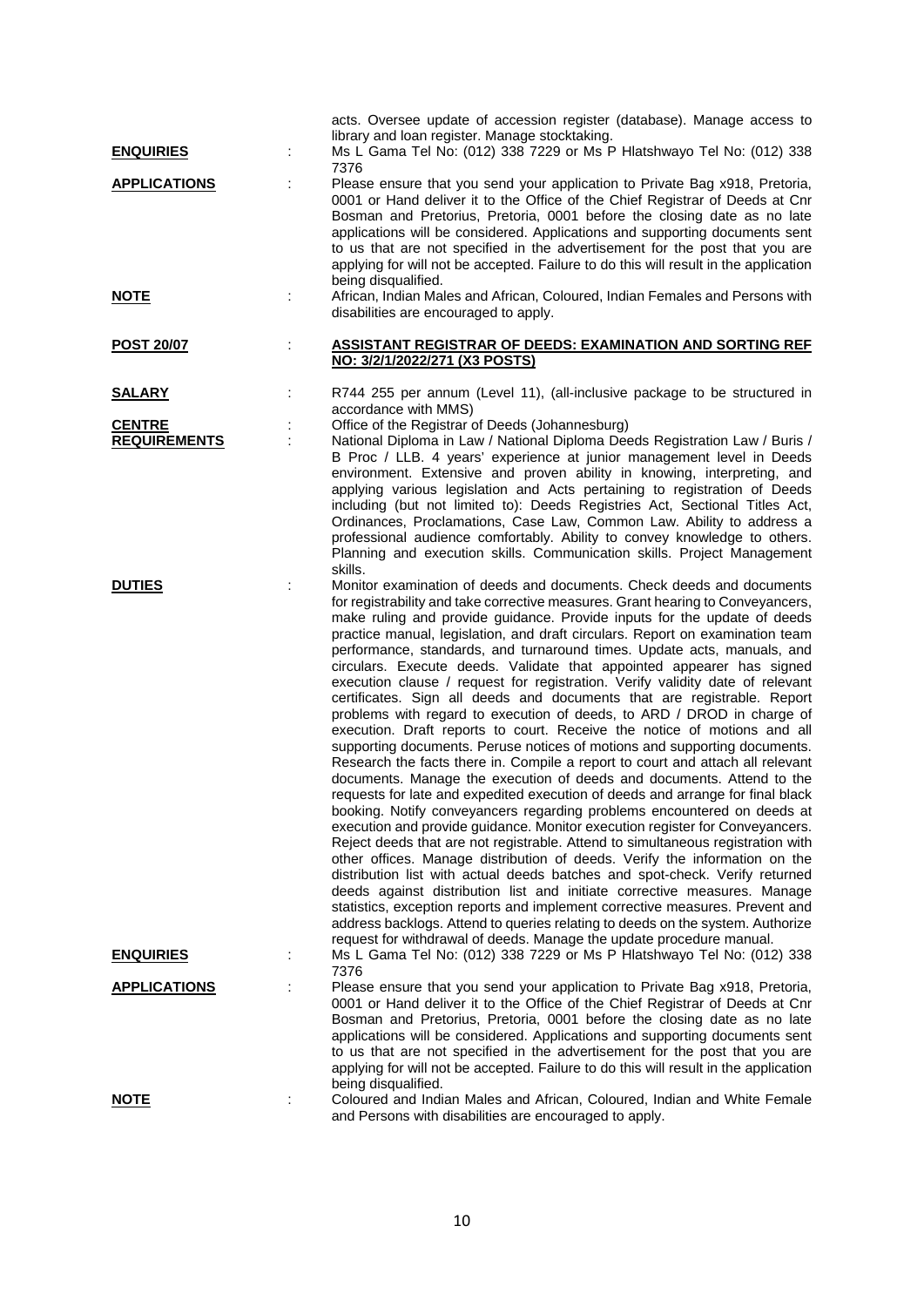| <b>POST 20/08</b>   | ASSISTANT REGISTRAR OF DEEDS: EXAMINATION AND SORTING REF                                                                                                                                                                                                                                                                                                                                                                                                                                                                                                                                                                                                                                                                                                                                                                                                                                                                                                                                                                                                                                                                                                                                                                                                                                                                                                                                                                                                                                                                                                                                                                                                                                                                                                                     |
|---------------------|-------------------------------------------------------------------------------------------------------------------------------------------------------------------------------------------------------------------------------------------------------------------------------------------------------------------------------------------------------------------------------------------------------------------------------------------------------------------------------------------------------------------------------------------------------------------------------------------------------------------------------------------------------------------------------------------------------------------------------------------------------------------------------------------------------------------------------------------------------------------------------------------------------------------------------------------------------------------------------------------------------------------------------------------------------------------------------------------------------------------------------------------------------------------------------------------------------------------------------------------------------------------------------------------------------------------------------------------------------------------------------------------------------------------------------------------------------------------------------------------------------------------------------------------------------------------------------------------------------------------------------------------------------------------------------------------------------------------------------------------------------------------------------|
|                     | NO: 3/2/1/2022/272                                                                                                                                                                                                                                                                                                                                                                                                                                                                                                                                                                                                                                                                                                                                                                                                                                                                                                                                                                                                                                                                                                                                                                                                                                                                                                                                                                                                                                                                                                                                                                                                                                                                                                                                                            |
| <b>SALARY</b>       | R744 255 per annum (Level 11), (all-inclusive package to be structured in<br>accordance with MMS)                                                                                                                                                                                                                                                                                                                                                                                                                                                                                                                                                                                                                                                                                                                                                                                                                                                                                                                                                                                                                                                                                                                                                                                                                                                                                                                                                                                                                                                                                                                                                                                                                                                                             |
| <b>CENTRE</b>       | Office of the Registrar of Deeds (Vryburg)                                                                                                                                                                                                                                                                                                                                                                                                                                                                                                                                                                                                                                                                                                                                                                                                                                                                                                                                                                                                                                                                                                                                                                                                                                                                                                                                                                                                                                                                                                                                                                                                                                                                                                                                    |
| <b>REQUIREMENTS</b> | National Diploma in Law / National Diploma Deeds Registration Law / Buris /<br>B Proc / LLB. 4 years' experience at junior management level in Deeds<br>environment. Extensive and proven ability in knowing, interpreting, and<br>applying various legislation and Acts pertaining to registration of Deeds<br>including (but not limited to): Deeds Registries Act, Sectional Titles Act,<br>Ordinances, Proclamations, Case Law, Common Law. Ability to address a<br>professional audience comfortably. Ability to convey knowledge to others.<br>Planning and execution skills. Communication skills. Project Management<br>skills.                                                                                                                                                                                                                                                                                                                                                                                                                                                                                                                                                                                                                                                                                                                                                                                                                                                                                                                                                                                                                                                                                                                                       |
| <b>DUTIES</b>       | Monitor examination of deeds and documents. Check deeds and documents                                                                                                                                                                                                                                                                                                                                                                                                                                                                                                                                                                                                                                                                                                                                                                                                                                                                                                                                                                                                                                                                                                                                                                                                                                                                                                                                                                                                                                                                                                                                                                                                                                                                                                         |
|                     | for registrability and take corrective measures. Grant hearing to Conveyancers,<br>make ruling and provide guidance. Provide inputs for the update of deeds<br>practice manual, legislation, and draft circulars. Report on examination team<br>performance, standards, and turnaround times. Update acts, manuals, and<br>circulars. Execute deeds. Validate that appointed appearer has signed<br>execution clause / request for registration. Verify validity date of relevant<br>certificates. Sign all deeds and documents that are registrable. Report<br>problems with regard to execution of deeds, to ARD / DROD in charge of<br>execution. Draft reports to court. Receive the notice of motions and all<br>supporting documents. Peruse notices of motions and supporting documents.<br>Research the facts there in. Compile a report to court and attach all relevant<br>documents. Manage the execution of deeds and documents. Attend to the<br>requests for late and expedited execution of deeds and arrange for final black<br>booking. Notify conveyancers regarding problems encountered on deeds at<br>execution and provide guidance. Monitor execution register for Conveyancers.<br>Reject deeds that are not registrable. Attend to simultaneous registration with<br>other offices. Manage distribution of deeds. Verify the information on the<br>distribution list with actual deeds batches and spot-check. Verify returned<br>deeds against distribution list and initiate corrective measures. Manage<br>statistics, exception reports and implement corrective measures. Prevent and<br>address backlogs. Attend to queries relating to deeds on the system. Authorize<br>request for withdrawal of deeds. Manage the update procedure manual. |
| <b>ENQUIRIES</b>    | Ms L Gama Tel No: (012) 338 7229 or Ms P Hlatshwayo Tel No: (012) 338<br>7376                                                                                                                                                                                                                                                                                                                                                                                                                                                                                                                                                                                                                                                                                                                                                                                                                                                                                                                                                                                                                                                                                                                                                                                                                                                                                                                                                                                                                                                                                                                                                                                                                                                                                                 |
| <b>APPLICATIONS</b> | Please ensure that you send your application to Private Bag x918, Pretoria,<br>0001 or Hand deliver it to the Office of the Chief Registrar of Deeds at Cnr<br>Bosman and Pretorius, Pretoria, 0001 before the closing date as no late<br>applications will be considered. Applications and supporting documents sent<br>to us that are not specified in the advertisement for the post that you are<br>applying for will not be accepted. Failure to do this will result in the application<br>being disqualified.                                                                                                                                                                                                                                                                                                                                                                                                                                                                                                                                                                                                                                                                                                                                                                                                                                                                                                                                                                                                                                                                                                                                                                                                                                                           |
| <u>NOTE</u>         | Coloured, Indian and White Males and African, Coloured, Indian and White<br>Females and Persons with disabilities are encouraged to apply.                                                                                                                                                                                                                                                                                                                                                                                                                                                                                                                                                                                                                                                                                                                                                                                                                                                                                                                                                                                                                                                                                                                                                                                                                                                                                                                                                                                                                                                                                                                                                                                                                                    |
| <u>POST 20/09</u>   | <b>ASSISTANT REGISTRAR OF DEEDS: EXAMINATION AND SORTING REF</b><br>NO: 3/2/1/2022/273                                                                                                                                                                                                                                                                                                                                                                                                                                                                                                                                                                                                                                                                                                                                                                                                                                                                                                                                                                                                                                                                                                                                                                                                                                                                                                                                                                                                                                                                                                                                                                                                                                                                                        |
| <b>SALARY</b>       | R744 255 per annum (Level 11), (all-inclusive package to be structured in<br>accordance with MMS)                                                                                                                                                                                                                                                                                                                                                                                                                                                                                                                                                                                                                                                                                                                                                                                                                                                                                                                                                                                                                                                                                                                                                                                                                                                                                                                                                                                                                                                                                                                                                                                                                                                                             |
| <b>CENTRE</b>       | Office of the Registrar of Deeds (Bloemfontein)                                                                                                                                                                                                                                                                                                                                                                                                                                                                                                                                                                                                                                                                                                                                                                                                                                                                                                                                                                                                                                                                                                                                                                                                                                                                                                                                                                                                                                                                                                                                                                                                                                                                                                                               |
| <b>REQUIREMENTS</b> | National Diploma in Law / National Diploma Deeds Registration Law / Buris /<br>B Proc / LLB. 4 years' experience at junior management level in Deeds<br>environment. Extensive and proven ability in knowing, interpreting, and<br>applying various legislation and Acts pertaining to registration of Deeds<br>including (but not limited to): Deeds Registries Act, Sectional Titles Act,<br>Ordinances, Proclamations, Case Law, Common Law. Ability to address a<br>professional audience comfortably. Ability to convey knowledge to others.<br>Planning and execution skills. Communication skills. Project Management<br>skills.                                                                                                                                                                                                                                                                                                                                                                                                                                                                                                                                                                                                                                                                                                                                                                                                                                                                                                                                                                                                                                                                                                                                       |
| <b>DUTIES</b>       | Monitor examination of deeds and documents. Check deeds and documents<br>for registrability and take corrective measures. Grant hearing to Conveyancers,                                                                                                                                                                                                                                                                                                                                                                                                                                                                                                                                                                                                                                                                                                                                                                                                                                                                                                                                                                                                                                                                                                                                                                                                                                                                                                                                                                                                                                                                                                                                                                                                                      |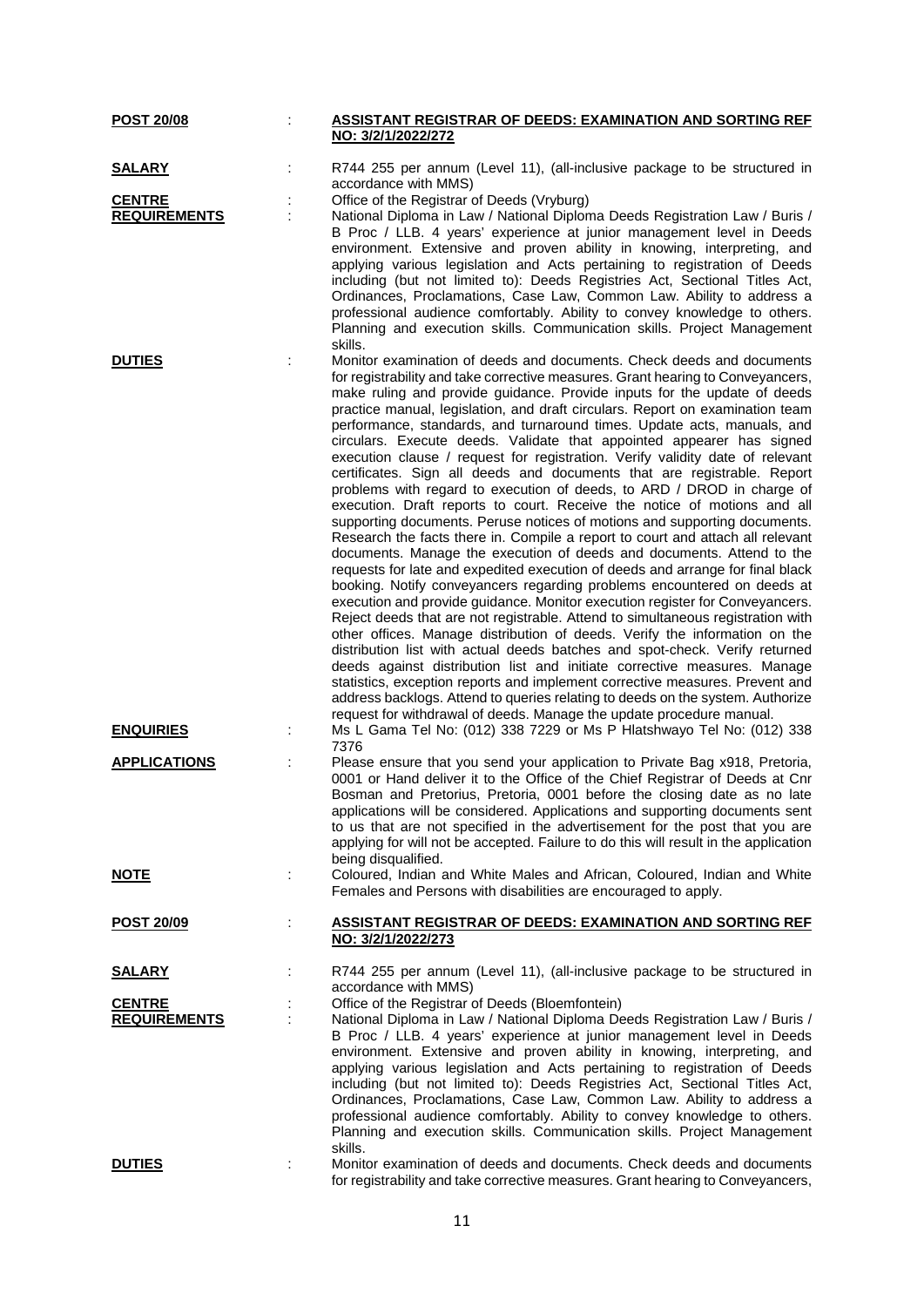|                     |   | make ruling and provide guidance. Provide inputs for the update of deeds<br>practice manual, legislation, and draft circulars. Report on examination team<br>performance, standards, and turnaround times. Update acts, manuals, and<br>circulars. Execute deeds. Validate that appointed appearer has signed<br>execution clause / request for registration. Verify validity date of relevant<br>certificates. Sign all deeds and documents that are registrable. Report<br>problems with regard to execution of deeds, to ARD / DROD in charge of<br>execution. Draft reports to court. Receive the notice of motions and all<br>supporting documents. Peruse notices of motions and supporting documents.<br>Research the facts there in. Compile a report to court and attach all relevant<br>documents. Manage the execution of deeds and documents. Attend to the<br>requests for late and expedited execution of deeds and arrange for final black<br>booking. Notify conveyancers regarding problems encountered on deeds at<br>execution and provide guidance. Monitor execution register for Conveyancers.<br>Reject deeds that are not registrable. Attend to simultaneous registration with<br>other offices. Manage distribution of deeds. Verify the information on the<br>distribution list with actual deeds batches and spot-check. Verify returned<br>deeds against distribution list and initiate corrective measures. Manage<br>statistics, exception reports and implement corrective measures. Prevent and<br>address backlogs. Attend to queries relating to deeds on the system. Authorize<br>request for withdrawal of deeds. Manage the update procedure manual. |
|---------------------|---|--------------------------------------------------------------------------------------------------------------------------------------------------------------------------------------------------------------------------------------------------------------------------------------------------------------------------------------------------------------------------------------------------------------------------------------------------------------------------------------------------------------------------------------------------------------------------------------------------------------------------------------------------------------------------------------------------------------------------------------------------------------------------------------------------------------------------------------------------------------------------------------------------------------------------------------------------------------------------------------------------------------------------------------------------------------------------------------------------------------------------------------------------------------------------------------------------------------------------------------------------------------------------------------------------------------------------------------------------------------------------------------------------------------------------------------------------------------------------------------------------------------------------------------------------------------------------------------------------------------------------------------------------------------------------------------------|
| <b>ENQUIRIES</b>    | ÷ | Ms L Gama Tel No: (012) 338 7229 or Ms P Hlatshwayo Tel No: (012) 338<br>7376                                                                                                                                                                                                                                                                                                                                                                                                                                                                                                                                                                                                                                                                                                                                                                                                                                                                                                                                                                                                                                                                                                                                                                                                                                                                                                                                                                                                                                                                                                                                                                                                              |
| <b>APPLICATIONS</b> |   | Please ensure that you send your application to Private Bag x918, Pretoria,<br>0001 or Hand deliver it to the Office of the Chief Registrar of Deeds at Cnr<br>Bosman and Pretorius, Pretoria, 0001 before the closing date as no late<br>applications will be considered. Applications and supporting documents sent<br>to us that are not specified in the advertisement for the post that you are<br>applying for will not be accepted. Failure to do this will result in the application<br>being disqualified.                                                                                                                                                                                                                                                                                                                                                                                                                                                                                                                                                                                                                                                                                                                                                                                                                                                                                                                                                                                                                                                                                                                                                                        |
| <b>NOTE</b>         |   | African, Coloured, Indian and White Males, Coloured and Indian Females and<br>Persons with disabilities are encouraged to apply.                                                                                                                                                                                                                                                                                                                                                                                                                                                                                                                                                                                                                                                                                                                                                                                                                                                                                                                                                                                                                                                                                                                                                                                                                                                                                                                                                                                                                                                                                                                                                           |
| POST 20/10          |   | ASSISTANT REGISTRAR OF DEEDS: DEEDS TRAINING REF NO:<br>3/2/1/2022/274                                                                                                                                                                                                                                                                                                                                                                                                                                                                                                                                                                                                                                                                                                                                                                                                                                                                                                                                                                                                                                                                                                                                                                                                                                                                                                                                                                                                                                                                                                                                                                                                                     |
| <u>SALARY</u>       |   | R744 255 per annum (Level 11), (all-inclusive package to be structured in<br>accordance with MMS)                                                                                                                                                                                                                                                                                                                                                                                                                                                                                                                                                                                                                                                                                                                                                                                                                                                                                                                                                                                                                                                                                                                                                                                                                                                                                                                                                                                                                                                                                                                                                                                          |
| <b>CENTRE</b>       |   | Office of the Registrar of Deeds (Mpumalanga)                                                                                                                                                                                                                                                                                                                                                                                                                                                                                                                                                                                                                                                                                                                                                                                                                                                                                                                                                                                                                                                                                                                                                                                                                                                                                                                                                                                                                                                                                                                                                                                                                                              |
| <b>REQUIREMENTS</b> |   | National Diploma in Law / National Diploma Deeds Registration Law / Buris /<br>B Proc / LLB. 4 years' experience at junior management level in Deeds<br>environment. Extensive and proven ability in knowing, interpreting and<br>applying various legislation and Acts pertaining to registration of Deeds<br>including (but not limited to): (Deeds Registries Act. Sectional Titles Act.<br>Ordinance. Proclamations. Case Law. Common Law). Ability to address a<br>professional audience comfortably. Presentation. Time management skills.<br>Computer literacy. Research. Improvisation skills. Organizing and problem<br>solving. Verbal and written communication skills. Report writing skills.                                                                                                                                                                                                                                                                                                                                                                                                                                                                                                                                                                                                                                                                                                                                                                                                                                                                                                                                                                                  |
| <b>DUTIES</b>       |   | Determine training needs for deeds. Analyse current and future deeds training<br>needs from performance development plan. Compile annual training                                                                                                                                                                                                                                                                                                                                                                                                                                                                                                                                                                                                                                                                                                                                                                                                                                                                                                                                                                                                                                                                                                                                                                                                                                                                                                                                                                                                                                                                                                                                          |
|                     |   | programme and submit for approval. Develop curriculum for stakeholders<br>training and submit for approval. Facilitate quality assurance reports and<br>provide report. Facilitate and coordinate deeds training. Present deeds course<br>/ training to officials and stakeholders. Compile and submit course / training<br>report on all deeds training presented for approval. Facilitate the outcome of<br>the training conducted in terms of Quality Management System and provide<br>report. Manage training administration. Submit inputs and items for deeds<br>training Advisory Committee meetings. Verify deeds training statistics. Co-<br>ordinate or provide inputs on training manuals, Quality Management System<br>etc. Provide inputs on the updating of acts, procedure manuals and circulars.<br>Manage library services. Identify books, publication, training aids that must be<br>procured for library. Manage audit updates of library materials and examiner's<br>acts. Oversee update of accession register (database). Manage access to<br>library and loan register. Manage stocktaking.                                                                                                                                                                                                                                                                                                                                                                                                                                                                                                                                                                        |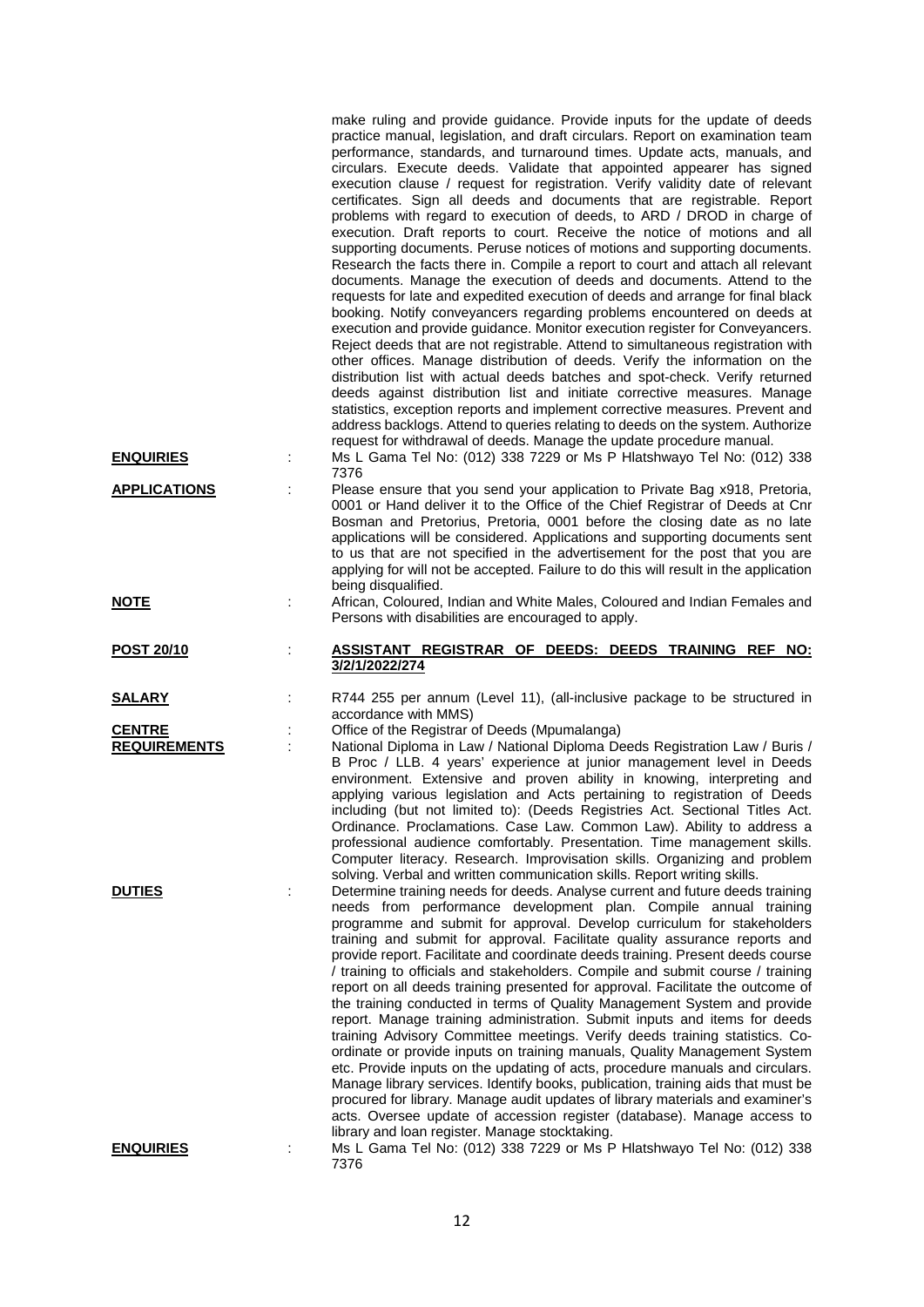| <b>APPLICATIONS</b>                  | t | Please ensure that you send your application to Private Bag x918, Pretoria,<br>0001 or Hand deliver it to the Office of the Chief Registrar of Deeds at Cnr<br>Bosman and Pretorius, Pretoria, 0001 before the closing date as no late<br>applications will be considered. Applications and supporting documents sent<br>to us that are not specified in the advertisement for the post that you are<br>applying for will not be accepted. Failure to do this will result in the application<br>being disqualified.                                                                                                                                                                                                                                                                                                                                                                                                                                                                                                                                                                                                                                                                                                                                                                                                                                                                                                                                                                                                                                                                                                                                                                                                                                                                                                                                    |
|--------------------------------------|---|--------------------------------------------------------------------------------------------------------------------------------------------------------------------------------------------------------------------------------------------------------------------------------------------------------------------------------------------------------------------------------------------------------------------------------------------------------------------------------------------------------------------------------------------------------------------------------------------------------------------------------------------------------------------------------------------------------------------------------------------------------------------------------------------------------------------------------------------------------------------------------------------------------------------------------------------------------------------------------------------------------------------------------------------------------------------------------------------------------------------------------------------------------------------------------------------------------------------------------------------------------------------------------------------------------------------------------------------------------------------------------------------------------------------------------------------------------------------------------------------------------------------------------------------------------------------------------------------------------------------------------------------------------------------------------------------------------------------------------------------------------------------------------------------------------------------------------------------------------|
| <u>NOTE</u>                          |   | African, Coloured and White Males, Coloured, Indian, White Female and<br>Persons with disabilities are encouraged to apply.                                                                                                                                                                                                                                                                                                                                                                                                                                                                                                                                                                                                                                                                                                                                                                                                                                                                                                                                                                                                                                                                                                                                                                                                                                                                                                                                                                                                                                                                                                                                                                                                                                                                                                                            |
| <b>POST 20/11</b>                    |   | <b>ASSISTANT REGISTRAR OF DEEDS: EXAMINATION AND SORTING REF</b><br>NO: 3/2/1/2022/275 (X5 POSTS)                                                                                                                                                                                                                                                                                                                                                                                                                                                                                                                                                                                                                                                                                                                                                                                                                                                                                                                                                                                                                                                                                                                                                                                                                                                                                                                                                                                                                                                                                                                                                                                                                                                                                                                                                      |
| <b>SALARY</b>                        |   | R744 255 per annum (Level 11), (all-inclusive package to be structured in<br>accordance with MMS)                                                                                                                                                                                                                                                                                                                                                                                                                                                                                                                                                                                                                                                                                                                                                                                                                                                                                                                                                                                                                                                                                                                                                                                                                                                                                                                                                                                                                                                                                                                                                                                                                                                                                                                                                      |
| <b>CENTRE</b><br><b>REQUIREMENTS</b> |   | Office of the Registrar of Deeds (Cape Town)<br>National Diploma in Law / National Diploma Deeds Registration Law / Buris /<br>B Proc / LLB. 4 years' experience at junior management level in Deeds<br>environment. Extensive and proven ability in knowing, interpreting, and<br>applying various legislation and Acts pertaining to registration of Deeds<br>including (but not limited to): Deeds Registries Act, Sectional Titles Act,<br>Ordinances, Proclamations, Case Law, Common Law. Ability to address a<br>professional audience comfortably. Ability to convey knowledge to others.<br>Planning and execution skills. Communication skills. Project Management<br>skills.                                                                                                                                                                                                                                                                                                                                                                                                                                                                                                                                                                                                                                                                                                                                                                                                                                                                                                                                                                                                                                                                                                                                                                |
| <b>DUTIES</b>                        |   | Monitor examination of deeds and documents. Check deeds and documents<br>for registrability and take corrective measures. Grant hearing to Conveyancers,<br>make ruling and provide guidance. Provide inputs for the update of deeds<br>practice manual, legislation, and draft circulars. Report on examination team<br>performance, standards, and turnaround times. Update acts, manuals, and<br>circulars. Execute deeds. Validate that appointed appearer has signed<br>execution clause / request for registration. Verify validity date of relevant<br>certificates. Sign all deeds and documents that are registrable. Report<br>problems with regard to execution of deeds, to ARD / DROD in charge of<br>execution. Draft reports to court. Receive the notice of motions and all<br>supporting documents. Peruse notices of motions and supporting documents.<br>Research the facts there in. Compile a report to court and attach all relevant<br>documents. Manage the execution of deeds and documents. Attend to the<br>requests for late and expedited execution of deeds and arrange for final black<br>booking. Notify conveyancers regarding problems encountered on deeds at<br>execution and provide guidance. Monitor execution register for Conveyancers.<br>Reject deeds that are not registrable. Attend to simultaneous registration with<br>other offices. Manage distribution of deeds. Verify the information on the<br>distribution list with actual deeds batches and spot-check. Verify returned<br>deeds against distribution list and initiate corrective measures. Manage<br>statistics, exception reports and implement corrective measures. Prevent and<br>address backlogs. Attend to queries relating to deeds on the system. Authorize<br>request for withdrawal of deeds. Manage the update procedure manual. |
| <b>ENQUIRIES</b>                     |   | Ms L Gama Tel No: (012) 338 7229 or Ms P Hlatshwayo Tel No: (012) 338<br>7376                                                                                                                                                                                                                                                                                                                                                                                                                                                                                                                                                                                                                                                                                                                                                                                                                                                                                                                                                                                                                                                                                                                                                                                                                                                                                                                                                                                                                                                                                                                                                                                                                                                                                                                                                                          |
| <b>APPLICATIONS</b>                  |   | Please ensure that you send your application to Private Bag x918, Pretoria,<br>0001 or Hand deliver it to the Office of the Chief Registrar of Deeds at Cnr<br>Bosman and Pretorius, Pretoria, 0001 before the closing date as no late<br>applications will be considered. Applications and supporting documents sent<br>to us that are not specified in the advertisement for the post that you are<br>applying for will not be accepted. Failure to do this will result in the application<br>being disqualified.                                                                                                                                                                                                                                                                                                                                                                                                                                                                                                                                                                                                                                                                                                                                                                                                                                                                                                                                                                                                                                                                                                                                                                                                                                                                                                                                    |
| <u>NOTE</u>                          |   | Indian Males and African, Coloured and White Females and Persons with<br>disabilities are encouraged to apply.                                                                                                                                                                                                                                                                                                                                                                                                                                                                                                                                                                                                                                                                                                                                                                                                                                                                                                                                                                                                                                                                                                                                                                                                                                                                                                                                                                                                                                                                                                                                                                                                                                                                                                                                         |
| <b>POST 20/12</b>                    |   | ASSISTANT REGISTRAR OF DEEDS: MECHANISATION REF<br>NO:<br>3/21/2022/276                                                                                                                                                                                                                                                                                                                                                                                                                                                                                                                                                                                                                                                                                                                                                                                                                                                                                                                                                                                                                                                                                                                                                                                                                                                                                                                                                                                                                                                                                                                                                                                                                                                                                                                                                                                |
| <u>SALARY</u>                        |   | R744 255 per annum (Level 11), (all-inclusive package to be structured in<br>accordance with MMS)                                                                                                                                                                                                                                                                                                                                                                                                                                                                                                                                                                                                                                                                                                                                                                                                                                                                                                                                                                                                                                                                                                                                                                                                                                                                                                                                                                                                                                                                                                                                                                                                                                                                                                                                                      |
| <b>CENTRE</b>                        |   | Office of the Registrar of Deeds (King Willaims Town)                                                                                                                                                                                                                                                                                                                                                                                                                                                                                                                                                                                                                                                                                                                                                                                                                                                                                                                                                                                                                                                                                                                                                                                                                                                                                                                                                                                                                                                                                                                                                                                                                                                                                                                                                                                                  |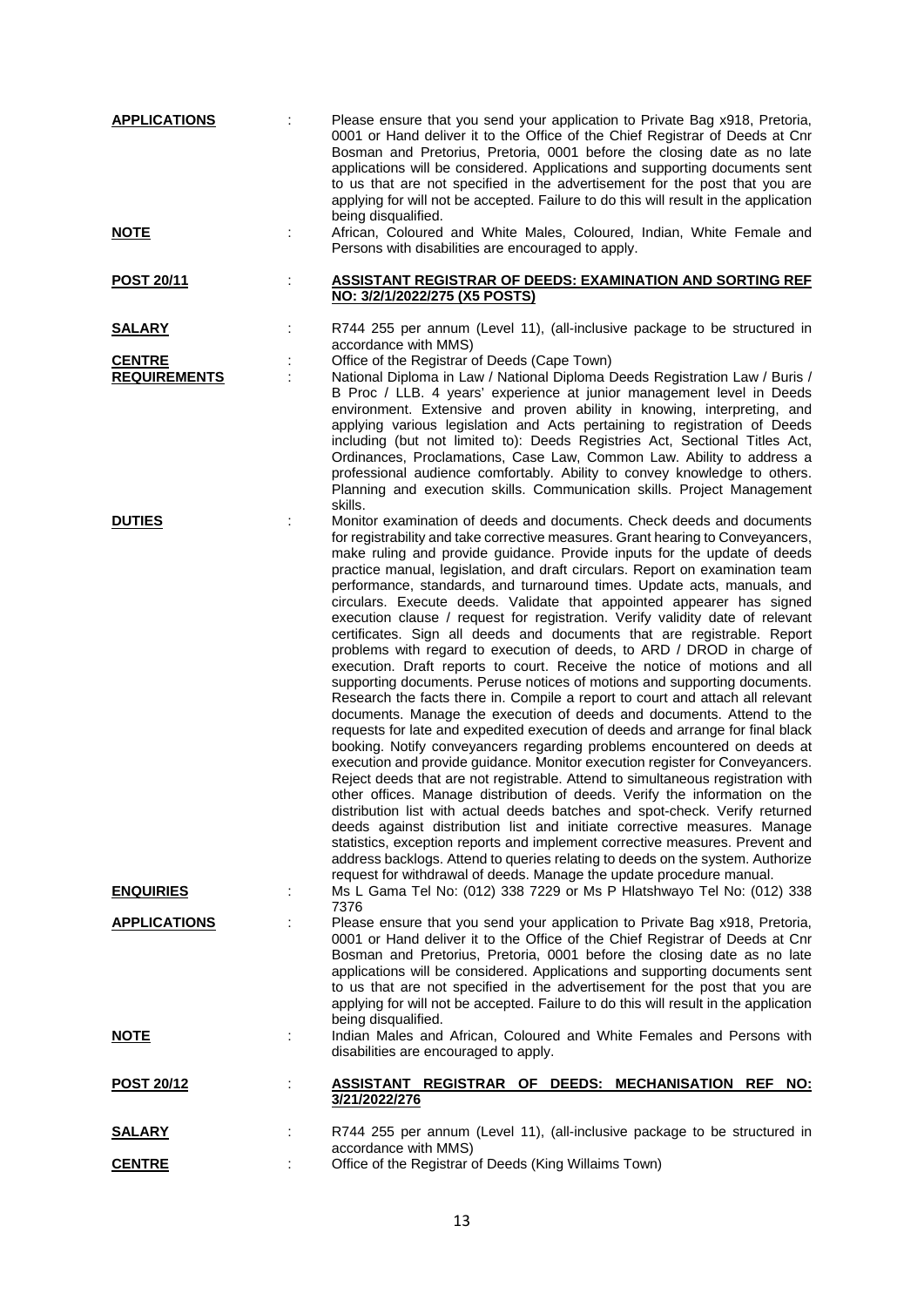| <b>REQUIREMENTS</b>                  | National Diploma in Law / National Diploma Deeds Registration Law / Buris /<br>B Proc / LLB. 4 years' experience at junior management level in Deeds<br>environment. Appropriate knowledge on Deeds Registration processes.<br>Through knowledge in the interpretation of Deeds Registries Act, Ordinances,<br>and other Acts. Computer literacy. Computer software skills. Good written and<br>verbal communication skills. Good judgement and assertiveness skills. Project                                                                                                                                                                                                                                                                                                                                                                                                                                                                                                                                                                                                                                                                                                                                                                                                                                                                                                                                                                                                                                                                                                                                                                                                                |
|--------------------------------------|----------------------------------------------------------------------------------------------------------------------------------------------------------------------------------------------------------------------------------------------------------------------------------------------------------------------------------------------------------------------------------------------------------------------------------------------------------------------------------------------------------------------------------------------------------------------------------------------------------------------------------------------------------------------------------------------------------------------------------------------------------------------------------------------------------------------------------------------------------------------------------------------------------------------------------------------------------------------------------------------------------------------------------------------------------------------------------------------------------------------------------------------------------------------------------------------------------------------------------------------------------------------------------------------------------------------------------------------------------------------------------------------------------------------------------------------------------------------------------------------------------------------------------------------------------------------------------------------------------------------------------------------------------------------------------------------|
| <b>DUTIES</b>                        | Management skills. People Management skills. Organise and Planning skills.<br>Manage data section. Manage workload, workflow, processes, and standards<br>and implement corrective measures. Oversee the review of system change<br>request. Recommend debit and credit notes. Extract exception report for data<br>section and implement corrective measure. Quality assure that deeds are<br>captured and verified correctly to meet turnaround times. Manage compliance<br>with DRS standards. Manage the update of the procedure manual. Manage<br>shortcomings on DRS and the recommendations. Manage data related<br>queries. Investigate and research facts as per request. Manage data errors,<br>provide feedback, and take corrective measures. Manage correspondence and<br>give guidance to clients. Manage image scanning section. Manage workload,<br>workflow, processes, and standards and implement corrective measures.<br>Extract exception report for image scanning section and implement corrective<br>measures. Manage the scanning of deeds and documents to meet the<br>turnaround times. Manage the update of procedure manuals. Manage the<br>shortcomings on the systems and the recommendations. Manage image<br>scanning related queries. Manage queries and scanning errors and take<br>corrective measures. Approve request for expedite delivery. Manage<br>correspondence and give guidance to clients. Manage archiving of records.<br>Manage archiving of records and microfilm rolls are in accordance with<br>required standards. Manage collection of micro rolls from off-side storage.<br>Manage availability of equipment in the scanning section. |
| <b>ENQUIRIES</b>                     | Ms L Gama Tel No: (012) 338 7229 or Ms P Hlatshwayo Tel No: (012) 338<br>7376                                                                                                                                                                                                                                                                                                                                                                                                                                                                                                                                                                                                                                                                                                                                                                                                                                                                                                                                                                                                                                                                                                                                                                                                                                                                                                                                                                                                                                                                                                                                                                                                                |
| <b>APPLICATIONS</b>                  | Please ensure that you send your application to Private Bag x918, Pretoria,<br>0001 or Hand deliver it to the Office of the Chief Registrar of Deeds at Cnr<br>Bosman and Pretorius, Pretoria, 0001 before the closing date as no late<br>applications will be considered. Applications and supporting documents sent<br>to us that are not specified in the advertisement for the post that you are<br>applying for will not be accepted. Failure to do this will result in the application<br>being disqualified.                                                                                                                                                                                                                                                                                                                                                                                                                                                                                                                                                                                                                                                                                                                                                                                                                                                                                                                                                                                                                                                                                                                                                                          |
| <b>NOTE</b>                          | African, Indian and White Males and African, Coloured, Indian and White<br>Females and Persons with disabilities are encouraged to apply.                                                                                                                                                                                                                                                                                                                                                                                                                                                                                                                                                                                                                                                                                                                                                                                                                                                                                                                                                                                                                                                                                                                                                                                                                                                                                                                                                                                                                                                                                                                                                    |
| POST 20/13                           | ASSISTANT REGISTRAR OF DEEDS: DEEDS TRAINING<br>REF<br>NO:<br>3/2/1/2022/277                                                                                                                                                                                                                                                                                                                                                                                                                                                                                                                                                                                                                                                                                                                                                                                                                                                                                                                                                                                                                                                                                                                                                                                                                                                                                                                                                                                                                                                                                                                                                                                                                 |
| <b>SALARY</b>                        | R744 255 per annum (Level 11), (all-inclusive package to be structured in<br>accordance with MMS)                                                                                                                                                                                                                                                                                                                                                                                                                                                                                                                                                                                                                                                                                                                                                                                                                                                                                                                                                                                                                                                                                                                                                                                                                                                                                                                                                                                                                                                                                                                                                                                            |
| <b>CENTRE</b><br><b>REQUIREMENTS</b> | Office of the Registrar of Deeds (King Willaims Town)<br>National Diploma in Law / National Diploma Deeds Registration Law / Buris /<br>B Proc / LLB. 4 years' experience at junior management level in Deeds<br>environment. Extensive and proven ability in knowing, interpreting and<br>applying various legislation and Acts pertaining to registration of Deeds<br>including (but not limited to): (Deeds Registries Act. Sectional Titles Act.<br>Ordinance. Proclamations. Case Law. Common Law). Ability to address a<br>professional audience comfortably. Presentation. Time management skills.<br>Computer literacy. Research. Improvisation skills. Organizing and problem                                                                                                                                                                                                                                                                                                                                                                                                                                                                                                                                                                                                                                                                                                                                                                                                                                                                                                                                                                                                       |
| <b>DUTIES</b>                        | solving. Verbal and written communication skills. Report writing skills.<br>Determine training needs for deeds. Analyse current and future deeds training<br>needs from performance development plan. Compile annual training<br>programme and submit for approval. Develop curriculum for stakeholders<br>training and submit for approval. Facilitate quality assurance reports and<br>provide report. Facilitate and coordinate deeds training. Present deeds course<br>/ training to officials and stakeholders. Compile and submit course / training<br>report on all deeds training presented for approval. Facilitate the outcome of<br>the training conducted in terms of Quality Management System and provide<br>report. Manage training administration. Submit inputs and items for deeds<br>training Advisory Committee meetings. Verify deeds training statistics. Co-<br>ordinate or provide inputs on training manuals, Quality Management System                                                                                                                                                                                                                                                                                                                                                                                                                                                                                                                                                                                                                                                                                                                             |

etc. Provide inputs on the updating of acts, procedure manuals and circulars.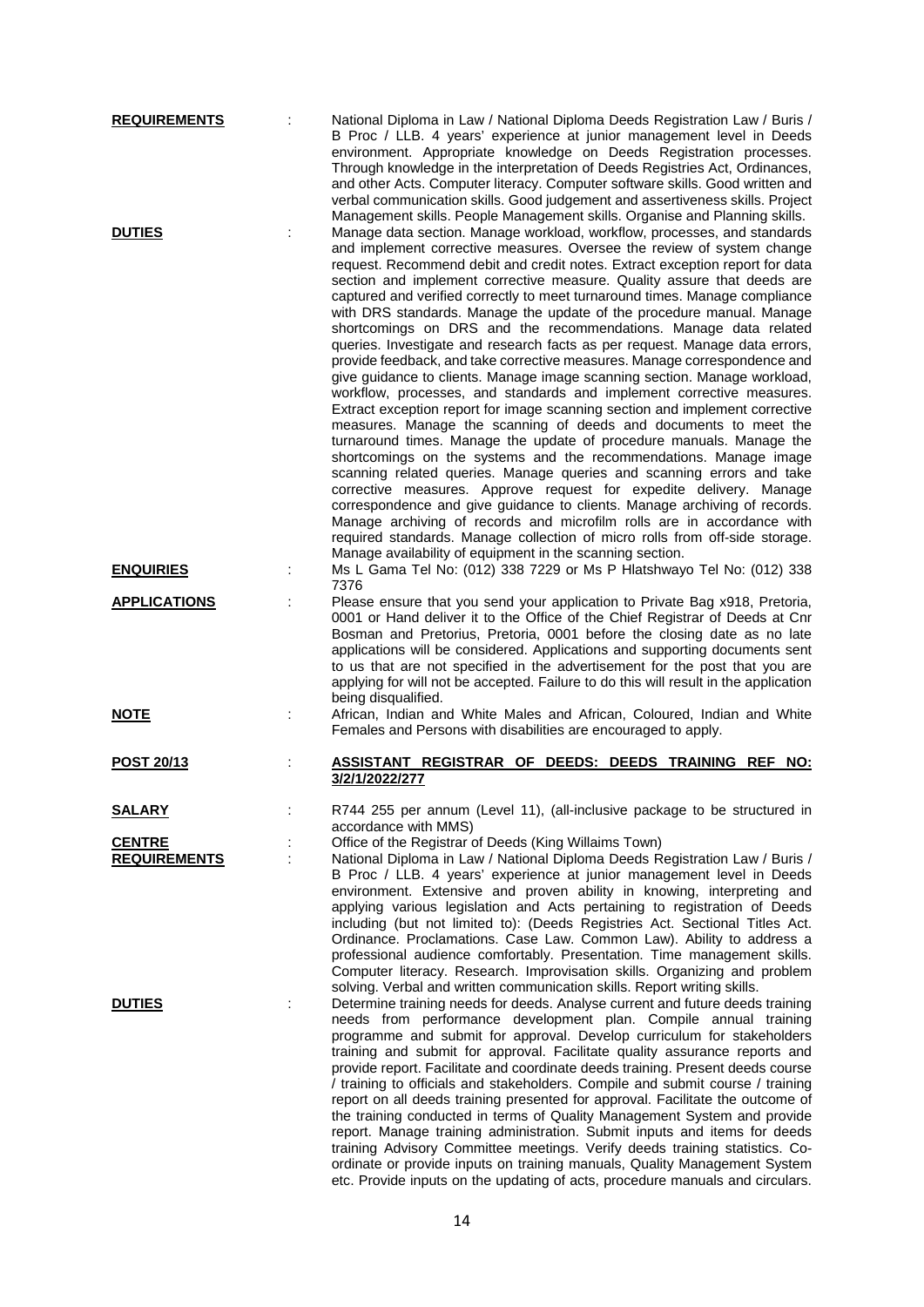| <b>ENQUIRIES</b>    | Manage library services. Identify books, publication, training aids that must be<br>procured for library. Manage audit updates of library materials and examiner's<br>acts. Oversee update of accession register (database). Manage access to<br>library and loan register. Manage stocktaking.<br>Ms L Gama Tel No: (012) 338 7229 or Ms P Hlatshwayo Tel No: (012) 338<br>7376                                                                                                                                                                                                                                                                                                                                                                                                                                                                                                                                                                                                                                                                                                                                                                                                                                                                                                                                                                                                                                                                                                                                                                                                                                                                                                                                                                                                                                                                                                                                                                                                                                                                                                                                                                                                                                                                                                                                                                                                                                                               |
|---------------------|------------------------------------------------------------------------------------------------------------------------------------------------------------------------------------------------------------------------------------------------------------------------------------------------------------------------------------------------------------------------------------------------------------------------------------------------------------------------------------------------------------------------------------------------------------------------------------------------------------------------------------------------------------------------------------------------------------------------------------------------------------------------------------------------------------------------------------------------------------------------------------------------------------------------------------------------------------------------------------------------------------------------------------------------------------------------------------------------------------------------------------------------------------------------------------------------------------------------------------------------------------------------------------------------------------------------------------------------------------------------------------------------------------------------------------------------------------------------------------------------------------------------------------------------------------------------------------------------------------------------------------------------------------------------------------------------------------------------------------------------------------------------------------------------------------------------------------------------------------------------------------------------------------------------------------------------------------------------------------------------------------------------------------------------------------------------------------------------------------------------------------------------------------------------------------------------------------------------------------------------------------------------------------------------------------------------------------------------------------------------------------------------------------------------------------------------|
| <b>APPLICATIONS</b> | Please ensure that you send your application to Private Bag x918, Pretoria,<br>0001 or Hand deliver it to the Office of the Chief Registrar of Deeds at Cnr<br>Bosman and Pretorius, Pretoria, 0001 before the closing date as no late<br>applications will be considered. Applications and supporting documents sent<br>to us that are not specified in the advertisement for the post that you are<br>applying for will not be accepted. Failure to do this will result in the application<br>being disqualified.                                                                                                                                                                                                                                                                                                                                                                                                                                                                                                                                                                                                                                                                                                                                                                                                                                                                                                                                                                                                                                                                                                                                                                                                                                                                                                                                                                                                                                                                                                                                                                                                                                                                                                                                                                                                                                                                                                                            |
| <u>NOTE</u>         | African, Indian and White Males and African, Coloured, Indian and White<br>Females and Persons with disabilities are encouraged to apply.                                                                                                                                                                                                                                                                                                                                                                                                                                                                                                                                                                                                                                                                                                                                                                                                                                                                                                                                                                                                                                                                                                                                                                                                                                                                                                                                                                                                                                                                                                                                                                                                                                                                                                                                                                                                                                                                                                                                                                                                                                                                                                                                                                                                                                                                                                      |
| <b>POST 20/14</b>   | ASSISTANT REGISTRAR OF DEEDS: DEED REGISTRATION REF NO:<br>3/2/1/2022/278                                                                                                                                                                                                                                                                                                                                                                                                                                                                                                                                                                                                                                                                                                                                                                                                                                                                                                                                                                                                                                                                                                                                                                                                                                                                                                                                                                                                                                                                                                                                                                                                                                                                                                                                                                                                                                                                                                                                                                                                                                                                                                                                                                                                                                                                                                                                                                      |
| <b>SALARY</b>       | R744 255 per annum (Level 11), (all-inclusive package to be structured in<br>accordance with MMS)                                                                                                                                                                                                                                                                                                                                                                                                                                                                                                                                                                                                                                                                                                                                                                                                                                                                                                                                                                                                                                                                                                                                                                                                                                                                                                                                                                                                                                                                                                                                                                                                                                                                                                                                                                                                                                                                                                                                                                                                                                                                                                                                                                                                                                                                                                                                              |
| <b>CENTRE</b>       | Office of the Registrar of Deeds (King Williams Town)                                                                                                                                                                                                                                                                                                                                                                                                                                                                                                                                                                                                                                                                                                                                                                                                                                                                                                                                                                                                                                                                                                                                                                                                                                                                                                                                                                                                                                                                                                                                                                                                                                                                                                                                                                                                                                                                                                                                                                                                                                                                                                                                                                                                                                                                                                                                                                                          |
| <b>REQUIREMENTS</b> | National Diploma in Law / National Diploma Deeds Registration Law / Buris /<br>B Proc / LLB. 4 years' experience at junior management level In Deeds<br>environment. Through knowledge in the interpretation of Deeds Registries Act,<br>Ordinances and other Acts. Computer literacy. Knowledge on Deeds<br>Registration processes and procedures. Computer software skills. Good<br>written and verbal communication skills. Good judgement and assertiveness<br>skills. Project Management skills. People Management skills.                                                                                                                                                                                                                                                                                                                                                                                                                                                                                                                                                                                                                                                                                                                                                                                                                                                                                                                                                                                                                                                                                                                                                                                                                                                                                                                                                                                                                                                                                                                                                                                                                                                                                                                                                                                                                                                                                                                |
| <b>DUTIES</b>       | Manage deeds registration. Manage workflow, workload, processes, standards<br>and implement corrective measures. Provide statistics in terms of turnaround<br>of deeds on weekly and monthly basis, exception reports and implement<br>corrective measures. Authorise the withdrawals of deeds on DRS. Manage<br>correspondence and give guidance to clients. Manage interdicts. Sign<br>withdrawals in the interdict register. Deal with matters relating to noting /<br>denoting of interdicts. Provide guidance to clients through letters. Manage<br>queries and errors and take corrective measures. Check and sign<br>endorsement. Manage scanning and verification of interdicts. Liaise with<br>external clients and Master of the High Court. Manage sectional titles and final<br>checking. Sign cross-writing titles. Notify Surveyor General and local authority<br>of registrations. Sign open endorsement and verify corrections. Quality assure<br>sectional titles and final check registers. Analyse monthly report and take<br>corrective measures. Manage rectification of registered deeds and documents.<br>Facilitate rectification of error after registration before delivery. Deal with<br>matters affecting legality drafting of deeds. Analyse the problems and take<br>corrective measures. Amend the deeds in compliance to legislations. Liaise<br>with client regarding the errors on registered deeds. Manage registration of<br>township. Verify the drafting and the correctness of township and documents<br>in respect of causa and its supporting documents, restrictive conditions, ensure<br>all interdicts and other references have been checked. Check and raised notes<br>for validity and registrability of township deeds and documents. Grant hearing<br>to Conveyancers with regard to registration of township deeds related matters<br>and make ruling. Monitor noting of expropriations. Monitor revocation of PA<br>(power of attorneys). Monitor registration item 281 certificates (vesting<br>certificate). Manage the administration of townships and miscellaneous.<br>Control correspondence by checking and signing. Manage the filling of flyleafs.<br>Investigate townships and take corrective measures. Manage the control<br>register of all registered townships. Monitor re-numbering of duplicate numbers<br>of deeds and documents. Authorise the updating of data records. |
| <u>ENQUIRIES</u>    | Ms L Gama Tel No: (012) 338 7229 or Ms P Hlatshwayo Tel No: (012) 338<br>7376                                                                                                                                                                                                                                                                                                                                                                                                                                                                                                                                                                                                                                                                                                                                                                                                                                                                                                                                                                                                                                                                                                                                                                                                                                                                                                                                                                                                                                                                                                                                                                                                                                                                                                                                                                                                                                                                                                                                                                                                                                                                                                                                                                                                                                                                                                                                                                  |
| <b>APPLICATIONS</b> | Please ensure that you send your application to Private Bag x918, Pretoria,<br>0001 or Hand deliver it to the Office of the Chief Registrar of Deeds at Cnr<br>Bosman and Pretorius, Pretoria, 0001 before the closing date as no late                                                                                                                                                                                                                                                                                                                                                                                                                                                                                                                                                                                                                                                                                                                                                                                                                                                                                                                                                                                                                                                                                                                                                                                                                                                                                                                                                                                                                                                                                                                                                                                                                                                                                                                                                                                                                                                                                                                                                                                                                                                                                                                                                                                                         |
|                     | applications will be considered. Applications and supporting documents sent                                                                                                                                                                                                                                                                                                                                                                                                                                                                                                                                                                                                                                                                                                                                                                                                                                                                                                                                                                                                                                                                                                                                                                                                                                                                                                                                                                                                                                                                                                                                                                                                                                                                                                                                                                                                                                                                                                                                                                                                                                                                                                                                                                                                                                                                                                                                                                    |

to us that are not specified in the advertisement for the post that you are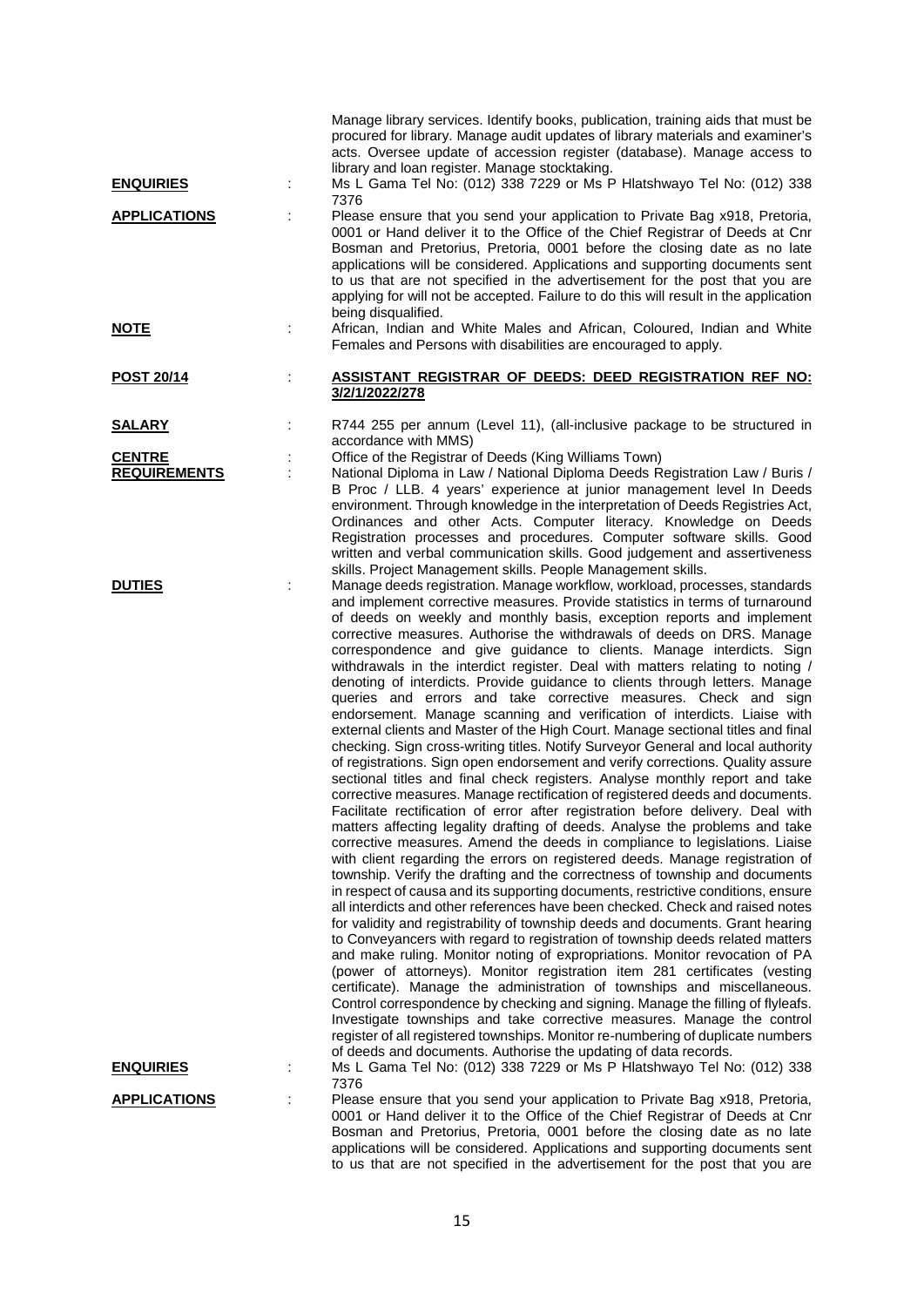| <u>NOTE</u>                                           |   | applying for will not be accepted. Failure to do this will result in the application<br>being disqualified.<br>African, Indian and White Males and African, Coloured, Indian and White<br>Females and Persons with disabilities are encouraged to apply.                                                                                                                                                                                                                                                                                                                                                                                                                                                                                                                                                                                                                                                                                                                                                                                                                                                                                                                                                                                                                                                                                                                                                                                                                                                                                                                                                                                                                                                                                                                                                                                                          |
|-------------------------------------------------------|---|-------------------------------------------------------------------------------------------------------------------------------------------------------------------------------------------------------------------------------------------------------------------------------------------------------------------------------------------------------------------------------------------------------------------------------------------------------------------------------------------------------------------------------------------------------------------------------------------------------------------------------------------------------------------------------------------------------------------------------------------------------------------------------------------------------------------------------------------------------------------------------------------------------------------------------------------------------------------------------------------------------------------------------------------------------------------------------------------------------------------------------------------------------------------------------------------------------------------------------------------------------------------------------------------------------------------------------------------------------------------------------------------------------------------------------------------------------------------------------------------------------------------------------------------------------------------------------------------------------------------------------------------------------------------------------------------------------------------------------------------------------------------------------------------------------------------------------------------------------------------|
| <b>POST 20/15</b>                                     | ÷ | <b>ASSISTANT REGISTRAR OF DEEDS: EXAMINATION AND SORTING REF</b><br>NO: 3/2/1/2022/279 (X4 POSTS)                                                                                                                                                                                                                                                                                                                                                                                                                                                                                                                                                                                                                                                                                                                                                                                                                                                                                                                                                                                                                                                                                                                                                                                                                                                                                                                                                                                                                                                                                                                                                                                                                                                                                                                                                                 |
| <u>SALARY</u><br><b>CENTRE</b><br><b>REQUIREMENTS</b> |   | R744 255 per annum (Level 11), (all-inclusive package to be structured in<br>accordance with MMS)<br>Office of the Registrar of Deeds (Pietermaritzburg)<br>National Diploma in Law / National Diploma Deeds Registration Law / Buris /<br>B Proc / LLB. 4 years' experience at junior management level in Deeds<br>environment. Extensive and proven ability in knowing, interpreting, and<br>applying various legislation and Acts pertaining to registration of Deeds<br>including (but not limited to): Deeds Registries Act, Sectional Titles Act,<br>Ordinances, Proclamations, Case Law, Common Law. Ability to address a<br>professional audience comfortably. Ability to convey knowledge to others.<br>Planning and execution skills. Communication skills. Project Management                                                                                                                                                                                                                                                                                                                                                                                                                                                                                                                                                                                                                                                                                                                                                                                                                                                                                                                                                                                                                                                                          |
| <b>DUTIES</b>                                         |   | skills.<br>Monitor examination of deeds and documents. Check deeds and documents<br>for registrability and take corrective measures. Grant hearing to Conveyancers,<br>make ruling and provide guidance. Provide inputs for the update of deeds<br>practice manual, legislation, and draft circulars. Report on examination team<br>performance, standards, and turnaround times. Update acts, manuals, and<br>circulars. Execute deeds. Validate that appointed appearer has signed<br>execution clause / request for registration. Verify validity date of relevant<br>certificates. Sign all deeds and documents that are registrable. Report<br>problems with regard to execution of deeds, to ARD / DROD in charge of<br>execution. Draft reports to court. Receive the notice of motions and all<br>supporting documents. Peruse notices of motions and supporting documents.<br>Research the facts there in. Compile a report to court and attach all relevant<br>documents. Manage the execution of deeds and documents. Attend to the<br>requests for late and expedited execution of deeds and arrange for final black<br>booking. Notify conveyancers regarding problems encountered on deeds at<br>execution and provide guidance. Monitor execution register for Conveyancers.<br>Reject deeds that are not registrable. Attend to simultaneous registration with<br>other offices. Manage distribution of deeds. Verify the information on the<br>distribution list with actual deeds batches and spot-check. Verify returned<br>deeds against distribution list and initiate corrective measures. Manage<br>statistics, exception reports and implement corrective measures. Prevent and<br>address backlogs. Attend to queries relating to deeds on the system. Authorize<br>request for withdrawal of deeds. Manage the update procedure manual. |
| <b>ENQUIRIES</b><br><b>APPLICATIONS</b>               |   | Ms L Gama Tel No: (012) 338 7229 or Ms P Hlatshwayo Tel No: (012) 338<br>7376<br>Please ensure that you send your application to Private Bag x918, Pretoria,                                                                                                                                                                                                                                                                                                                                                                                                                                                                                                                                                                                                                                                                                                                                                                                                                                                                                                                                                                                                                                                                                                                                                                                                                                                                                                                                                                                                                                                                                                                                                                                                                                                                                                      |
|                                                       |   | 0001 or Hand deliver it to the Office of the Chief Registrar of Deeds at Cnr<br>Bosman and Pretorius, Pretoria, 0001 before the closing date as no late<br>applications will be considered. Applications and supporting documents sent<br>to us that are not specified in the advertisement for the post that you are<br>applying for will not be accepted. Failure to do this will result in the application<br>being disqualified.                                                                                                                                                                                                                                                                                                                                                                                                                                                                                                                                                                                                                                                                                                                                                                                                                                                                                                                                                                                                                                                                                                                                                                                                                                                                                                                                                                                                                              |
| <u>NOTE</u>                                           |   | African, Coloured Males and African, Coloured and White Females and<br>Persons with disabilities are encouraged to apply.                                                                                                                                                                                                                                                                                                                                                                                                                                                                                                                                                                                                                                                                                                                                                                                                                                                                                                                                                                                                                                                                                                                                                                                                                                                                                                                                                                                                                                                                                                                                                                                                                                                                                                                                         |
| <u>POST 20/16</u>                                     |   | <u>ASSISTANT REGISTRAR OF DEEDS: DEED REGISTRATION REF NO:</u><br>3/2/1/2022/280                                                                                                                                                                                                                                                                                                                                                                                                                                                                                                                                                                                                                                                                                                                                                                                                                                                                                                                                                                                                                                                                                                                                                                                                                                                                                                                                                                                                                                                                                                                                                                                                                                                                                                                                                                                  |
| <u>SALARY</u>                                         |   | R744 255 per annum (Level 11), (all-inclusive package to be structured in<br>accordance with MMS)                                                                                                                                                                                                                                                                                                                                                                                                                                                                                                                                                                                                                                                                                                                                                                                                                                                                                                                                                                                                                                                                                                                                                                                                                                                                                                                                                                                                                                                                                                                                                                                                                                                                                                                                                                 |
| <b>CENTRE</b><br><b>REQUIREMENTS</b>                  |   | Office of the Registrar of Deeds (Pietermaritzburg)<br>National Diploma in Law / National Diploma Deeds Registration Law / Buris /<br>B Proc / LLB. 4 years' experience at junior management level in Deeds<br>environment. Through knowledge in the interpretation of Deeds Registries Act,<br>Ordinances and other Acts. Computer literacy. Knowledge on Deeds<br>Registration processes and procedures. Computer software skills. Good                                                                                                                                                                                                                                                                                                                                                                                                                                                                                                                                                                                                                                                                                                                                                                                                                                                                                                                                                                                                                                                                                                                                                                                                                                                                                                                                                                                                                         |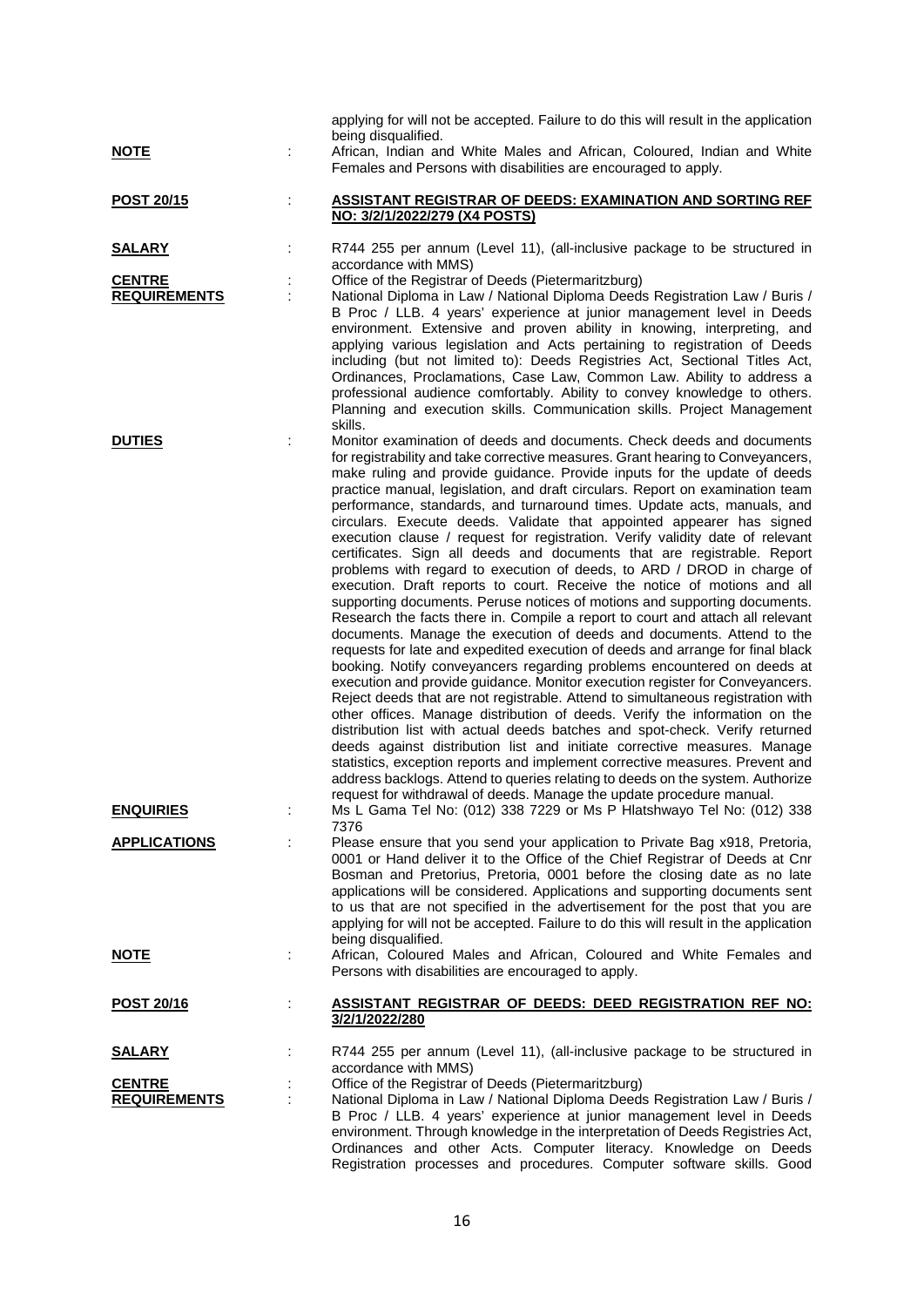written and verbal communication skills. Good judgement and assertiveness skills. Project Management skills. People Management skills.

**DUTIES** : Manage deeds registration. Manage workflow, workload, processes, standards and implement corrective measures. Provide statistics in terms of turnaround of deeds on weekly and monthly basis, exception reports and implement corrective measures. Authorise the withdrawals of deeds on DRS. Manage correspondence and give guidance to clients. Manage interdicts. Sign withdrawals in the interdict register. Deal with matters relating to noting / denoting of interdicts. Provide guidance to clients through letters. Manage queries and errors and take corrective measures. Check and sign endorsement. Manage scanning and verification of interdicts. Liaise with external clients and Master of the High Court. Manage sectional titles and final checking. Sign cross-writing titles. Notify Surveyor General and local authority of registrations. Sign open endorsement and verify corrections. Quality assure sectional titles and final check registers. Analyse monthly report and take corrective measures. Manage rectification of registered deeds and documents. Facilitate rectification of error after registration before delivery. Deal with matters affecting legality drafting of deeds. Analyse the problems and take corrective measures. Amend the deeds in compliance to legislations. Liaise with client regarding the errors on registered deeds. Manage registration of township. Verify the drafting and the correctness of township and documents in respect of causa and its supporting documents, restrictive conditions, ensure all interdicts and other references have been checked. Check and raised notes for validity and registrability of township deeds and documents. Grant hearing to Conveyancers with regard to registration of township deeds related matters and make ruling. Monitor noting of expropriations. Monitor revocation of PA (power of attorneys). Monitor registration item 281 certificates (vesting certificate). Manage the administration of townships and miscellaneous. Control correspondence by checking and signing. Manage the filling of flyleafs. Investigate townships and take corrective measures. Manage the control register of all registered townships. Monitor re-numbering of duplicate numbers of deeds and documents. Authorise the updating of data records. **ENQUIRIES** : Ms L Gama Tel No: (012) 338 7229 or Ms P Hlatshwayo Tel No: (012) 338 7376 **APPLICATIONS** : Please ensure that you send your application to Private Bag x918, Pretoria, 0001 or Hand deliver it to the Office of the Chief Registrar of Deeds at Cnr Bosman and Pretorius, Pretoria, 0001 before the closing date as no late applications will be considered. Applications and supporting documents sent to us that are not specified in the advertisement for the post that you are applying for will not be accepted. Failure to do this will result in the application being disqualified. **NOTE** 2.1 **Example 2.1 African, Coloured, Indian and White Males and Coloured, Indian and White** Females and Persons with disabilities are encouraged to apply. **POST 20/17** : **CONSTRUCTION PROJECT MANAGER (PROFESSIONAL) (GRADE: A – C) REF NO: 3/2/1/2022/264** Directorate: Rural Development **SALARY** : R728 829 – R1 106 814 per annum, (Salary will be in accordance with the OSD requirements) **CENTRE** : North West (Mahikeng)<br> **REQUIREMENTS** : Applicants must be in Applicants must be in a possession of a Grade 12 Certificate and National Higher Diploma (Built Environment field) with a minimum of 4 years' and six months certified experience. B-Tech (Built Environment field) with a minimum of 4 years' certified managerial experience. Honours Degree in any Built Environment field with a minimum of 3 years' experience. Compulsory registration with the South African Council for the Project and Construction Management Professions (SACPCMP) as a Professional Construction Project Manager. Job related knowledge: Programme and project management, Project principles and methodologies, Knowledge research and development, Computer-aided engineering applications, Knowledge of legal compliance, Technical report writing, Creating high performance culture and Professional judgment. Job related skills: Decision making skills, Team leadership skills, Analytical skills, Creativity skills, Self-management skills, Financial management skills, Customer focus and responsiveness skills,

Communication skills. Computer literacy, Planning and organising skills,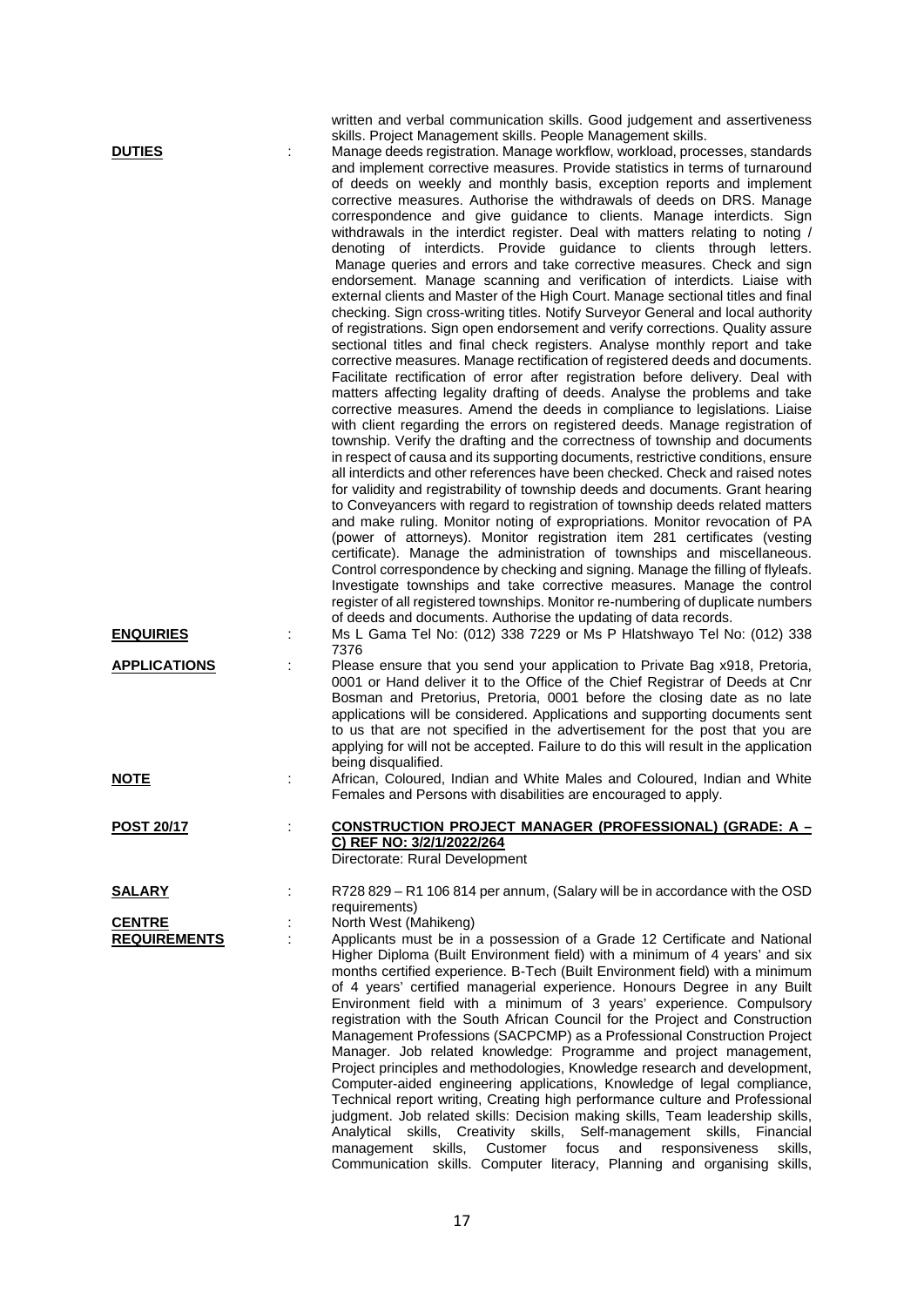| <b>DUTIES</b><br><b>ENQUIRIES</b> |   | Conflict management skills, Problem solving and analysis skills and People<br>management skills. A valid driver's licence.<br>Manage and co-ordinate all aspects of projects. Guide the project planning,<br>implementation, monitoring, reporting and evaluation in line with project<br>management methodologies. Create and execute project work plans and<br>revise as appropriate to meet changing needs and requirements. Identify<br>resources needed and assign individual responsibilities. Manage day to day<br>operational aspects of a project and scope and apply methodology effectively<br>and enforce project standards to minimise risk on projects. Provide project<br>accounting and financial management services. Report project progress to<br>Chief Construction Project Manager. Manage project budget and resources.<br>Manage office administration tasks and budget planning. Provide inputs to<br>other professionals with tender administration. Liaise and interact with service<br>providers, clients and management. Contribute to the human resource and<br>related activities. Maintain record management systems and architectural<br>library and utilize resources allocated effectively. Conduct research and<br>development on new technologies and systems. Keep up with new<br>technologies and procedure. Research / literature on new developments on<br>project management methodologies. Liaise with relevant bodies / councils on<br>project management.<br>Mr KE Sebitiele Tel No: (018) 388 7115 |
|-----------------------------------|---|-------------------------------------------------------------------------------------------------------------------------------------------------------------------------------------------------------------------------------------------------------------------------------------------------------------------------------------------------------------------------------------------------------------------------------------------------------------------------------------------------------------------------------------------------------------------------------------------------------------------------------------------------------------------------------------------------------------------------------------------------------------------------------------------------------------------------------------------------------------------------------------------------------------------------------------------------------------------------------------------------------------------------------------------------------------------------------------------------------------------------------------------------------------------------------------------------------------------------------------------------------------------------------------------------------------------------------------------------------------------------------------------------------------------------------------------------------------------------------------------------------------------------------------------------|
| <b>APPLICATIONS</b>               |   | Applications can be submitted by post to: Private Bag X74, Mmabatho, 2735<br>or hand delivered to: Cnr James Moroka and Sekame Drive, West Gallery,<br>Megacity, Mmabatho, 2735.                                                                                                                                                                                                                                                                                                                                                                                                                                                                                                                                                                                                                                                                                                                                                                                                                                                                                                                                                                                                                                                                                                                                                                                                                                                                                                                                                                |
| <u>NOTE</u>                       |   | African, Coloured, Indian and White males and Coloured, Indian and White<br>females and Persons with disabilities are encouraged to apply.                                                                                                                                                                                                                                                                                                                                                                                                                                                                                                                                                                                                                                                                                                                                                                                                                                                                                                                                                                                                                                                                                                                                                                                                                                                                                                                                                                                                      |
| POST 20/18                        | ÷ | <b>SCIENTIST PRODUCTION (GRADE A - C)</b><br>Directorate: Food Safety and Quality Assurance                                                                                                                                                                                                                                                                                                                                                                                                                                                                                                                                                                                                                                                                                                                                                                                                                                                                                                                                                                                                                                                                                                                                                                                                                                                                                                                                                                                                                                                     |
| <u>SALARY</u>                     |   | R628 014 - R953 715 per annum, (Salary will be in accordance with the OSD<br>requirements)                                                                                                                                                                                                                                                                                                                                                                                                                                                                                                                                                                                                                                                                                                                                                                                                                                                                                                                                                                                                                                                                                                                                                                                                                                                                                                                                                                                                                                                      |
| <b>CENTRE</b>                     |   | Stellenbosch Ref No: 3/2/1/2022/262<br>Pretoria Ref No: 3/2/1/2022/263                                                                                                                                                                                                                                                                                                                                                                                                                                                                                                                                                                                                                                                                                                                                                                                                                                                                                                                                                                                                                                                                                                                                                                                                                                                                                                                                                                                                                                                                          |
| <b>REQUIREMENTS</b>               |   | Applicants must be in possession of a Grade 12 Certificate and BSc Honours<br>(Chemistry). Compulsory registration with the South African Council for Natural<br>Scientific Professions (SACNASP) as a Professional Scientist. 3 years post<br>qualification experience. Job related knowledge: Knowledge of Public Service<br>and Departmental prescripts / policies, Public Finance Management Act<br>(PFMA), Agricultural Products Standards Act - Act 119 of 1990 and Liquor<br>Products Act - Act 60 of 1989. Job related skills: Programme and project<br>management skills, Scientific methodologies, Research and development<br>skills, Knowledge of legal compliance. Data analysis skills, Computer-aided<br>scientific applications skills, Technical report writing skills, Creating a high<br>performance culture, Professional judgement, Presentation skills, Mentoring<br>skills, Decision making skills, Team leadership skills, Analytical skills, Creativity<br>skills, Financial management skills, Customer focus and responsiveness,<br>Communication skills, Networking skills, Computer literacy, People<br>management skills, Planning and organizing skills, Conflict management skills,<br>Change management skills, Problem solving and analysis skills. Willingness to<br>work extended hours. Handling of hazardous chemicals.                                                                                                                                                                                   |
| <b>DUTIES</b>                     |   | Develop and implement methodologies, policies, systems and procedures.<br>Identify (in consultation with customers) needs for new methods of analysis.<br>Provide scientific advice and support. Develop working relations with client<br>base. Provide scientific data, information and advice as requested. Review<br>scientific publications. To perform scientific analysis and regulatory functions.<br>Conduct analysis of scientific data. Gather and interpret data, evaluate results<br>and disseminate information. Formulate proposals and compile reports.<br>Develop and customise scientific techniques. Coordinate and conduct the<br>routine testing of agricultural food. Research and development. Continuous<br>professional development to keep up with new technologies and procedures.<br>Conduct basic and applied research. Research / literature studies to improve<br>expertise. Push and present research findings. Liaise with relevant bodies /<br>councils on science related matters. Human capital and development. Mentor,<br>train and develop staff in order to promote skills / knowledge transfer.<br>Supervise scientific work and processes. Manage the performance and<br>development of staff.                                                                                                                                                                                                                                                                                                         |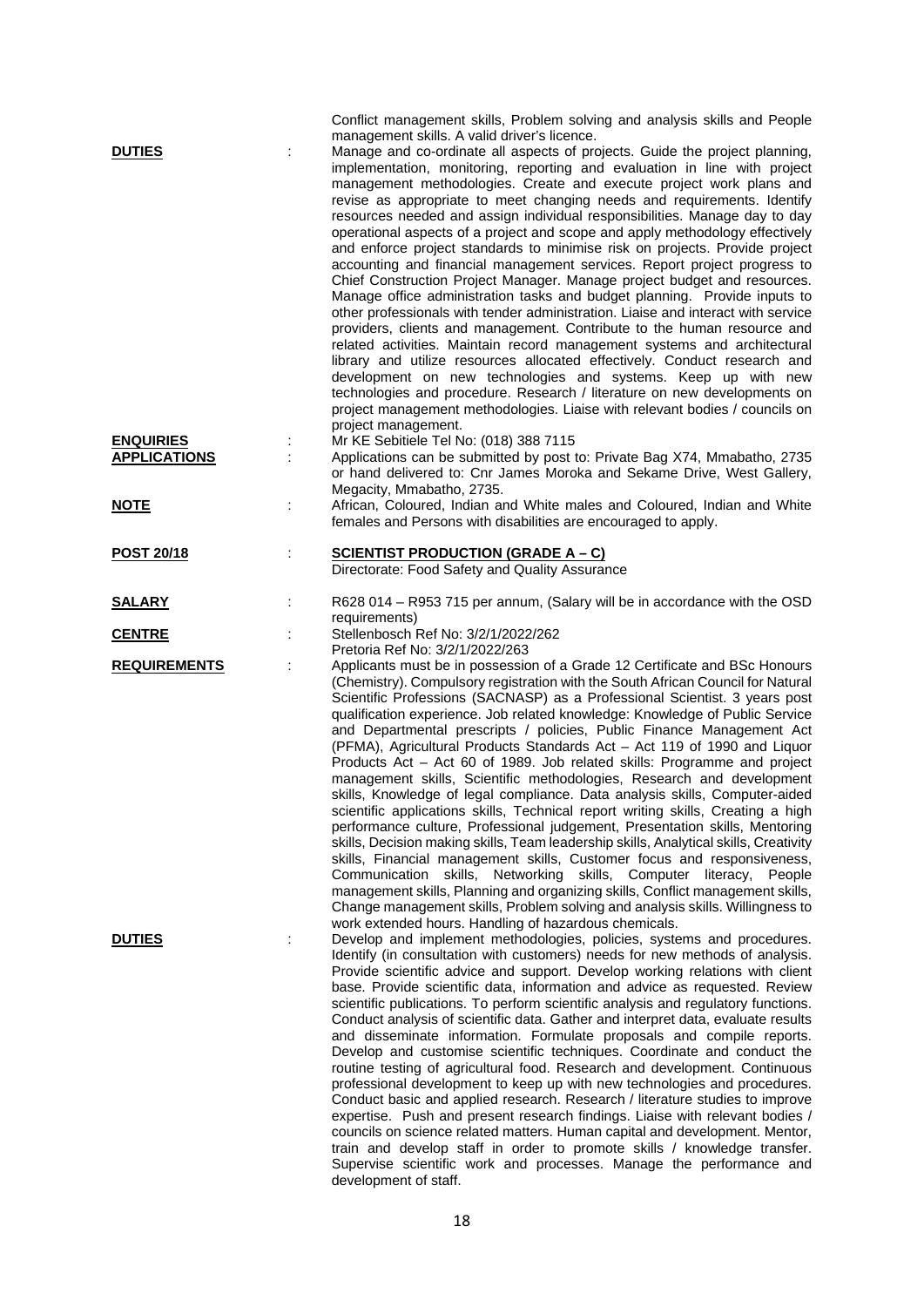| <b>ENQUIRIES</b>                               |   | Ms X Tlali Tel No: (021) 809 1643, (enquiries for Stellenbosch)<br>Mr E Moruke Tel No: (012) 319 6126, (enquiries for Pretoria)                                                                                                                                                                                                                                                                                                                                                                                                                                                                                                                                                                                                                                                                                                                                                                                                                                                                                                                                                                                                                                                                                                                                                                                                                                                                                                                                                                                              |
|------------------------------------------------|---|------------------------------------------------------------------------------------------------------------------------------------------------------------------------------------------------------------------------------------------------------------------------------------------------------------------------------------------------------------------------------------------------------------------------------------------------------------------------------------------------------------------------------------------------------------------------------------------------------------------------------------------------------------------------------------------------------------------------------------------------------------------------------------------------------------------------------------------------------------------------------------------------------------------------------------------------------------------------------------------------------------------------------------------------------------------------------------------------------------------------------------------------------------------------------------------------------------------------------------------------------------------------------------------------------------------------------------------------------------------------------------------------------------------------------------------------------------------------------------------------------------------------------|
| <b>APPLICATIONS</b>                            |   | Applications for Stellenbosch can be submitted by post to: Private Bag X10,<br>Mowbray 7710 or hand delivered to: 14 Long Street, 1st Floor, Cape Town,<br>8001. Applications for Pretoria can be submitted by post to: Private Bag X833,<br>Pretoria, 0001 or hand delivered to: 184 Jeff Masemola Street (formerly known<br>as Jacob Mare), corner of Jeff Masemola and Paul Kruger Streets, Pretoria.                                                                                                                                                                                                                                                                                                                                                                                                                                                                                                                                                                                                                                                                                                                                                                                                                                                                                                                                                                                                                                                                                                                     |
| <u>NOTE</u>                                    | ÷ | African, Coloured, Indian and White males and African, Coloured, Indian and<br>White females and Persons with disabilities are encouraged to apply.                                                                                                                                                                                                                                                                                                                                                                                                                                                                                                                                                                                                                                                                                                                                                                                                                                                                                                                                                                                                                                                                                                                                                                                                                                                                                                                                                                          |
| POST 20/19                                     | ÷ | <b>SYSTEM DEVELOPER REF NO: 3/2/1/2022/248</b><br>Directorate: ICT Solution Development                                                                                                                                                                                                                                                                                                                                                                                                                                                                                                                                                                                                                                                                                                                                                                                                                                                                                                                                                                                                                                                                                                                                                                                                                                                                                                                                                                                                                                      |
| SALARY<br><b>CENTRE</b><br><b>REQUIREMENTS</b> |   | R382 245 per annum (Level 09)<br>Pretoria<br>Applicants must be in possession of a Grade 12 Certificate and Bachelor's<br>Degree / National Diploma in Computer Sciences / Engineering / Information<br>Technology / Software Development. 3 years' experience in Web Technologies<br>and Scripting Tools (Java/ Java 2 Platform, Enterprise Edition (J2EE),<br>HyperText Markup Language (HTML), Javascript, Extensible Markup<br>Language (XML) e.g. Enterprise Java Beans (EJB) and Cascading Style<br>Sheets (CSS), Java Server Pages (JSP), Java Beans, C#, .Net 4.0, ASP.NET,<br>jQuery and Microsoft Power BI), with relevant database knowledge in MySQL,<br>MS SQL and Oracle. Job related knowledge: Experience in Web Technologies<br>and Scripting Tools (Java / J2EE, HTML, Javascript, XML e.g EJB and CSS,<br>JSP, Java Beans, C#, .Net 4.0, ASP.NET, jQuery and Microsoft Power BI),<br>with relevant database knowledge in MySQL, MS SQL and Oracle. Application<br>Servers: JBOSS, WebLogic, Glassfish, Tomcat and Internet Information<br>Services (IIS). Working knowledge in Object Oriented environment, must have<br>a thorough understanding of using Model-View-Controller, exposure to Net-<br>Beans, Eclipse, WebSphere, Experience in System Development Life Cycle<br>(SDLC) and reporting tools e. g itext, jasper report. Job related skills:<br>Teamwork, Interpersonal skills, Oral skills, Writing communication skills,<br>Presentation and Development skills. A valid driver's licence. |
| <b>DUTIES</b>                                  | t | Provision of Information and Communications Technology (ICT) applications<br>and deploy them as per Directorate requirements. Describe desired features<br>and operations in detail, including screen layouts, business rules, process<br>diagrams and pseudo code. Perform hands-on software design and<br>development. Develop object- oriented applications that span across multiple<br>platforms. Implementation of national ICT strategies and policies. Analyse user<br>requirements and participate on the creation of technical specification<br>document. Produce system as built documentation and other required<br>documents as per Software Development Life Cycle. Provide general and<br>specialized advice on ICT to all levels of the organisation and sometimes<br>stakeholders outside the DALRRD. Offer expertise on technical aspects of all<br>application development LiveCycle. Research new trends in line with<br>application development environment. Implement the effective utilization of ICT<br>as a strategic resource through operational planning, control, quality assurance<br>and intervention with a view to directly support service delivery to DALRRD<br>clients. Conduct unit testing on the software that was developed to validate if<br>the product addresses requirements from business. Perform maintenance and<br>enhancement on existing applications.                                                                                                                     |
| <b>ENQUIRIES</b><br><b>APPLICATIONS</b>        |   | Ms P Lekgau Tel No: (012) 312 9816<br>Applications can be submitted by post to: Private Bag X833, Pretoria, 0001 or<br>hand delivered to: 184 Jeff Masemola Street (formerly known as Jacob Mare),<br>corner of Jeff Masemola and Paul Kruger Streets, Pretoria.                                                                                                                                                                                                                                                                                                                                                                                                                                                                                                                                                                                                                                                                                                                                                                                                                                                                                                                                                                                                                                                                                                                                                                                                                                                             |
| <b>NOTE</b>                                    |   | African, Coloured, Indian and White males and Coloured, Indian and White<br>females and Persons with disabilities are encouraged to apply.                                                                                                                                                                                                                                                                                                                                                                                                                                                                                                                                                                                                                                                                                                                                                                                                                                                                                                                                                                                                                                                                                                                                                                                                                                                                                                                                                                                   |
| <b>POST 20/20</b>                              | ÷ | <b>ASSISTANT DIRECTOR: PROACTIVE LAND ACQUISITION STRATEGY</b><br>(PLAS) ASSET REVENUE MANAGEMENT REF NO: 3/2/1/2022/257<br>Directorate: PLAS Asset and Lease Revenue Management                                                                                                                                                                                                                                                                                                                                                                                                                                                                                                                                                                                                                                                                                                                                                                                                                                                                                                                                                                                                                                                                                                                                                                                                                                                                                                                                             |
| <b>SALARY</b>                                  |   | R382 245 per annum (Level 09)                                                                                                                                                                                                                                                                                                                                                                                                                                                                                                                                                                                                                                                                                                                                                                                                                                                                                                                                                                                                                                                                                                                                                                                                                                                                                                                                                                                                                                                                                                |
| <b>CENTRE</b>                                  |   | Pretoria                                                                                                                                                                                                                                                                                                                                                                                                                                                                                                                                                                                                                                                                                                                                                                                                                                                                                                                                                                                                                                                                                                                                                                                                                                                                                                                                                                                                                                                                                                                     |
| <b>REQUIREMENTS</b>                            |   | Applicants must be in possession of a Grade 12 Certificate and National<br>Diploma in Commerce / Financial Management / Accounting. 3 years of                                                                                                                                                                                                                                                                                                                                                                                                                                                                                                                                                                                                                                                                                                                                                                                                                                                                                                                                                                                                                                                                                                                                                                                                                                                                                                                                                                               |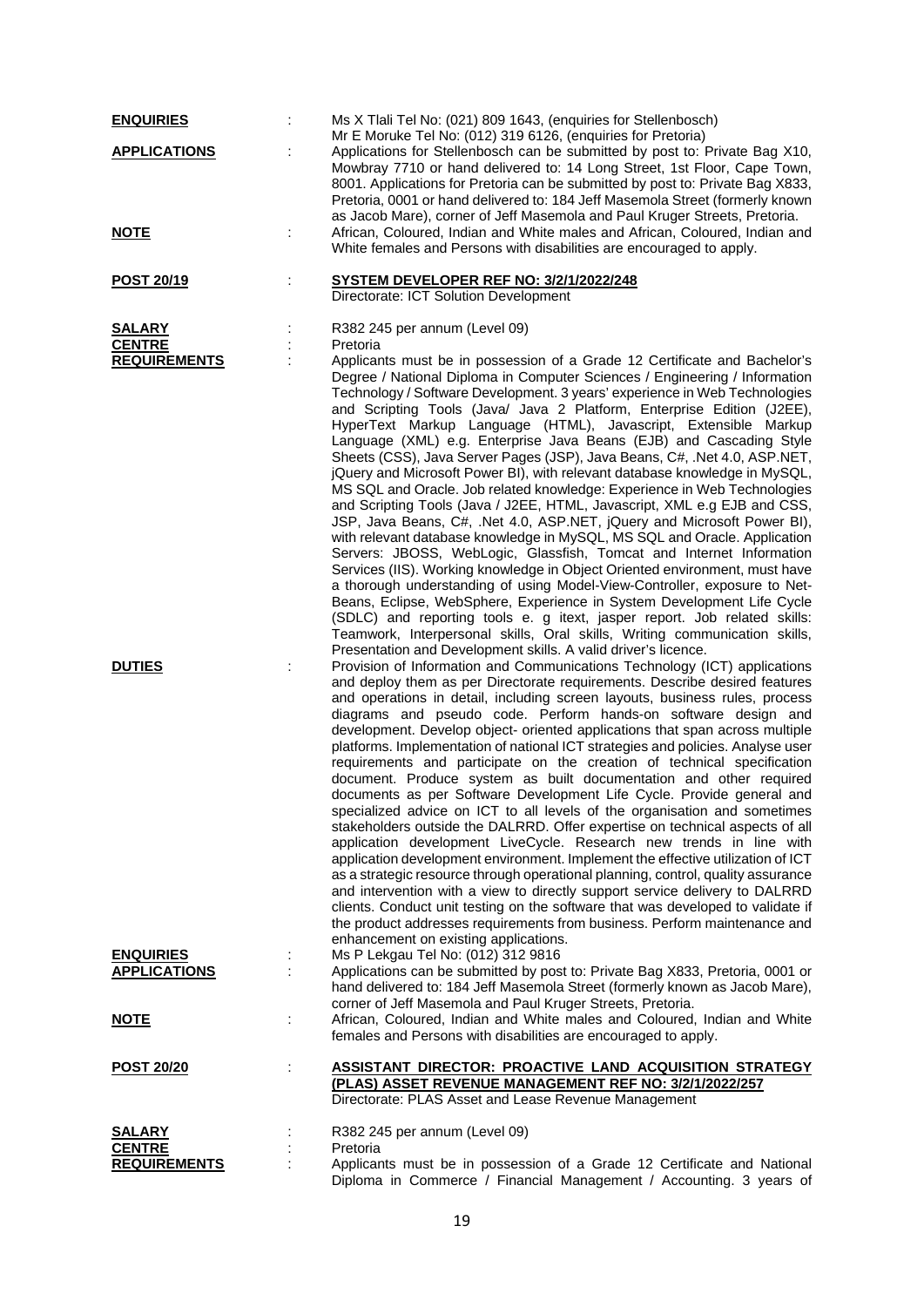| <b>DUTIES</b>                                  |   | experience at supervisory level within asset and facilities environment. Job<br>related knowledge: Accounting systems (Enterprise Resource Planning, Asset<br>Register and or similar systems), Public Finance Management Act (PFMA),<br>Treasury Regulations and Generally Recognized Accounting Practice (GRAP).<br>Job related skills: Computer skills, Report writing skills, Communication skills<br>(verbal and written), Interpersonal skills, Supervision skills, Consultation skills,<br>Problem solving skills, Planning and organising skills, Training and<br>development skills and Analytical skills. A valid driver's licence.<br>Manage the compilation of the asset register as per prescripts. Approve<br>measurement and recognition of assets. Ensuring that all assets are accounted<br>for and the asset register is updated. Maintenance of asset register. Review<br>monthly calculated depreciation and approve journals. Ensure that the annual<br>review of assets useful lives is conducted as per prescripts. Validate and<br>review the calculated impairments figures in accordance to the approved<br>impairment methodologies. Develop spot checks plan as per operational plan<br>and ensure implementation. Review and approve spot checks reports and<br>ensure implementation on the asset register. Review asset register and other<br>information relevant for verification and submit to the verification team. Manage<br>the implementation of asset verification reports. Ensure that disposal / write off<br>processes are implemented. Coordination of reconciliations and reports.<br>Review monthly reconciliation reports between asset register and other<br>systems. Review mid-year and year-end reconciliation between asset register<br>and other systems and provide recommendation on exceptions. Review<br>monthly, interim and yearly Asset Register and General Ledger Asset<br>Reconciliation reports and notes to the financial statements. Good governance<br>principle. Prepare Agricultural Land Holding Account (ALHA) asset<br>management budget inputs and projections. Provide monthly in year<br>monitoring (IYM) inputs. Ensure correct distribution of monthly reports. Manage<br>and respond to audit queries. Develop and sign performance agreements with<br>subordinates (in line with Performance Management and Development System<br>(EPMDS) policy). Conclude performance assessments timely. Supervise<br>subordinates accordingly and ensure availability of work resources. Ensure |
|------------------------------------------------|---|--------------------------------------------------------------------------------------------------------------------------------------------------------------------------------------------------------------------------------------------------------------------------------------------------------------------------------------------------------------------------------------------------------------------------------------------------------------------------------------------------------------------------------------------------------------------------------------------------------------------------------------------------------------------------------------------------------------------------------------------------------------------------------------------------------------------------------------------------------------------------------------------------------------------------------------------------------------------------------------------------------------------------------------------------------------------------------------------------------------------------------------------------------------------------------------------------------------------------------------------------------------------------------------------------------------------------------------------------------------------------------------------------------------------------------------------------------------------------------------------------------------------------------------------------------------------------------------------------------------------------------------------------------------------------------------------------------------------------------------------------------------------------------------------------------------------------------------------------------------------------------------------------------------------------------------------------------------------------------------------------------------------------------------------------------------------------------------------------------------------------------------------------------------------------------------------------------------------------------------------------------------------------------------------------------------------------------------------------------------------------------------------------------------------------------------------------------------------------------------------------------------------------------------------------------------------|
| <b>ENQUIRIES</b><br><b>APPLICATIONS</b>        |   | that training is attended for identified development area. Manage the filing<br>system of the sub-directorate.<br>Mr OC Nyamandi Tel No: (012) 312 9215<br>Applications can be submitted by post to: Private Bag X833, Pretoria, 0001 or                                                                                                                                                                                                                                                                                                                                                                                                                                                                                                                                                                                                                                                                                                                                                                                                                                                                                                                                                                                                                                                                                                                                                                                                                                                                                                                                                                                                                                                                                                                                                                                                                                                                                                                                                                                                                                                                                                                                                                                                                                                                                                                                                                                                                                                                                                                           |
| <b>NOTE</b>                                    | t | hand delivered to: 184 Jeff Masemola Street (formerly known as Jacob Mare),<br>corner of Jeff Masemola and Paul Kruger Streets, Pretoria.<br>Coloured, Indian and White males and African, Coloured, Indian and White<br>females and Persons with disabilities are encouraged to apply.                                                                                                                                                                                                                                                                                                                                                                                                                                                                                                                                                                                                                                                                                                                                                                                                                                                                                                                                                                                                                                                                                                                                                                                                                                                                                                                                                                                                                                                                                                                                                                                                                                                                                                                                                                                                                                                                                                                                                                                                                                                                                                                                                                                                                                                                            |
| <b>POST 20/21</b>                              | ÷ | <b>ASSISTANT DIRECTOR: SYSTEM TESTING REF NO: 3/2/1/2022/261</b><br>Directorate: ICT Solutions Development                                                                                                                                                                                                                                                                                                                                                                                                                                                                                                                                                                                                                                                                                                                                                                                                                                                                                                                                                                                                                                                                                                                                                                                                                                                                                                                                                                                                                                                                                                                                                                                                                                                                                                                                                                                                                                                                                                                                                                                                                                                                                                                                                                                                                                                                                                                                                                                                                                                         |
| SALARY<br><b>CENTRE</b><br><b>REQUIREMENTS</b> |   | R382 245 per annum (Level 09)<br>Pretoria<br>Applicants must be in possession of a Grade 12 Certificate and National<br>Diploma / Bachelor's Degree in Information Technology (International Software<br>Quality Institute (ISTQB) / Computer Science). 3 years of working experience<br>as a System Developer or System Tester. Job related knowledge: All technical<br>areas in the operation of corporate internets web sites. Demonstrated expertise<br>in various web technologies e.g. Java, JavaScript, HyperText Markup<br>Language (HTLM), fast lexical analyzer generator (Flex), Web serves and Web<br>editing tools for integrating web application with databases. Job related skills:<br>Teamwork and interpersonal skills, Communication skills (verbal and written),<br>Presentation skills, Management skills, Business planning and development<br>skills.                                                                                                                                                                                                                                                                                                                                                                                                                                                                                                                                                                                                                                                                                                                                                                                                                                                                                                                                                                                                                                                                                                                                                                                                                                                                                                                                                                                                                                                                                                                                                                                                                                                                                       |
| <b>DUTIES</b>                                  |   | Write testing documents to ensure that the software meet Business<br>requirements. Interface with Business Analyst / System Analyst / System<br>Developers. Determine which functionality to be tested, write testing<br>documents such as test strategy, plan, test cases and prioritise testing<br>activities before testing can take place. Prepare test data. Execute test cases.<br>Log defects during testing execution and User Acceptance Testing (UAT)<br>sessions. Track if all defects found are resolved. Carry out regression testing<br>every time when changes are made to the code to fix defects. Provide<br>adequate report on the completed testing. Update and report on known issues                                                                                                                                                                                                                                                                                                                                                                                                                                                                                                                                                                                                                                                                                                                                                                                                                                                                                                                                                                                                                                                                                                                                                                                                                                                                                                                                                                                                                                                                                                                                                                                                                                                                                                                                                                                                                                                          |

and follow-up on the completion. Maintain configuration management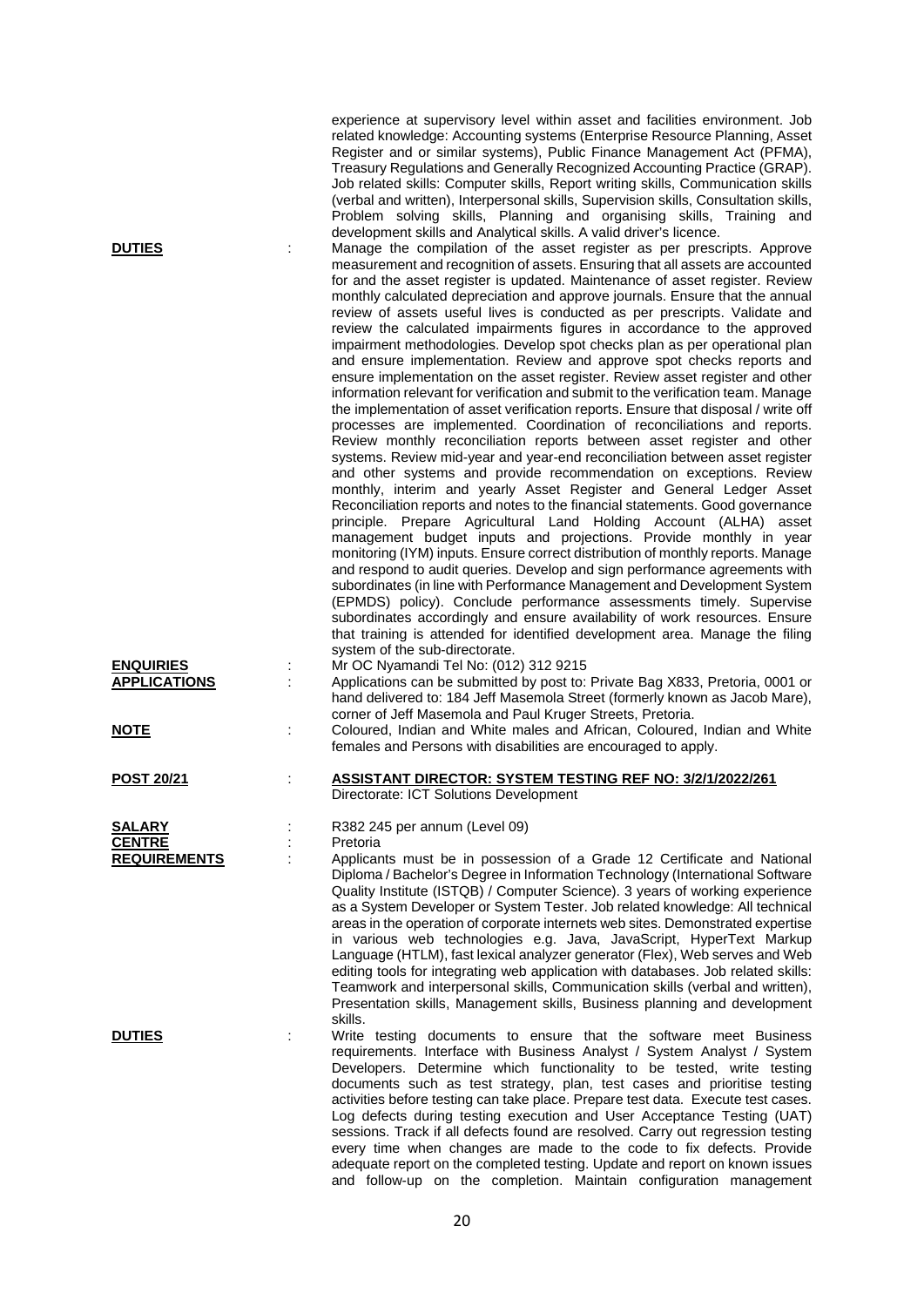|                                         |   | Introduce automation tools for testing. Provide training to business to<br>disseminate product knowledge. Write training manuals. Train users of the<br>system to be deployed. Guide and perform User Acceptance Testing where<br>required.                                               |
|-----------------------------------------|---|-------------------------------------------------------------------------------------------------------------------------------------------------------------------------------------------------------------------------------------------------------------------------------------------|
| <b>ENQUIRIES</b><br><b>APPLICATIONS</b> |   | Ms P Lekgau Tel No: (012) 312 9816<br>Applications can be submitted by post to: Private Bag X833, Pretoria, 0001 or                                                                                                                                                                       |
|                                         |   | hand delivered to: 184 Jeff Masemola Street (formerly known as Jacob Mare),<br>corner of Jeff Masemola and Paul Kruger Streets, Pretoria.                                                                                                                                                 |
| <b>NOTE</b>                             |   | African, Coloured, Indian and White males and African, Coloured, Indian and<br>White females and Persons with disabilities are encouraged to apply.                                                                                                                                       |
| <b>POST 20/22</b>                       |   | <u>ASSISTANT</u><br><b>DIRECTOR:</b><br><b>RECORDS</b><br>NO:<br><b>MANAGEMENT</b><br><b>REF</b><br>3/2/1/2022/281                                                                                                                                                                        |
| <b>SALARY</b>                           |   | R382 245 per annum (Level 09)                                                                                                                                                                                                                                                             |
| <b>CENTRE</b><br><b>REQUIREMENTS</b>    |   | Office of the Chief Registrar of Deeds (Pretoria)<br>National Diploma in Public Administration / Information Management / Bachelor                                                                                                                                                        |
|                                         |   | of Information Science. 3 years supervisory experience in records                                                                                                                                                                                                                         |
|                                         |   | management environment. National Archives. Information Management.<br>Understanding of most prevalent system (Database management Systems,<br>Transaction Processing Systems, Document Management Systems). PFMA,<br>Treasury Regulations. Knowledge of relevant standards, statutory and |
|                                         |   | regulatory framework. Computer Literacy. Archiving skills. Program and<br>Project Management. Inter-personal skills. Communication skills (Written and                                                                                                                                    |
| <b>DUTIES</b>                           |   | Verbal). Organising skills. Supervisory skills. Valid Driver's license.<br>Facilitate implementation of records management policies and guidelines.                                                                                                                                       |
|                                         |   | Maintain the filing system for the branch. Advice and coordinate the use of                                                                                                                                                                                                               |
|                                         |   | approved File Plan by staff. Reduce the duplication of records to improve<br>information sharing. Liaise with the departmental records manager on additions                                                                                                                               |
|                                         |   | and amendments of the file plan. Provide postal and courier services. Provide                                                                                                                                                                                                             |
|                                         |   | reprographic services. Implement records preservation strategies on vital<br>records. Implement systematic disposal of inactive records. Monitor and                                                                                                                                      |
|                                         |   | evaluate records management practices for compliance to sound records                                                                                                                                                                                                                     |
|                                         |   | management practices. Assess capturing process on the projects undertaken<br>by the business units. Provide management of information on projects.<br>Facilitate access to information and records. Facilitate users access to the                                                        |
|                                         |   | database system. Provide and coordinate training on records administration.<br>Undertake regular reviews and analysis of records management training                                                                                                                                      |
|                                         |   | needs. Facilitate a professional development programme for records<br>management staff. Raise awareness on records management and information                                                                                                                                             |
|                                         |   | practices. Participate in the IRMF Forum. Administer and maintain database.<br>Conduct regular registry inspections/audit. Provide compliance report on                                                                                                                                   |
|                                         |   | records management in the branch. Provide reports on the records                                                                                                                                                                                                                          |
|                                         |   | management implementation programme. Manage the provision of support to<br>meetings for the Chief Registrar of Deeds. Coordinate the arrangements of                                                                                                                                      |
|                                         |   | refreshments for the meetings. Facilitate the provision of the venue for the<br>meetings.                                                                                                                                                                                                 |
| <b>ENQUIRIES</b>                        |   | Ms L Gama Tel No: (012) 338 7229 or Ms P Hlatshwayo Tel No: (012) 338<br>7376                                                                                                                                                                                                             |
| <b>APPLICATIONS</b>                     | ÷ | Please ensure that you send your application to Private Bag x918, Pretoria,                                                                                                                                                                                                               |
|                                         |   | 0001 or Hand deliver it to the Office of the Chief Registrar of Deeds at Cnr<br>Bosman and Pretorius, Pretoria, 0001 before the closing date as no late                                                                                                                                   |
|                                         |   | applications will be considered. Applications and supporting documents sent<br>to us that are not specified in the advertisement for the post that you are                                                                                                                                |
|                                         |   | applying for will not be accepted. Failure to do this will result in the application                                                                                                                                                                                                      |
| <u>NOTE</u>                             |   | being disqualified.<br>Coloured and Indian males and African, Coloured, Indian, White and African                                                                                                                                                                                         |
|                                         |   | females and Persons with disabilities are encouraged to apply.                                                                                                                                                                                                                            |
| <u>POST 20/23</u>                       |   | SYSTEM SUPPORT CONTROLLER REF NO: 3/2/1/2022/282                                                                                                                                                                                                                                          |
| <b>SALARY</b><br><b>CENTRE</b>          |   | R382 245 per annum (Level 09)<br>Office of the Registrar of Deeds (Mpumalanga)                                                                                                                                                                                                            |
| <b>REQUIREMENTS</b>                     |   | National diploma or Degree in Information Technology / Computer Science                                                                                                                                                                                                                   |
|                                         |   | (NDP, BSc, BTech) and an appropriate technical IT qualification: A+ / N+ /                                                                                                                                                                                                                |

documentation for the test environment. Ensure that the testing environment is ready for the system testing by communicating with relevant stakeholder.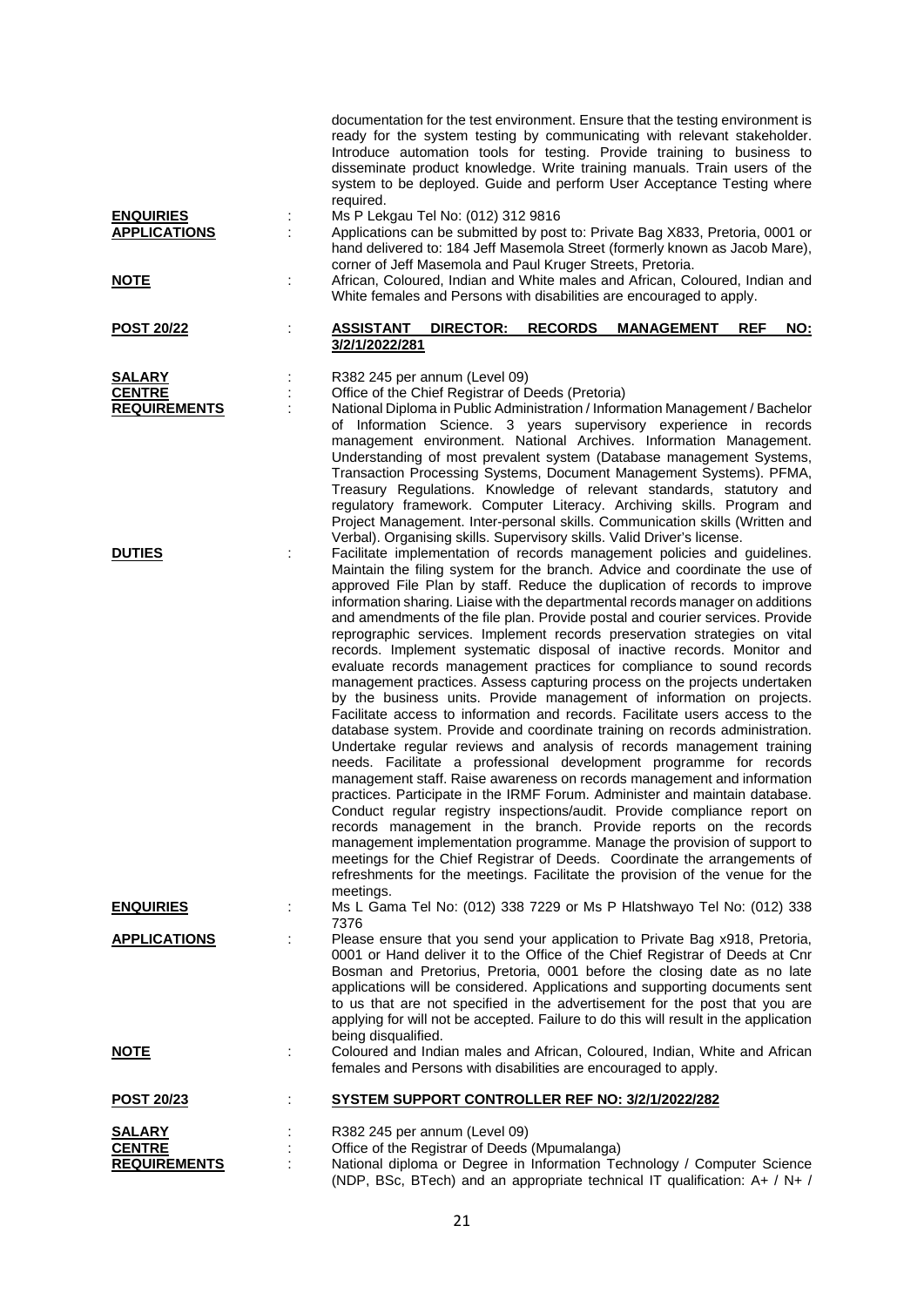| <b>DUTIES</b>                                         | MCSE / Linux+. 3 years working experience in system support, enterprise<br>service management and technical support. Experience in operations of<br>hardware, software, Security and Controls. Technology Lifecycle. Experience<br>with servers. Experience in IT technical support. Appropriate server and<br>network management experience. Knowledge of Deeds Registration System.<br>Technical aspects of information and communications technology goods and<br>services. Information Technology Acts and Policies. Internal control and risk<br>management. Planning skills. Organize skills. Communication (written and<br>verbal) skills. Managerial skills. Interpersonal skills. Project Management skills.<br>Provide desktop support to end users. Install, update, and configure End-user<br>devices. Install, update and support business applications. Investigate,<br>resolve, or escalate and monitor logged calls. Supervise desktop support to<br>end users. Provide network support. Assist end-users with LAN connectivity.<br>Monitor availability and performance of network. Assess the need for, request<br>and monitor the process of installation of network points. Investigate, resolve,<br>or escalate and monitor logged calls. Provide server room support. Monitor<br>server room environment and take remedial action. Monitor compliance with<br>server room maintenance contract deliverables. Monitor access to server room<br>and keep register. Assist with installation of customer-replaceable parts for<br>server equipment. Implement information system security measures. Check<br>that users are registered on the domain. Check Antivirus is installed, updated,<br>and running. Remove all unauthorised applications and software. Create and<br>maintain an IT asset register or database. Provide ICT reports. Provide incident<br>and system availability reports. Provide inputs to SLA non-compliance report.<br>Compile ICT governance report. Provide support in the procurement and |
|-------------------------------------------------------|---------------------------------------------------------------------------------------------------------------------------------------------------------------------------------------------------------------------------------------------------------------------------------------------------------------------------------------------------------------------------------------------------------------------------------------------------------------------------------------------------------------------------------------------------------------------------------------------------------------------------------------------------------------------------------------------------------------------------------------------------------------------------------------------------------------------------------------------------------------------------------------------------------------------------------------------------------------------------------------------------------------------------------------------------------------------------------------------------------------------------------------------------------------------------------------------------------------------------------------------------------------------------------------------------------------------------------------------------------------------------------------------------------------------------------------------------------------------------------------------------------------------------------------------------------------------------------------------------------------------------------------------------------------------------------------------------------------------------------------------------------------------------------------------------------------------------------------------------------------------------------------------------------------------------------------------------------------------------------------------------------------------------------------------|
| <b>ENQUIRIES</b>                                      | disposal of IT assets.<br>Ms L Gama Tel No: (012) 338 7229 or Ms P Hlatshwayo Tel No: (012) 338<br>7376                                                                                                                                                                                                                                                                                                                                                                                                                                                                                                                                                                                                                                                                                                                                                                                                                                                                                                                                                                                                                                                                                                                                                                                                                                                                                                                                                                                                                                                                                                                                                                                                                                                                                                                                                                                                                                                                                                                                     |
| <b>APPLICATIONS</b>                                   | Please ensure that you send your application to Private Bag x918, Pretoria,<br>0001 or Hand deliver it to the Office of the Chief Registrar of Deeds at Cnr<br>Bosman and Pretorius, Pretoria, 0001 before the closing date as no late<br>applications will be considered. Applications and supporting documents sent<br>to us that are not specified in the advertisement for the post that you are<br>applying for will not be accepted. Failure to do this will result in the application<br>being disqualified.                                                                                                                                                                                                                                                                                                                                                                                                                                                                                                                                                                                                                                                                                                                                                                                                                                                                                                                                                                                                                                                                                                                                                                                                                                                                                                                                                                                                                                                                                                                         |
| <u>NOTE</u>                                           | African, Coloured Indian and White males and Coloured, Indian and White<br>females and Persons with disabilities are encouraged to apply.                                                                                                                                                                                                                                                                                                                                                                                                                                                                                                                                                                                                                                                                                                                                                                                                                                                                                                                                                                                                                                                                                                                                                                                                                                                                                                                                                                                                                                                                                                                                                                                                                                                                                                                                                                                                                                                                                                   |
| <b>POST 20/24</b>                                     | <b>SENIOR EXAMINER REF NO: 3/2/1/2022/283(X9 POSTS)</b>                                                                                                                                                                                                                                                                                                                                                                                                                                                                                                                                                                                                                                                                                                                                                                                                                                                                                                                                                                                                                                                                                                                                                                                                                                                                                                                                                                                                                                                                                                                                                                                                                                                                                                                                                                                                                                                                                                                                                                                     |
| <b>SALARY</b><br><b>CENTRE</b><br><b>REQUIREMENTS</b> | R382 245 per annum (Level 09)<br>Office of the Registrar of Deeds (Pretoria)<br>National Diploma in Law / National Diploma Deeds Registration Law / Buris /<br>B Proc / LLB. 3 years' experience in first level examination of deeds and<br>documents. Deeds registration processes and procedures. Interpretation of<br>statutes. Examination of Deeds. Human Resource prescripts. Project<br>Management. Property Law. Computer skills. Communication skills.<br>Organising skills. Problem solving skills. Interpersonal skills. Report writing.<br>Supervisory skills. People Management skills. Interpretation skills. Analytical<br>skills.                                                                                                                                                                                                                                                                                                                                                                                                                                                                                                                                                                                                                                                                                                                                                                                                                                                                                                                                                                                                                                                                                                                                                                                                                                                                                                                                                                                           |
| <b>DUTIES</b>                                         | Examine deeds and documents. Check that first level examination duties have<br>been performed and initiate corrective measures where necessary. Examine<br>deeds for registrability, advise conveyancers about non-compliance with<br>practice, procedures and legislation then pass or reject deeds and documents.<br>Compile quality assurance report take appropriate interventions and submit.<br>Update acts, manuals, and circulars. Training of subordinates. Conduct<br>person-to-person training and keep training schedule and submit. Nominate<br>subordinates for deeds training courses. Consult with clients relating to deeds<br>and documents. Discuss notes with Conveyancers and provide guidance.<br>Check the deeds for compliance and remove notes. Distribute deeds. Sort and<br>assess/value deeds for distribution and compile distribution list. Distribute<br>deeds according to transactions and batches to Examiners. Monitor allocated<br>townships / schemes / rosters / corrective maintenance and expedited deeds.<br>Analyse DOTS reports on discrepancies and outstanding deeds and initiate<br>corrective measures. Implement measures to address backlogs.                                                                                                                                                                                                                                                                                                                                                                                                                                                                                                                                                                                                                                                                                                                                                                                                                                              |
| <b>ENQUIRIES</b>                                      | Ms L Gama Tel No: (012) 338 7229 or Ms P Hlatshwayo Tel No: (012) 338<br>7376                                                                                                                                                                                                                                                                                                                                                                                                                                                                                                                                                                                                                                                                                                                                                                                                                                                                                                                                                                                                                                                                                                                                                                                                                                                                                                                                                                                                                                                                                                                                                                                                                                                                                                                                                                                                                                                                                                                                                               |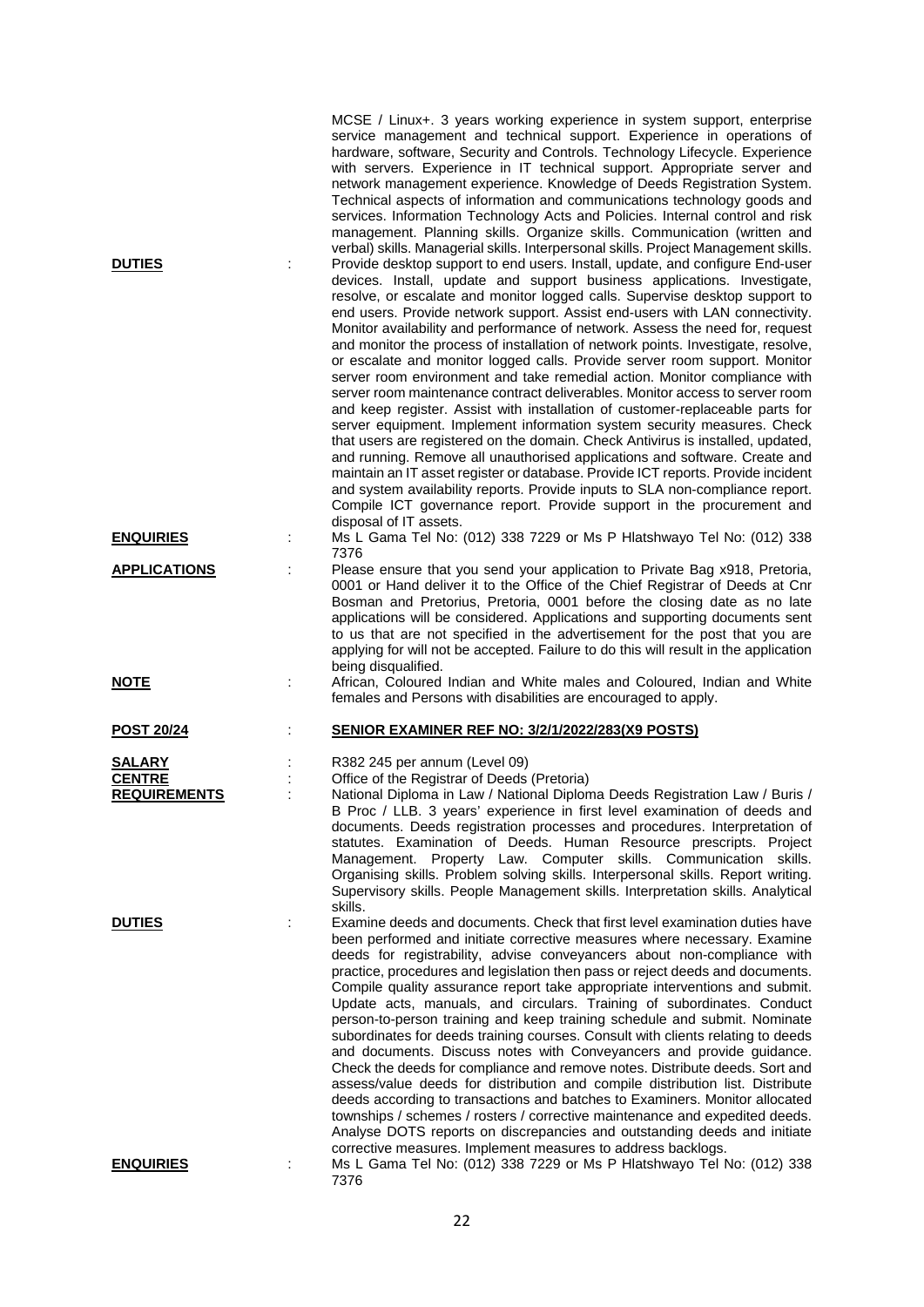| <b>APPLICATIONS</b>                                   |   | Please ensure that you send your application to Private Bag x918, Pretoria,<br>0001 or Hand deliver it to the Office of the Chief Registrar of Deeds at Cnr<br>Bosman and Pretorius, Pretoria, 0001 before the closing date as no late<br>applications will be considered. Applications and supporting documents sent<br>to us that are not specified in the advertisement for the post that you are<br>applying for will not be accepted. Failure to do this will result in the application<br>being disqualified.                                                                                                                                                                                                                                                                                                                                                                                                                                                                                                                                                                                                                                                                              |
|-------------------------------------------------------|---|--------------------------------------------------------------------------------------------------------------------------------------------------------------------------------------------------------------------------------------------------------------------------------------------------------------------------------------------------------------------------------------------------------------------------------------------------------------------------------------------------------------------------------------------------------------------------------------------------------------------------------------------------------------------------------------------------------------------------------------------------------------------------------------------------------------------------------------------------------------------------------------------------------------------------------------------------------------------------------------------------------------------------------------------------------------------------------------------------------------------------------------------------------------------------------------------------|
| <u>NOTE</u>                                           |   | Coloured, Indian, White Males and African, Coloured, Indian females and<br>Persons with disabilities are encouraged to apply.                                                                                                                                                                                                                                                                                                                                                                                                                                                                                                                                                                                                                                                                                                                                                                                                                                                                                                                                                                                                                                                                    |
| <b>POST 20/25</b>                                     |   | SENIOR EXAMINER REF NO: 3/2/1/2022/284 (X6 POSTS)                                                                                                                                                                                                                                                                                                                                                                                                                                                                                                                                                                                                                                                                                                                                                                                                                                                                                                                                                                                                                                                                                                                                                |
| <b>SALARY</b><br><b>CENTRE</b><br><b>REQUIREMENTS</b> |   | R382 245 per annum (Level 09)<br>Office of the Registrar of Deeds (Johannesburg)<br>National Diploma in Law / National Diploma Deeds Registration Law / Buris /<br>B Proc / LLB. 3 years' experience in first level examination of deeds and<br>documents. Deeds registration processes and procedures. Interpretation of<br>statutes. Examination of Deeds. Human Resource prescripts. Project<br>Management. Property Law. Computer skills. Communication skills.<br>Organising skills. Problem solving skills. Interpersonal skills. Report writing.<br>Supervisory skills. People Management skills. Interpretation skills. Analytical<br>skills.                                                                                                                                                                                                                                                                                                                                                                                                                                                                                                                                            |
| <b>DUTIES</b>                                         |   | Examine deeds and documents. Check that first level examination duties have<br>been performed and initiate corrective measures where necessary. Examine<br>deeds for registrability, advise conveyancers about non-compliance with<br>practice, procedures and legislation then pass or reject deeds and documents.<br>Compile quality assurance report take appropriate interventions and submit.<br>Update acts, manuals, and circulars. Training of subordinates. Conduct<br>person-to-person training and keep training schedule and submit. Nominate<br>subordinates for deeds training courses. Consult with clients relating to deeds<br>and documents. Discuss notes with Conveyancers and provide guidance.<br>Check the deeds for compliance and remove notes. Distribute deeds. Sort and<br>assess / value deeds for distribution and compile distribution list. Distribute<br>deeds according to transactions and batches to Examiners. Monitor allocated<br>townships / schemes / rosters / corrective maintenance and expedited deeds.<br>Analyse DOTS reports on discrepancies and outstanding deeds and initiate<br>corrective measures. Implement measures to address backlogs. |
| <b>ENQUIRIES</b>                                      | ÷ | Ms L Gama Tel No: (012) 338 7229 or Ms P Hlatshwayo Tel No: (012) 338<br>7376                                                                                                                                                                                                                                                                                                                                                                                                                                                                                                                                                                                                                                                                                                                                                                                                                                                                                                                                                                                                                                                                                                                    |
| <b>APPLICATIONS</b>                                   |   | Please ensure that you send your application to Private Bag x918, Pretoria,<br>0001 or Hand deliver it to the Office of the Chief Registrar of Deeds at Cnr<br>Bosman and Pretorius, Pretoria, 0001 before the closing date as no late<br>applications will be considered. Applications and supporting documents sent<br>to us that are not specified in the advertisement for the post that you are<br>applying for will not be accepted. Failure to do this will result in the application<br>being disqualified.                                                                                                                                                                                                                                                                                                                                                                                                                                                                                                                                                                                                                                                                              |
| <b>NOTE</b>                                           | ÷ | Coloured, Indian Males and African, Coloured, Indian Females and Persons<br>with disabilities are encouraged to apply.                                                                                                                                                                                                                                                                                                                                                                                                                                                                                                                                                                                                                                                                                                                                                                                                                                                                                                                                                                                                                                                                           |
| <u>POST 20/26</u>                                     | ÷ | <b>SENIOR EXAMINER REF NO: 3/2/1/2022/285 (X5 POSTS)</b>                                                                                                                                                                                                                                                                                                                                                                                                                                                                                                                                                                                                                                                                                                                                                                                                                                                                                                                                                                                                                                                                                                                                         |
| <b>SALARY</b><br><b>CENTRE</b><br><b>REQUIREMENTS</b> | t | R382 245 per annum (Level 09)<br>Office of the Registrar of Deeds (Cape Town)<br>National Diploma in Law / National Diploma Deeds Registration Law / Buris /<br>B Proc / LLB. 3 years' experience in first level examination of deeds and<br>documents. Deeds registration processes and procedures. Interpretation of<br>statutes. Examination of Deeds. Human Resource prescripts. Project<br>Management. Property Law. Computer skills. Communication skills.<br>Organising skills. Problem solving skills. Interpersonal skills. Report writing.<br>Supervisory skills. People Management skills. Interpretation skills. Analytical<br>skills.                                                                                                                                                                                                                                                                                                                                                                                                                                                                                                                                               |
| <b>DUTIES</b>                                         |   | Examine deeds and documents. Check that first level examination duties have<br>been performed and initiate corrective measures where necessary. Examine<br>deeds for registrability, advise conveyancers about non-compliance with<br>practice, procedures and legislation then pass or reject deeds and documents.<br>Compile quality assurance report take appropriate interventions and submit.<br>Update acts, manuals, and circulars. Training of subordinates. Conduct                                                                                                                                                                                                                                                                                                                                                                                                                                                                                                                                                                                                                                                                                                                     |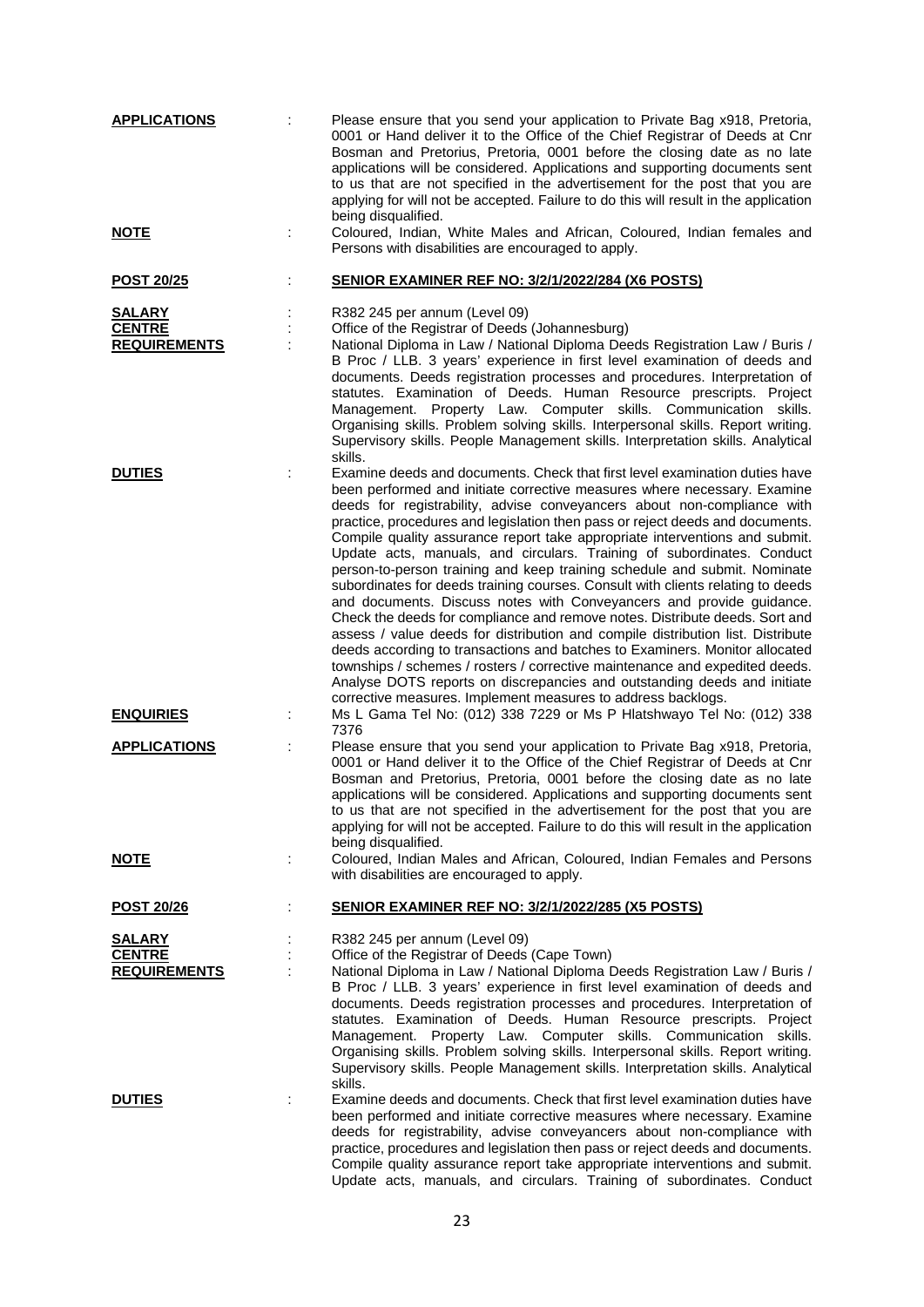| <b>ENQUIRIES</b>                     | ÷ | person-to-person training and keep training schedule and submit. Nominate<br>subordinates for deeds training courses. Consult with clients relating to deeds<br>and documents. Discuss notes with Conveyancers and provide guidance.<br>Check the deeds for compliance and remove notes. Distribute deeds. Sort and<br>assess/value deeds for distribution and compile distribution list. Distribute<br>deeds according to transactions and batches to Examiners. Monitor allocated<br>townships / schemes / rosters / corrective maintenance and expedited deeds.<br>Analyse DOTS reports on discrepancies and outstanding deeds and initiate<br>corrective measures. Implement measures to address backlogs.<br>Ms L Gama Tel No: (012) 338 7229 or Ms P Hlatshwayo Tel No: (012) 338                                                                                                                                                                                                                                                                                                                                                                                                        |
|--------------------------------------|---|------------------------------------------------------------------------------------------------------------------------------------------------------------------------------------------------------------------------------------------------------------------------------------------------------------------------------------------------------------------------------------------------------------------------------------------------------------------------------------------------------------------------------------------------------------------------------------------------------------------------------------------------------------------------------------------------------------------------------------------------------------------------------------------------------------------------------------------------------------------------------------------------------------------------------------------------------------------------------------------------------------------------------------------------------------------------------------------------------------------------------------------------------------------------------------------------|
| <b>APPLICATIONS</b>                  |   | 7376<br>Please ensure that you send your application to Private Bag x918, Pretoria,                                                                                                                                                                                                                                                                                                                                                                                                                                                                                                                                                                                                                                                                                                                                                                                                                                                                                                                                                                                                                                                                                                            |
|                                      |   | 0001 or Hand deliver it to the Office of the Chief Registrar of Deeds at Cnr<br>Bosman and Pretorius, Pretoria, 0001 before the closing date as no late<br>applications will be considered. Applications and supporting documents sent<br>to us that are not specified in the advertisement for the post that you are<br>applying for will not be accepted. Failure to do this will result in the application<br>being disqualified.                                                                                                                                                                                                                                                                                                                                                                                                                                                                                                                                                                                                                                                                                                                                                           |
| <u>NOTE</u>                          | ÷ | African and Indian Males and African Females and Persons with disabilities<br>are encouraged to apply.                                                                                                                                                                                                                                                                                                                                                                                                                                                                                                                                                                                                                                                                                                                                                                                                                                                                                                                                                                                                                                                                                         |
| <b>POST 20/27</b>                    |   | <b>SENIOR EXAMINER REF NO: 3/2/1/2022/286 (X5 POSTS)</b>                                                                                                                                                                                                                                                                                                                                                                                                                                                                                                                                                                                                                                                                                                                                                                                                                                                                                                                                                                                                                                                                                                                                       |
| <b>SALARY</b>                        |   | R382 245 per annum (Level 09)                                                                                                                                                                                                                                                                                                                                                                                                                                                                                                                                                                                                                                                                                                                                                                                                                                                                                                                                                                                                                                                                                                                                                                  |
| <b>CENTRE</b><br><b>REQUIREMENTS</b> | ÷ | Office of the Registrar of Deeds (Pietermaritzburg)<br>National Diploma in Law / National Diploma Deeds Registration Law / Buris /                                                                                                                                                                                                                                                                                                                                                                                                                                                                                                                                                                                                                                                                                                                                                                                                                                                                                                                                                                                                                                                             |
|                                      |   | B Proc / LLB. 3 years' experience in first level examination of deeds and<br>documents. Deeds registration processes and procedures. Interpretation of<br>statutes. Examination of Deeds. Human Resource prescripts. Project<br>Management. Property Law. Computer skills. Communication skills.<br>Organising skills. Problem solving skills. Interpersonal skills. Report writing.<br>Supervisory skills. People Management skills. Interpretation skills. Analytical<br>skills.                                                                                                                                                                                                                                                                                                                                                                                                                                                                                                                                                                                                                                                                                                             |
| <b>DUTIES</b>                        |   | Examine deeds and documents. Check that first level examination duties have<br>been performed and initiate corrective measures where necessary. Examine<br>deeds for registrability, advise conveyancers about non-compliance with<br>practice, procedures and legislation then pass or reject deeds and documents.<br>Compile quality assurance report take appropriate interventions and submit.<br>Update acts, manuals, and circulars. Training of subordinates. Conduct<br>person-to-person training and keep training schedule and submit. Nominate<br>subordinates for deeds training courses. Consult with clients relating to deeds<br>and documents. Discuss notes with Conveyancers and provide guidance.<br>Check the deeds for compliance and remove notes. Distribute deeds. Sort and<br>assess/value deeds for distribution and compile distribution list. Distribute<br>deeds according to transactions and batches to Examiners. Monitor allocated<br>townships / schemes / rosters / corrective maintenance and expedited deeds.<br>Analyse DOTS reports on discrepancies and outstanding deeds and initiate<br>corrective measures. Implement measures to address backlogs. |
| <b>ENQUIRIES</b>                     |   | Ms L Gama Tel No: (012) 338 7229 or Ms P Hlatshwayo Tel No: (012) 338<br>7376                                                                                                                                                                                                                                                                                                                                                                                                                                                                                                                                                                                                                                                                                                                                                                                                                                                                                                                                                                                                                                                                                                                  |
| <b>APPLICATIONS</b>                  |   | Please ensure that you send your application to Private Bag x918, Pretoria,<br>0001 or Hand deliver it to the Office of the Chief Registrar of Deeds at Cnr<br>Bosman and Pretorius, Pretoria, 0001 before the closing date as no late<br>applications will be considered. Applications and supporting documents sent<br>to us that are not specified in the advertisement for the post that you are<br>applying for will not be accepted. Failure to do this will result in the application<br>being disqualified.                                                                                                                                                                                                                                                                                                                                                                                                                                                                                                                                                                                                                                                                            |
| <b>NOTE</b>                          |   | African, Coloured, Indian Males and African Females and Persons with<br>disabilities are encouraged to apply.                                                                                                                                                                                                                                                                                                                                                                                                                                                                                                                                                                                                                                                                                                                                                                                                                                                                                                                                                                                                                                                                                  |
| <u>POST 20/28</u>                    | ÷ | <u>SCIENTIFIC TECHNICIAN (GRADE: A – C) REF NO: 3/2/1/2022/253</u><br>Directorate: Grootfontein Agricultural Development Institute                                                                                                                                                                                                                                                                                                                                                                                                                                                                                                                                                                                                                                                                                                                                                                                                                                                                                                                                                                                                                                                             |
| <u>SALARY</u>                        |   | R316 536 - R480 678 per annum, (Salary will be in accordance with the OSD                                                                                                                                                                                                                                                                                                                                                                                                                                                                                                                                                                                                                                                                                                                                                                                                                                                                                                                                                                                                                                                                                                                      |
| <b>CENTRE</b>                        |   | requirements)<br>Eastern Cape (Middelburg)                                                                                                                                                                                                                                                                                                                                                                                                                                                                                                                                                                                                                                                                                                                                                                                                                                                                                                                                                                                                                                                                                                                                                     |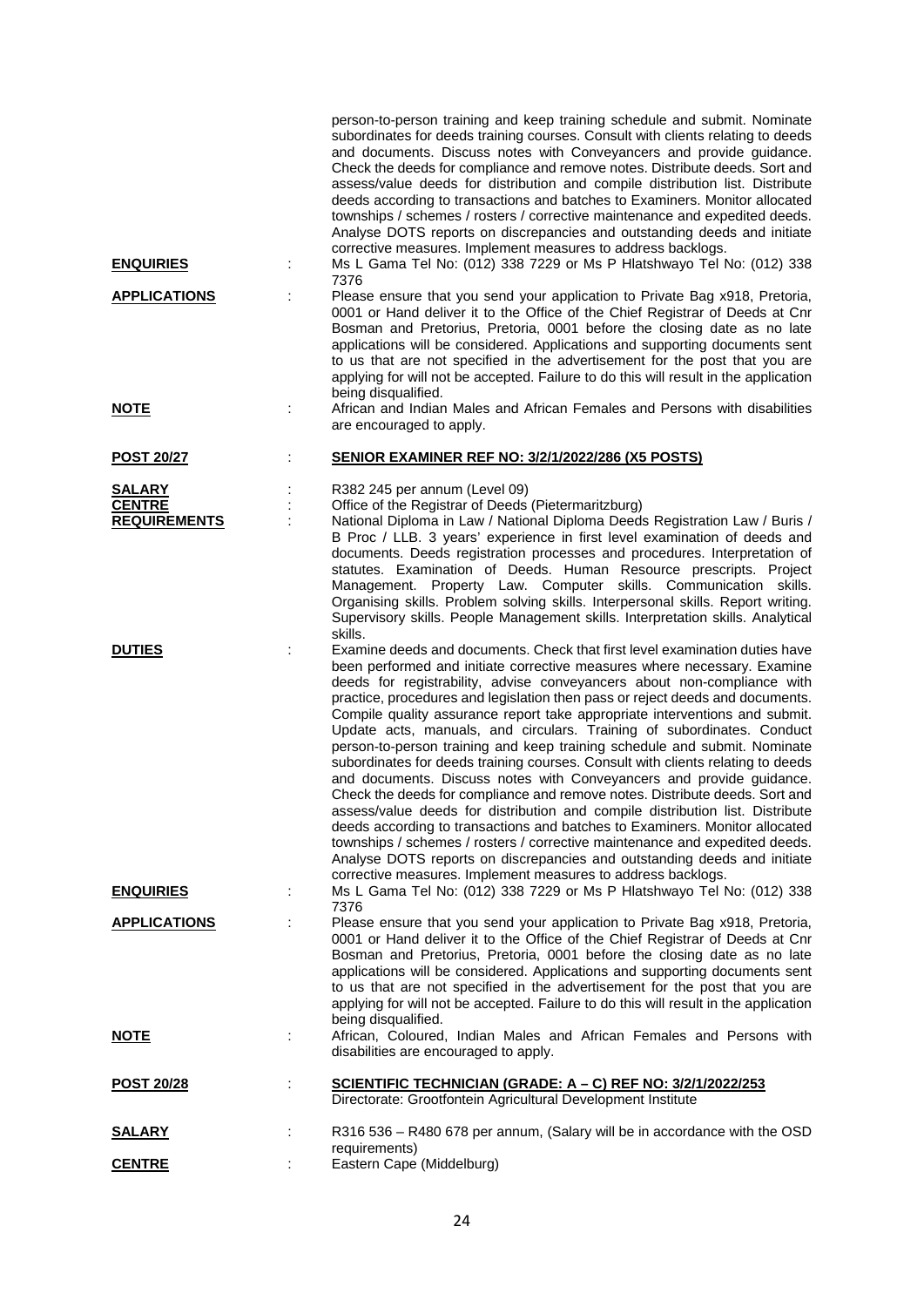| <b>REQUIREMENTS</b>                                   | Applicants must be in possession of a Grade 12 Certificate and a National<br>Diploma in Science or relevant qualification. Compulsory registration with the<br>South African Council for Natural Scientific Professions (SACNASP) as a<br>Certified Natural Scientist. 3 years post qualification technical (scientific)<br>experience. Job related knowledge: Knowledge in livestock production<br>practices, research techniques, data recording and capturing. Legal<br>compliance knowledge. Job related skills: Programme and project<br>management skills, Scientific methodologies skills, Communication skills,<br>Research and development skills, Computer-aided skills, Scientific<br>applications skills. Legal compliance skills, Technical report writing skills,<br>Creating high performance culture, Professional judgment, Data analysis skills<br>and Mentoring skills. A valid driver's licence. Willingness to travel and / or work                                                                                                                                                                                                                                                                                                                                                                                                                                                                                                                                                                                                                                                                                                                                                                                                                                                                                                                                                                                                                                                                                                                                                   |
|-------------------------------------------------------|------------------------------------------------------------------------------------------------------------------------------------------------------------------------------------------------------------------------------------------------------------------------------------------------------------------------------------------------------------------------------------------------------------------------------------------------------------------------------------------------------------------------------------------------------------------------------------------------------------------------------------------------------------------------------------------------------------------------------------------------------------------------------------------------------------------------------------------------------------------------------------------------------------------------------------------------------------------------------------------------------------------------------------------------------------------------------------------------------------------------------------------------------------------------------------------------------------------------------------------------------------------------------------------------------------------------------------------------------------------------------------------------------------------------------------------------------------------------------------------------------------------------------------------------------------------------------------------------------------------------------------------------------------------------------------------------------------------------------------------------------------------------------------------------------------------------------------------------------------------------------------------------------------------------------------------------------------------------------------------------------------------------------------------------------------------------------------------------------------|
| <b>DUTIES</b>                                         | irregular hours. Ability to work under pressure.<br>Develop and implement methodologies, policies, systems and procedures.<br>Perform technical scientific functions and tasks that require interpretation in the<br>presence of an established framework. Apply operational standards and<br>consolidate methodologies, policies, systems and procedures. Identify gaps<br>and develop appropriate interventions. Preparation for and participation in<br>research activities.<br>Data collection through field surveys. Provide<br>administrative support services. Maintenance, calibration and operation of<br>scientific equipment. Provide technical support and advice. Develop working<br>relations with client base. Promote public awareness of scientific activities.<br>Provide technical / scientific data, information and advice. Ensure compliance<br>with internal and external financial and supply chain policies. Perform technical<br>scientific analysis and regulatory functions. Preparation of data and routine<br>interpretation. Database and data management. Analysis of technical scientific<br>data. Dissemination of information. Apply the appropriate scientific and<br>technical procedures / skills to generate information and knowledge. Formulate<br>proposals and compile reports. Develop and customise operational<br>procedures.<br>Research<br>and<br>development. Continuous<br>professional<br>development to keep up with new technologies and procedures. Conceptualise<br>and develop scientific equipment. Equipment review. Research / literature<br>studies to improve expertise. Publish and present technical reports and<br>research findings. Liaise with relevant bodies / councils on technology-related<br>matters. Human capital development. Mentor, train and develop candidate<br>research technicians and others to promote skills / knowledge transfer and<br>adherence to sound scientific principles and code of practice. Supervise<br>technical support and processes. Manage the performance management and<br>development of staff. |
| <b>ENQUIRIES</b><br><b>APPLICATIONS</b>               | Dr W Olivier Tel No: (049) 802 6620<br>Applications can be submitted by post to: Private Bag X833, Pretoria, 0001 or<br>hand delivered to: 184 Jeff Masemola Street (formerly known as Jacob Mare),<br>corner of Jeff Masemola and Paul Kruger Streets, Pretoria.                                                                                                                                                                                                                                                                                                                                                                                                                                                                                                                                                                                                                                                                                                                                                                                                                                                                                                                                                                                                                                                                                                                                                                                                                                                                                                                                                                                                                                                                                                                                                                                                                                                                                                                                                                                                                                          |
| <u>NOTE</u>                                           | African, Coloured and Indian males and African, Coloured and Indian females<br>and Persons with disabilities are encouraged to apply.                                                                                                                                                                                                                                                                                                                                                                                                                                                                                                                                                                                                                                                                                                                                                                                                                                                                                                                                                                                                                                                                                                                                                                                                                                                                                                                                                                                                                                                                                                                                                                                                                                                                                                                                                                                                                                                                                                                                                                      |
| <b>POST 20/29</b>                                     | STATE ACCOUNTANT: PROACTIVE LAND ACQUISITION STRATEGY<br>(PLAS) ASSET REVENUE MANAGEMENT REF NO: 3/2/1/2022/252<br>Directorate: PLAS Asset and Lease Revenue Management                                                                                                                                                                                                                                                                                                                                                                                                                                                                                                                                                                                                                                                                                                                                                                                                                                                                                                                                                                                                                                                                                                                                                                                                                                                                                                                                                                                                                                                                                                                                                                                                                                                                                                                                                                                                                                                                                                                                    |
| <b>SALARY</b><br><b>CENTRE</b><br><b>REQUIREMENTS</b> | R261 372 per annum (Level 07)<br>Pretoria<br>Applicants must be in possession of a Grade 12 Certificate and a National<br>Diploma in Accounting / Financial Management / Commerce. 1 year working<br>experience within an asset management environment. Job related knowledge:<br>Accounting systems (Enterprise Resource Planning, Asset Register and or<br>similar systems), Public Finance Management Act (PFMA), Treasury<br>Regulations, Generally Recognised Accounting Practice (GRAP). Job related<br>skills: Computer literacy skills (Microsoft Word, Excel, PowerPoint), Good<br>communication skills (written and verbal), Planning and organising skills,<br>Analytical skills and Problem-solving skills. Ability to work effectively in a team.<br>A valid driver's licence (code 8) and willing to travel.                                                                                                                                                                                                                                                                                                                                                                                                                                                                                                                                                                                                                                                                                                                                                                                                                                                                                                                                                                                                                                                                                                                                                                                                                                                                                 |
| <b>DUTIES</b>                                         | Recognition and measurement of assets. Review documents and check<br>compliance to ensure that all required documents or information are provided.<br>Identify items being acquired and allocate General Ledger accounts according<br>to recognition criteria. Determine cost price according to valuation, sale                                                                                                                                                                                                                                                                                                                                                                                                                                                                                                                                                                                                                                                                                                                                                                                                                                                                                                                                                                                                                                                                                                                                                                                                                                                                                                                                                                                                                                                                                                                                                                                                                                                                                                                                                                                           |

agreement, invoices and any source document that might be used to ensure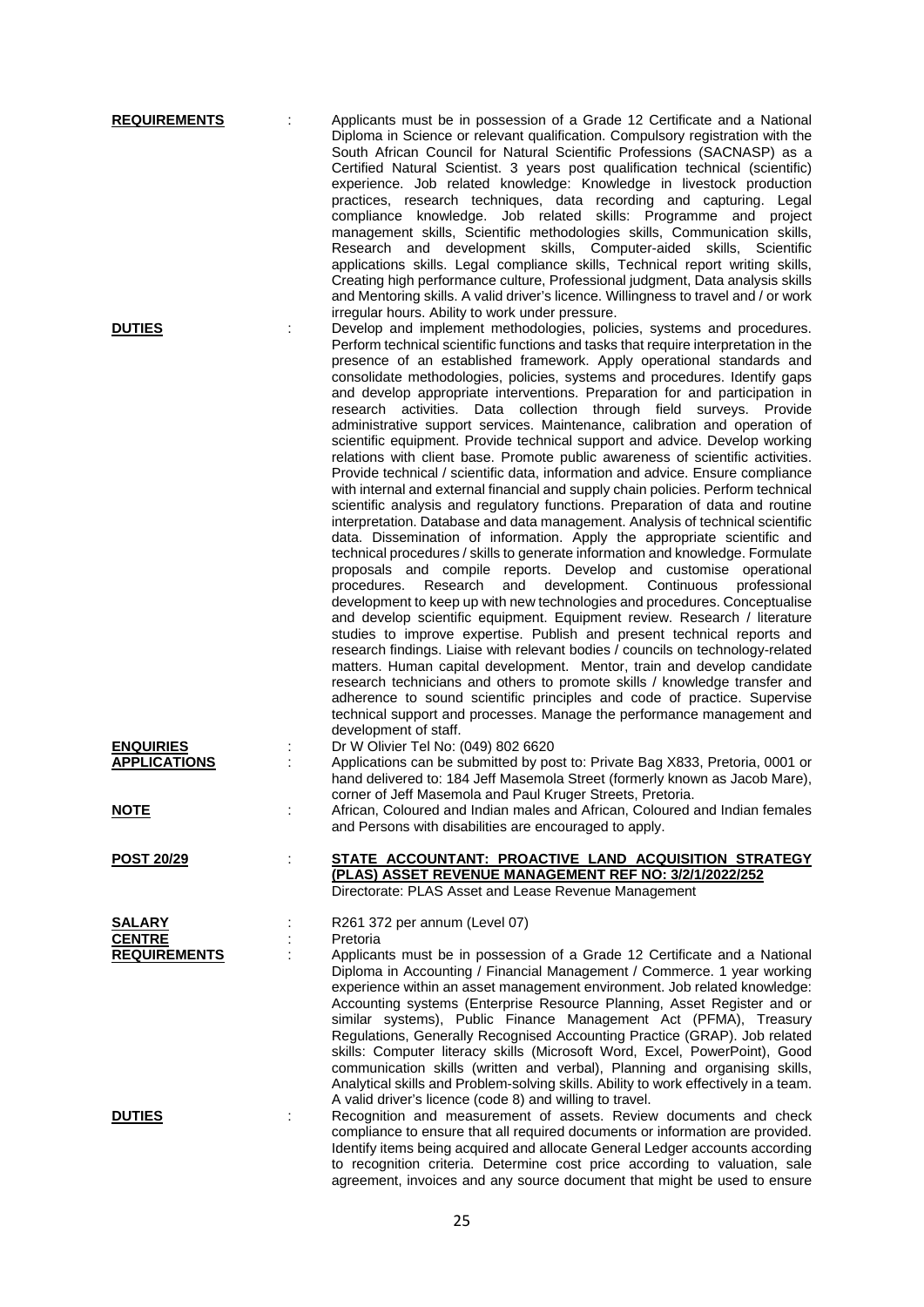| <b>ENQUIRIES</b><br><b>APPLICATIONS</b><br><b>NOTE</b> | İ | completeness of asset register. Electronically file documents in accordance to<br>the filing plan. Updating of the asset register. Prepare the capturing templates<br>and capture the assets on the asset register. Reconcile the captured assets<br>with the General Ledger. Request barcodes and other relevant information and<br>update the asset register. Prepare the asset acceptance form, scan and file<br>accordingly. Maintenance of the asset register. Calculate depreciation for all<br>assets.<br>Analyse<br>verification<br>report<br>depreciable<br>and<br>implement<br>recommendations. Investigate discrepancies identified on the reports. Prepare<br>report and update asset register. Quarterly visit farms to conduct spot checks<br>in accordance to visit plan, prepare reports and resolve any discrepancies<br>identified. Update the asset register with asset movements, barcode<br>replacements, asset verification and any other information required for<br>completeness. Asset disposals and write-offs. Record disposal / write-off<br>request from Provincial Shared Service Centre's (PSSC) on receipt. Check<br>compliance of the submission and communicate any discrepancies for<br>correction to the PSSC. Liaise with the National PLAS Disposal Committee<br>(NPDC) Chairperson to determine the date for the disposal meeting and<br>prepare meeting logistics. Record decisions or resolutions taken in the NPDC<br>meeting and communicate to the PSSC. File the approved minutes as well as<br>other material presented to the NPDC. Communicate recommendations to the<br>PSSC. Prepare workings and reports. Update the asset register and the<br>General Ledger. Administration. Keep proper record manual and electronical<br>of all asset management documents. Make available relevant documentation<br>as requested for internal and external audit. Facilitate procurement of<br>stationery and other office related needs for Proactive Land Acquisition<br>Strategy (PLAS): Asset Management. Provide asset management support to<br>PSSC's. Assist in developing asset management prescripts and drafting of any<br>formal documentation.<br>Mr K Mathebula Tel No: (012) 312 9215<br>Applications can be submitted by post to: Private Bag X833, Pretoria, 0001 or<br>hand delivered to: 184 Jeff Masemola Street (formerly known as Jacob Mare),<br>corner of Jeff Masemola and Paul Kruger Streets, Pretoria.<br>This is a re-advertisement, applicants who applied previously must re-apply. |
|--------------------------------------------------------|---|-----------------------------------------------------------------------------------------------------------------------------------------------------------------------------------------------------------------------------------------------------------------------------------------------------------------------------------------------------------------------------------------------------------------------------------------------------------------------------------------------------------------------------------------------------------------------------------------------------------------------------------------------------------------------------------------------------------------------------------------------------------------------------------------------------------------------------------------------------------------------------------------------------------------------------------------------------------------------------------------------------------------------------------------------------------------------------------------------------------------------------------------------------------------------------------------------------------------------------------------------------------------------------------------------------------------------------------------------------------------------------------------------------------------------------------------------------------------------------------------------------------------------------------------------------------------------------------------------------------------------------------------------------------------------------------------------------------------------------------------------------------------------------------------------------------------------------------------------------------------------------------------------------------------------------------------------------------------------------------------------------------------------------------------------------------------------------------------------------------------------------------------------------------------------------------------------------------------------------------------------------------------------------------------------------------------------------------------------------------------------------------------------------------------------------------------------------------------------------------------------------------------------------------------------------------|
|                                                        |   | Coloured, Indian and White males and African, Coloured, Indian and White<br>females and Persons with disabilities are encouraged to apply.                                                                                                                                                                                                                                                                                                                                                                                                                                                                                                                                                                                                                                                                                                                                                                                                                                                                                                                                                                                                                                                                                                                                                                                                                                                                                                                                                                                                                                                                                                                                                                                                                                                                                                                                                                                                                                                                                                                                                                                                                                                                                                                                                                                                                                                                                                                                                                                                                |
| <b>POST 20/30</b>                                      |   | FINANCE CLERK: REVENUE AND DEBTORS REF NO: 3/2/1/2022/287                                                                                                                                                                                                                                                                                                                                                                                                                                                                                                                                                                                                                                                                                                                                                                                                                                                                                                                                                                                                                                                                                                                                                                                                                                                                                                                                                                                                                                                                                                                                                                                                                                                                                                                                                                                                                                                                                                                                                                                                                                                                                                                                                                                                                                                                                                                                                                                                                                                                                                 |
| <b>SALARY</b><br><b>CENTRE</b><br><b>REQUIREMENTS</b>  |   | R176 310 per annum (Level 05)<br>Office of the Chief Registrar of Deeds (Pretoria)<br>Grade 12. No experience required. Basic knowledge of financial functions,<br>practices as well as the ability to capture data, operate computer and collate<br>financial statistics. Basic knowledge and insight of the Public Service financial<br>legislations procedures and Treasury regulations (PFMA, DORA, PSA, PSR,<br>PPPFA, Financial Manual). Planning and organise skills. Computer literacy<br>skills. Communication skills (verbal and written). Interpersonal relations. Basic<br>numeracy skills.                                                                                                                                                                                                                                                                                                                                                                                                                                                                                                                                                                                                                                                                                                                                                                                                                                                                                                                                                                                                                                                                                                                                                                                                                                                                                                                                                                                                                                                                                                                                                                                                                                                                                                                                                                                                                                                                                                                                                   |
| <b>DUTIES</b>                                          |   | Render Financial Accounting transactions. Receive invoices. Check invoices<br>for correctness, verification and approval (internal control). Process invoices<br>(e.g. capture payments). Filing of all documents. Collection of cash. Perform<br>Salary Administration support services. Receive salary advices. Process<br>advices (e.g. check advices for correctness, capture salaries, bonuses, salary<br>adjustments, capture all deductions etc). File all documents. Perform<br>Bookkeeping support services. Capture all financial transactions. Clear<br>suspense accounts. Record debtors and creditors. Process electronic banking<br>transactions. Render a budget support service. Collect information from budget<br>holders. Compare expenditure against budget. Identify variances. Capture,<br>allocate virements on budgets. Distribute documents with regard to the budget.<br>File all documents. Receive and capture cash payments.                                                                                                                                                                                                                                                                                                                                                                                                                                                                                                                                                                                                                                                                                                                                                                                                                                                                                                                                                                                                                                                                                                                                                                                                                                                                                                                                                                                                                                                                                                                                                                                                 |
| <u>ENQUIRIES</u>                                       |   | Ms L Gama Tel No: (012) 338 7229 or Ms P Hlatshwayo Tel No: (012) 338<br>7376                                                                                                                                                                                                                                                                                                                                                                                                                                                                                                                                                                                                                                                                                                                                                                                                                                                                                                                                                                                                                                                                                                                                                                                                                                                                                                                                                                                                                                                                                                                                                                                                                                                                                                                                                                                                                                                                                                                                                                                                                                                                                                                                                                                                                                                                                                                                                                                                                                                                             |
| <b>APPLICATIONS</b>                                    |   | Please ensure that you send your application to Private Bag x918, Pretoria,<br>0001 or Hand deliver it to the Office of the Chief Registrar of Deeds at Cnr<br>Bosman and Pretorius, Pretoria, 0001 before the closing date as no late<br>applications will be considered. Applications and supporting documents sent<br>to us that are not specified in the advertisement for the post that you are                                                                                                                                                                                                                                                                                                                                                                                                                                                                                                                                                                                                                                                                                                                                                                                                                                                                                                                                                                                                                                                                                                                                                                                                                                                                                                                                                                                                                                                                                                                                                                                                                                                                                                                                                                                                                                                                                                                                                                                                                                                                                                                                                      |